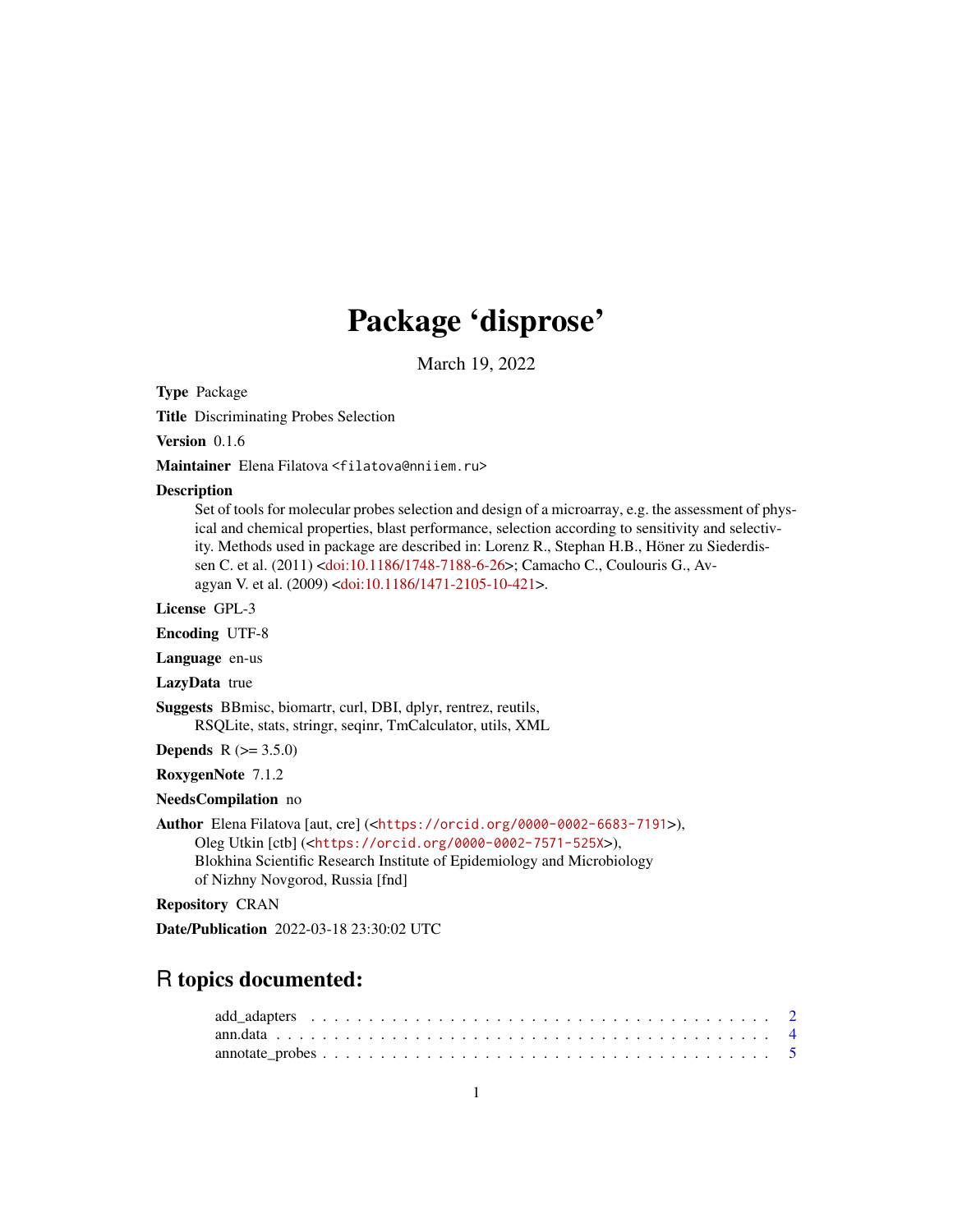<span id="page-1-0"></span>

| Index | 49 |
|-------|----|

add\_adapters *Add adapters to probes*

# Description

Add set of adapters to oligonucleotide probes

# Usage

```
add_adapters(
 probe.id.var,
 probe.var,
 ad.len,
 ad.nucl = "t",end = c(3, 5),
 mc.cores = 1,
 digits = 4,
  return = "dataframe",
 data,
 data.probe.id.var,
```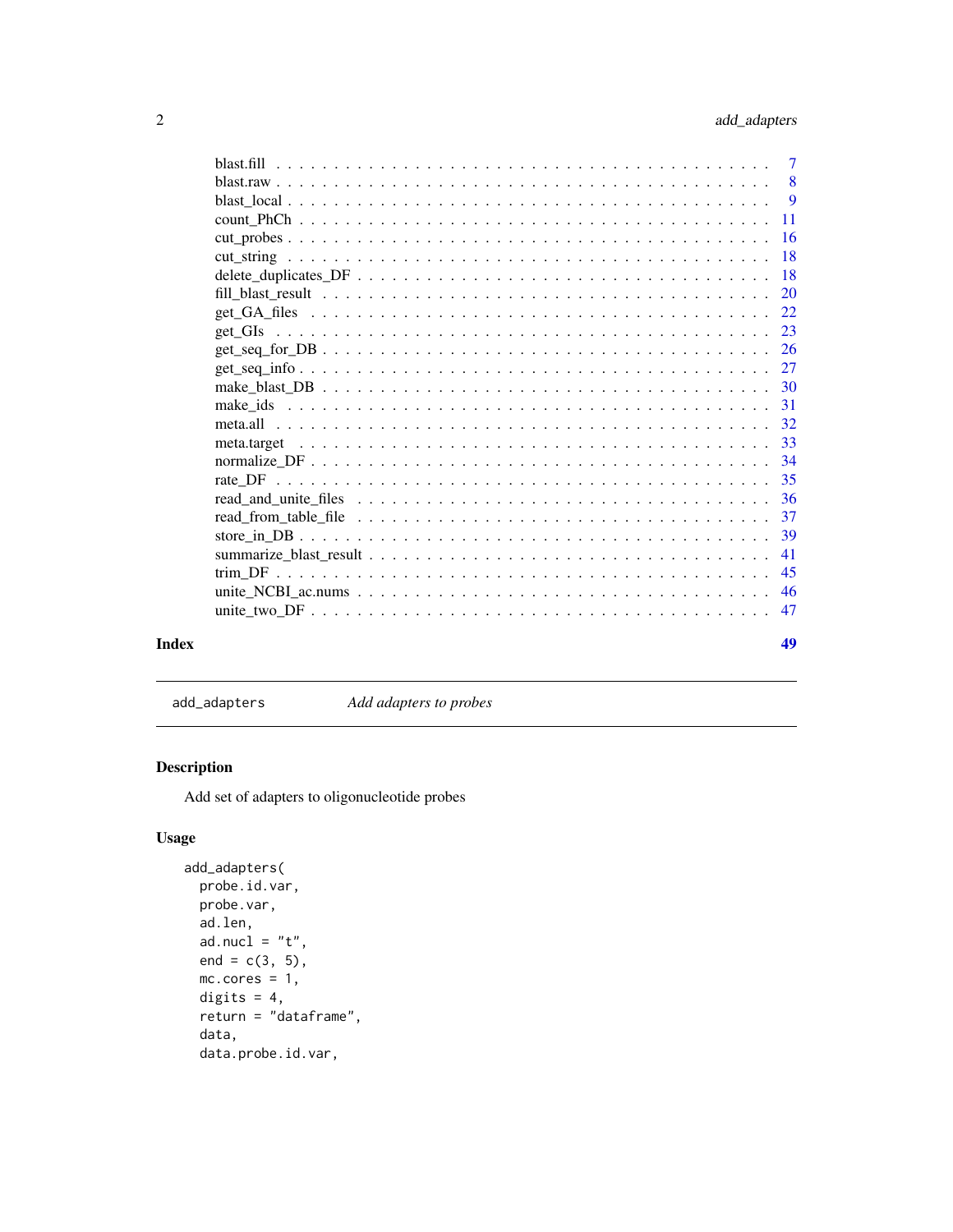# <span id="page-2-0"></span>add\_adapters 3

```
count.mfe = FALSE,
RNAfold.path,
temperature = 40,
trim.mfe = FALSE,
MFEmin = 0,
MFE.files.dir = NULL,
delete.MFE.files = FALSE,
verbose = TRUE
```
# Arguments

 $\lambda$ 

| probe.id.var                                                                                                                                      | vector of probes' identification numbers                                                                                                                                                                                                                                                |  |  |  |
|---------------------------------------------------------------------------------------------------------------------------------------------------|-----------------------------------------------------------------------------------------------------------------------------------------------------------------------------------------------------------------------------------------------------------------------------------------|--|--|--|
| probe.var                                                                                                                                         | character; character; vector of nucleotide probes                                                                                                                                                                                                                                       |  |  |  |
| ad.len                                                                                                                                            | integer; vector of adapter length                                                                                                                                                                                                                                                       |  |  |  |
| ad.nucl                                                                                                                                           | character; vector of adapter nucleotides                                                                                                                                                                                                                                                |  |  |  |
| end                                                                                                                                               | integer; probe's end for adapter attachment. Possible values are 3 and 5.                                                                                                                                                                                                               |  |  |  |
| mc.cores                                                                                                                                          | integer; number of processors for parallel computation (not supported on Win-<br>dows)                                                                                                                                                                                                  |  |  |  |
| digits                                                                                                                                            | integer; number of decimal places to round the result (MFE)                                                                                                                                                                                                                             |  |  |  |
| return                                                                                                                                            | character; returned object; possible values are: "vector" (vector of nucleotide<br>probes with added adapters), "dataframe" (data frame with probes, adapters<br>and their characteristics), "add" (user's data frame with added data of probes,<br>adapters and their characteristics) |  |  |  |
| data, data.probe.id.var                                                                                                                           |                                                                                                                                                                                                                                                                                         |  |  |  |
|                                                                                                                                                   | user's data frame and it's variable with probes identification numbers (used if<br>$return = "add")$                                                                                                                                                                                    |  |  |  |
| count.mfe                                                                                                                                         | logical; count minimum folding energy for probes with adapters                                                                                                                                                                                                                          |  |  |  |
| RNAfold.path, temperature, trim.mfe, MFEmin, MFE.files.dir, delete.MFE.files<br>used if count. $mfe = TRUE$ ; see count_MFE[disprose] for details |                                                                                                                                                                                                                                                                                         |  |  |  |
| verbose                                                                                                                                           | logical; show messages                                                                                                                                                                                                                                                                  |  |  |  |
|                                                                                                                                                   |                                                                                                                                                                                                                                                                                         |  |  |  |

# Details

ad.len parameter indicates number of ad.nucl repeats. For example, with ad.len =5 for ad.nucl = "t" adapter will be "ttttt" and for ad.nucl = "ac" adapter will be "acacacacac".

ad.len, ad.nucl and end might be vectors of any length. All possible variants of adapters will be added to probes and tested.

For MFE counting ViennaRNA Package (UNIX or Windows) must be installed. see [count\\_MFE\[](#page-10-1)disprose] for details

#### Value

Vector of nucleotide probes with added adapters, or data frame with probes, adapters and their characteristics, or user's data frame with added data of probes, adapters and their characteristics.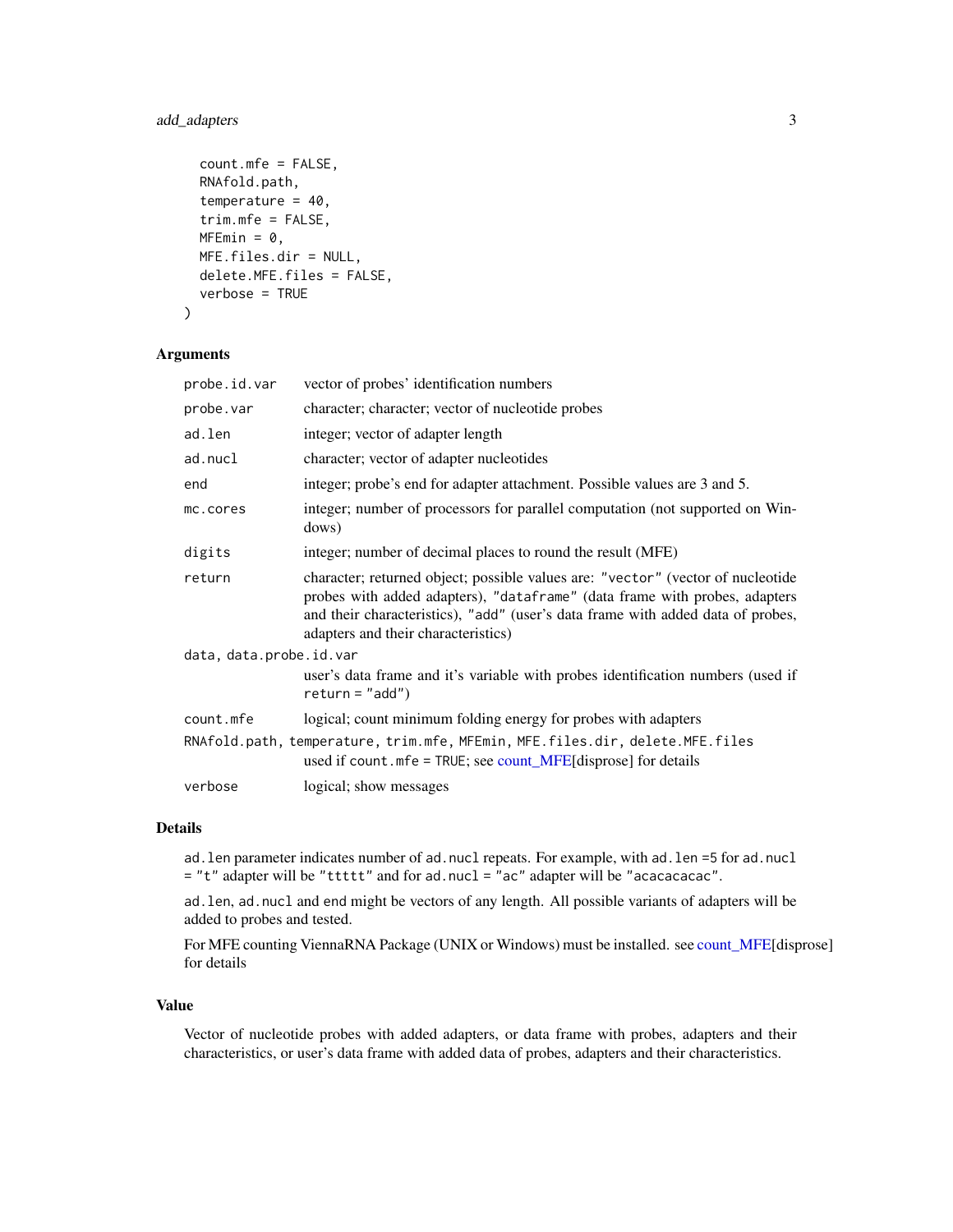# <span id="page-3-0"></span>Author(s)

Elena N. Filatova

#### Examples

```
probes <- data.frame (ids = 1:3, probes = c ("acacacacacaca", "aaaaagggggtttttccccc",
                                             "atgcgctagctcagc"))
ad.data <- add_adapters(probe.var = probes$probes, probe.id.var = probes$ids,
                      ad.len = c(5, 8), ad.nucl = c("t", "dt"), end = c(3, 5),
                      count.mfe = FALSE, mc.cores = 1, digits = 4,return = "dataframe", data = probes, data.probe.id.var = probes$ids)
```
ann.data *Chlamydia pneumoniae genome annotation.*

# Description

A dataset containing Chlamydia pneumoniae TW-183 (complete sequence, NC\_005043.1.) genome annotation

# Usage

ann.data

#### Format

A data frame with 2218 rows and 9 variables:

seqid sequence identification number

source source database name

type type of annotated region

start region's start position

end region's end position

score score

strand strand

phase phase

attribute region description

# Source

<https://www.ncbi.nlm.nih.gov/>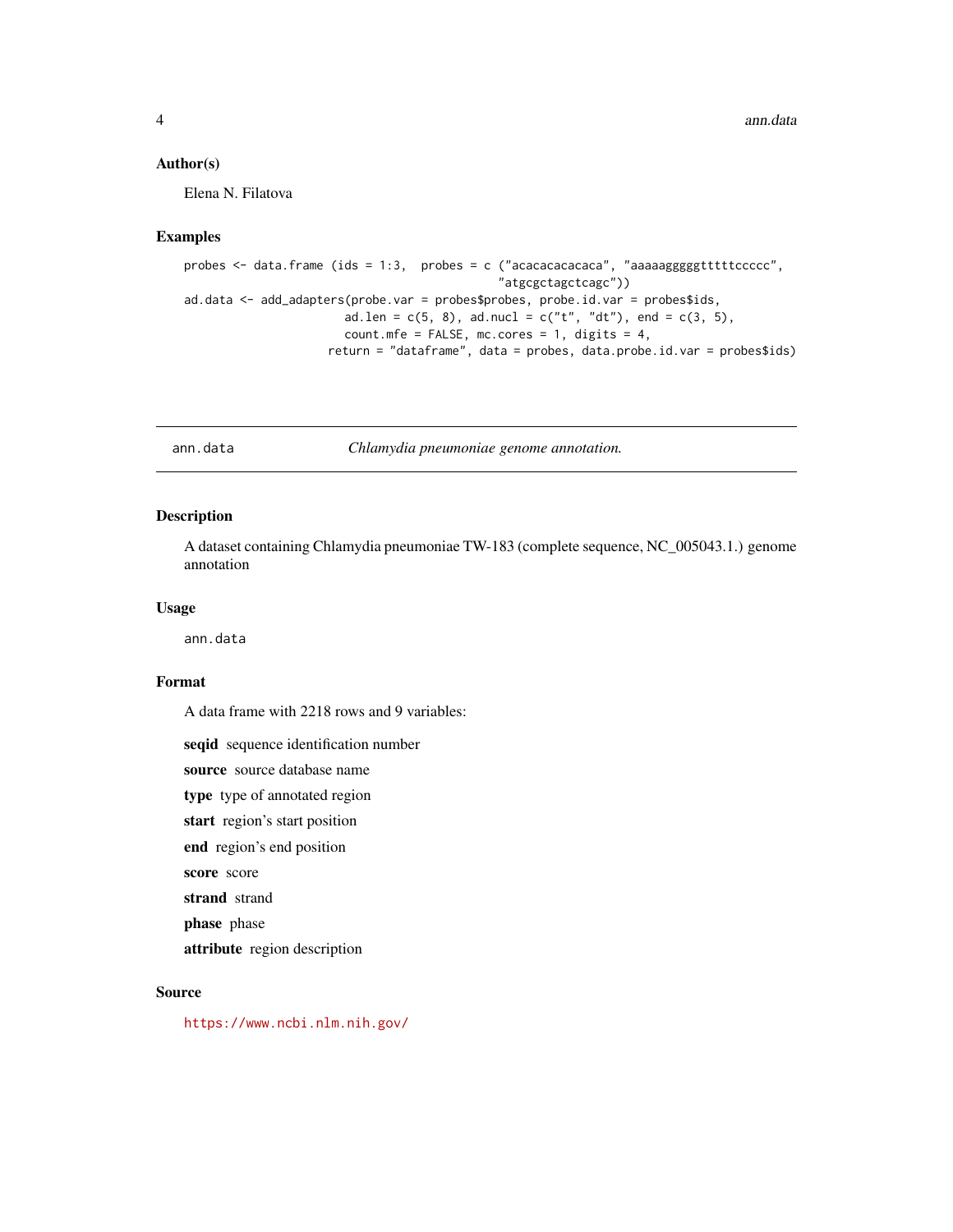<span id="page-4-0"></span>annotate\_probes *Annotate probes*

# Description

Get genome annotation for oligonucleotide sequence

#### Usage

```
annotate_probes(
  source = "data.frame",
  ann.data = NULL,
 gff.path = NULL,
 org.name,
  db = "refseq",
  refs = TRUE,probe.id.var,
 probe.start.var,
 probe.stop.var,
  file.annot = NULL,
  save.format = "txt",sep = ";",
  return = "add.resume",
 priority = c("CDS", "gene", "region"),
  data,
  data.probe.id.var,
  delete.downloads = FALSE,
  verbose = TRUE
\mathcal{E}
```
# Arguments

| source                          | character; genome annotation source. Possible values are: "data. frame" (from<br>data frame), "giff" (from GIFF file), "load" (download from NCBI with get-<br><b>GFF</b> function) |  |  |  |
|---------------------------------|-------------------------------------------------------------------------------------------------------------------------------------------------------------------------------------|--|--|--|
| ann.data                        | genome annotation data frame                                                                                                                                                        |  |  |  |
| gff.path                        | character; gff file name and path                                                                                                                                                   |  |  |  |
| org.name                        | character; the scientific name of the organism of interest                                                                                                                          |  |  |  |
| db                              | character; database from which the genome shall be retrieved; possible values<br>are "refseq", "genbank", "ensembl"                                                                 |  |  |  |
| refs                            | logical; download genome if it isn't marked in the database as either a reference<br>or a representative genome                                                                     |  |  |  |
| probe.id.var                    | vector of probes' identification numbers                                                                                                                                            |  |  |  |
| probe.start.var, probe.stop.var |                                                                                                                                                                                     |  |  |  |
|                                 | integer; vector of probes' start and end coordinates                                                                                                                                |  |  |  |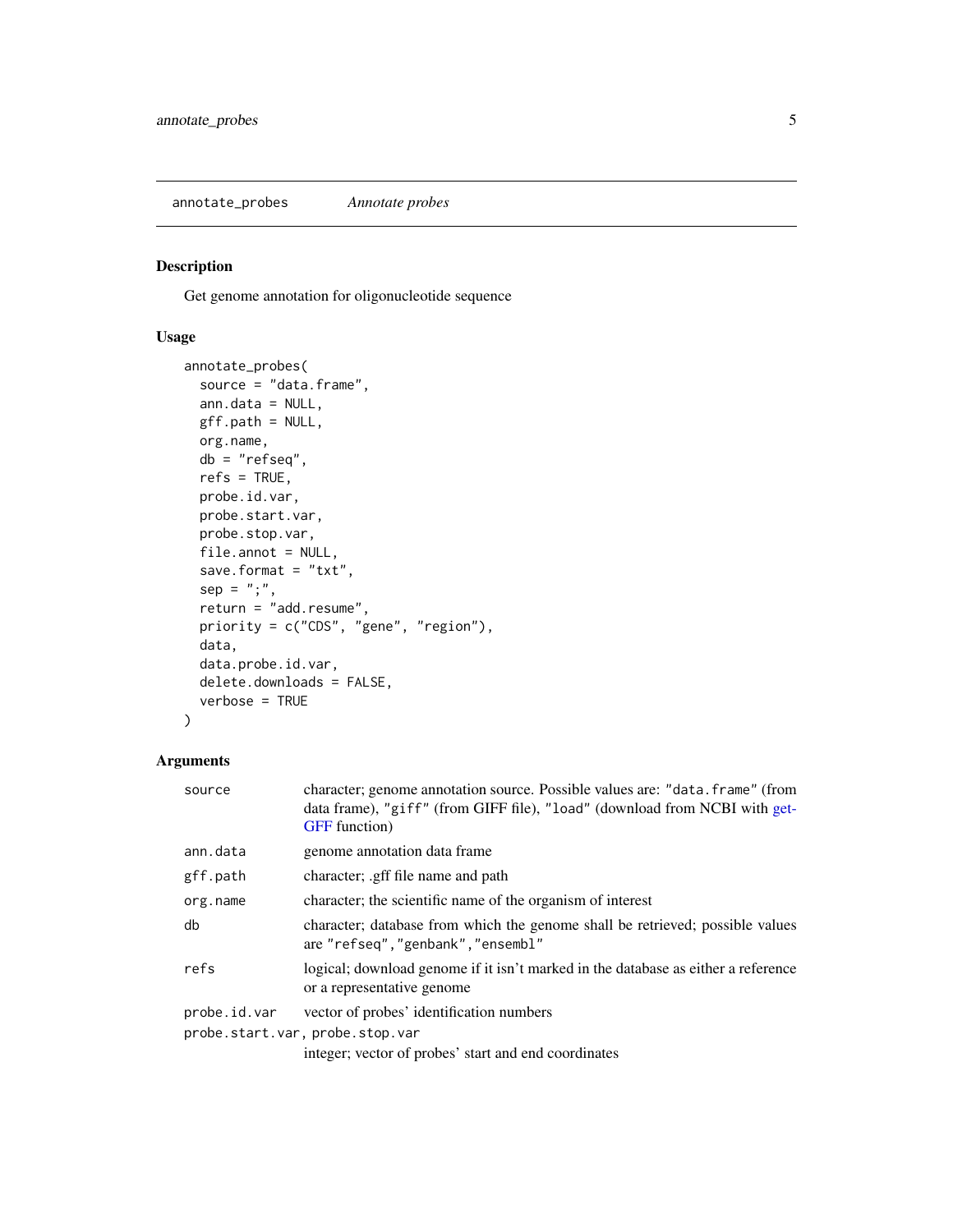<span id="page-5-0"></span>

| file.annot              | character; resulting annotation file name and path                                                                                                                                                     |
|-------------------------|--------------------------------------------------------------------------------------------------------------------------------------------------------------------------------------------------------|
| save.format             | character; format of resulting annotation file; possible values are "txt", "csv"                                                                                                                       |
| sep                     | character; field separator string                                                                                                                                                                      |
| return                  | character; returned object; possible values are: "annotation" (annotation data<br>frame), "resume" (annotation attributes only), "add. resume" (user's data frame<br>with added annotation attributes) |
| priority                | character; vector of sequence ontology types that should be returned in resume<br>in the first place                                                                                                   |
| data, data.probe.id.var |                                                                                                                                                                                                        |
|                         | users data frame and probes' identification variable in it (used if return = "add.resume")                                                                                                             |
| delete.downloads        |                                                                                                                                                                                                        |
|                         | logical; delete files that were downloaded from NCBI                                                                                                                                                   |
| verbose                 | logical; show messages                                                                                                                                                                                 |
|                         |                                                                                                                                                                                                        |

# Details

This function uses boimartr genome annotation retrieval instruments. See [getGFF](#page-0-0) for details. If retrieval is not available, GFF file may be used.

This function creates annotation ".txt" or ".csv" file. By default file is created in working directory. Optionally function returns annotation resume, i.e. annotation attribute for specified sequence ontology (SO). Priorities of SOs are set by user in priopity parameter. For example, if priopity = c("CDS","gene","region"), the function returns resume for "CDS" SO, if there are none - for "gene" CO etc. If there are several attributes meet priority, the first annotation attribute is returned. If none of priority COs found, the first annotation attribute is returned.

Number of found annotations are indicated in returned data ("ann.n" column).

#### Value

Annotation data frame, or annotation attributes, or user's data frame with added annotation attributes. Also annotation file is created.

# Author(s)

Elena N. Filatova

# Examples

```
path<-tempdir()
dir.create(path) # create temporal directory
data(ann.data) # load genome annotation data frame
annotation \leftarrow annotate\_probes(source = "data-frame", ann.data = ann.data,probe.id.var = 1:5,
                probe.start.var = c (1, 100, 200, 300, 400),
                probe.stop.var = c (99, 199, 299, 399, 499),
                file.annot = paste0(path, "/annotation.txt"), save.format = "txt",
                return = "resume")
file.remove(paste0(path, "/annotation.txt")) # delete files
unlink(path, recursive = TRUE)
```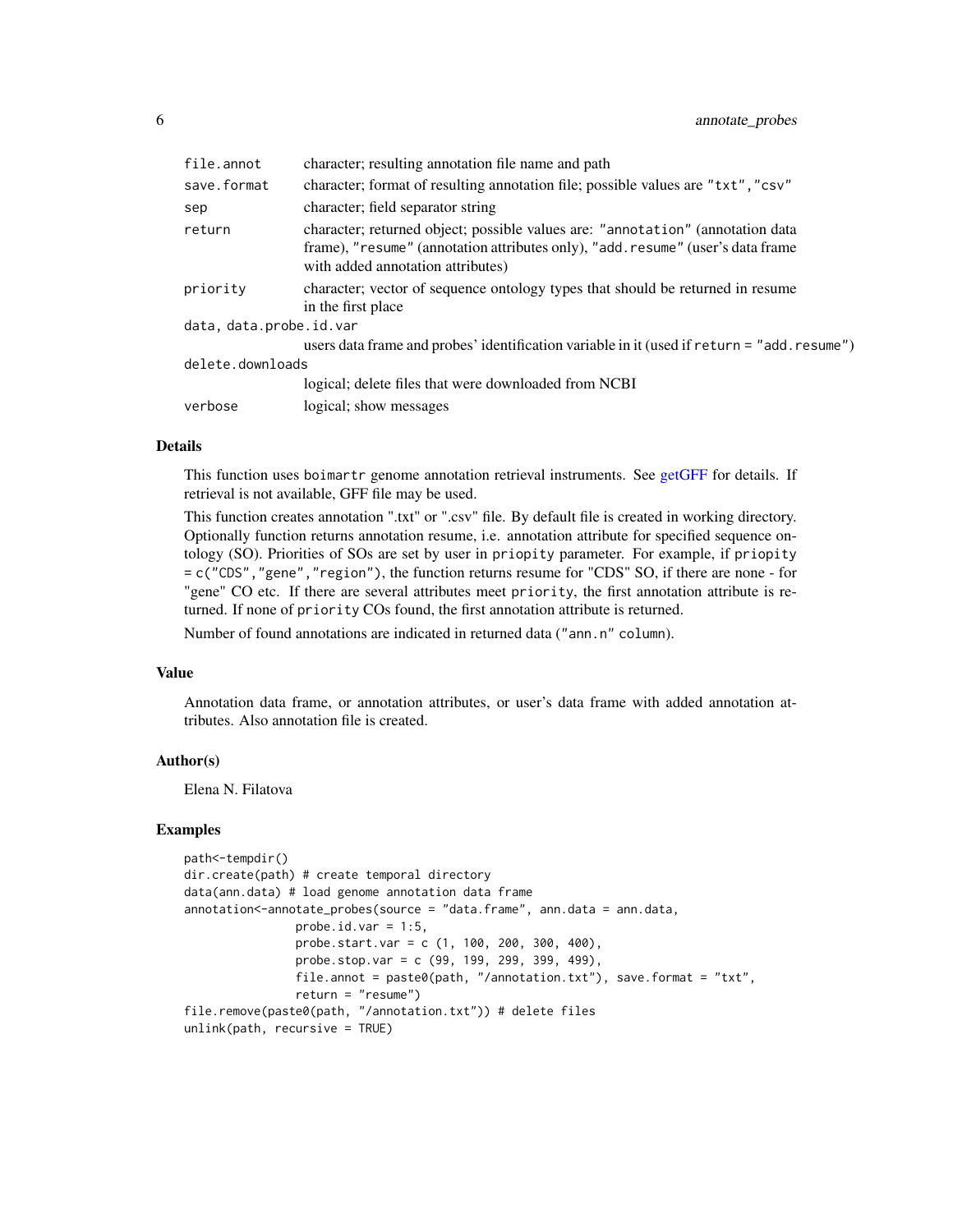<span id="page-6-0"></span>Result of BLAST of 5 probes against local database of target nucleotide sequences of Chlamydia pneumoniae. Local BLAST was performed with blast\_local () function. Subjects' Genbank Identifiers are added with fill\_blast\_result () function.

#### Usage

blast.fill

#### Format

A data frame with 72 rows and 19 variables:

probe probe sequence probe.length probe sequence's length Qid query identification number Qstart query start position Qend query end position Rgi subject GenInfo Identifier number Racc subject NCBI accession number Rtitle subject title Rtaxid subject taxon identificator Rstart subject start position Rend subject end position alig.length length of alignment mismatch amount of mismatches gaps amount of gaps ident.number amount of identical positions score alignment score bitscore alignment bitscore Evalue alignment e-value Qcover query coverage, %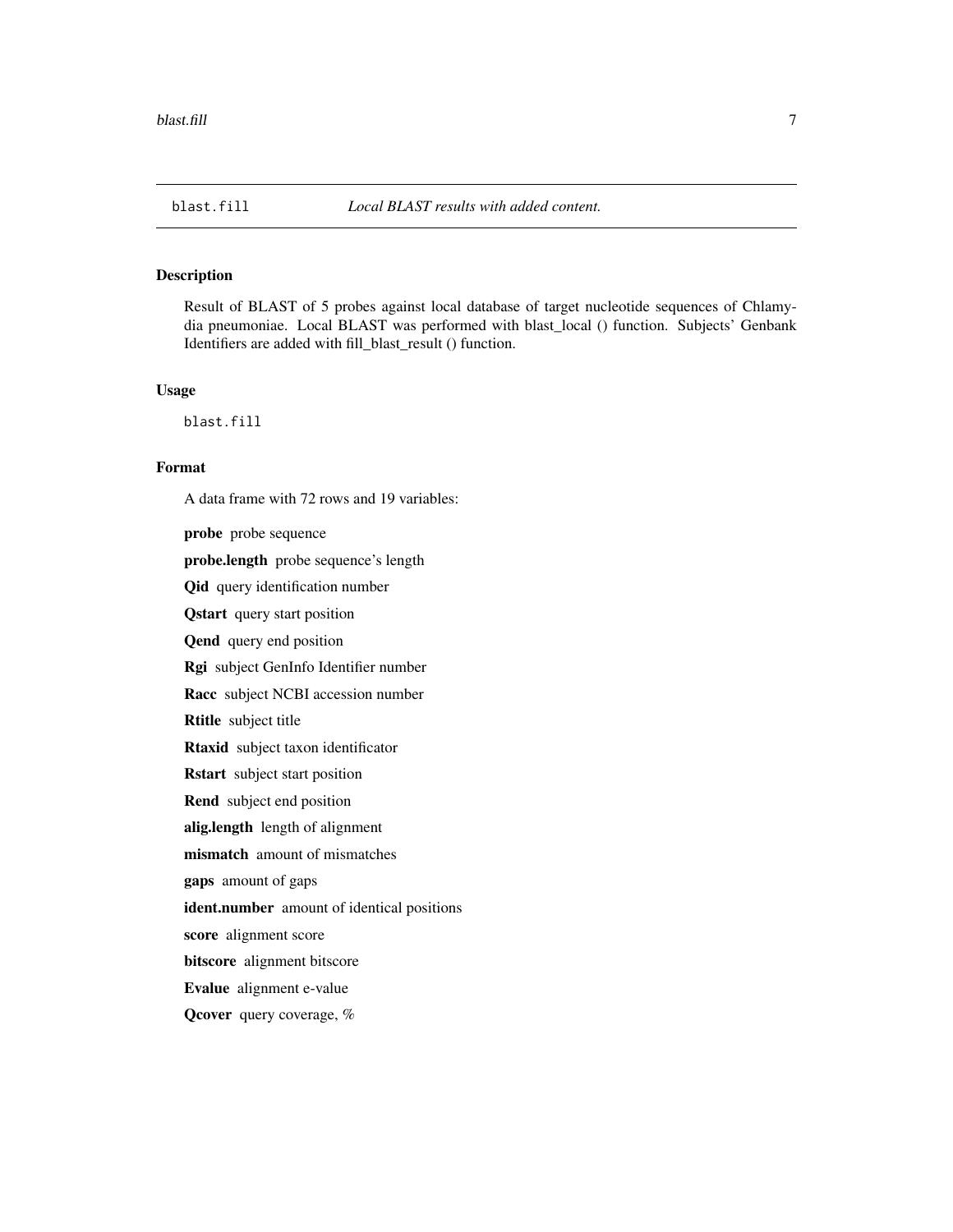<span id="page-7-0"></span>

Result of BLAST of 5 probes against local database of target nucleotide sequences of Chlamydia pneumoniae. Local BLAST was performed with blast\_local () function.

# Usage

blast.raw

# Format

probe probe sequence probe.length probe sequence's length Qid query identification number Qstart query start position Qend query end position Rgi subject GenInfo Identifier number Racc subject NCBI accession number Rtitle subject title Rtaxid subject taxon identificator Rstart subject start position Rend subject end position alig.length length of alignment mismatch amount of mismatches gaps amount of gaps ident.number amount of identical positions score alignment score bitscore alignment bitscore Evalue alignment e-value Qcover query coverage, %

A data frame with 72 rows and 19 variables: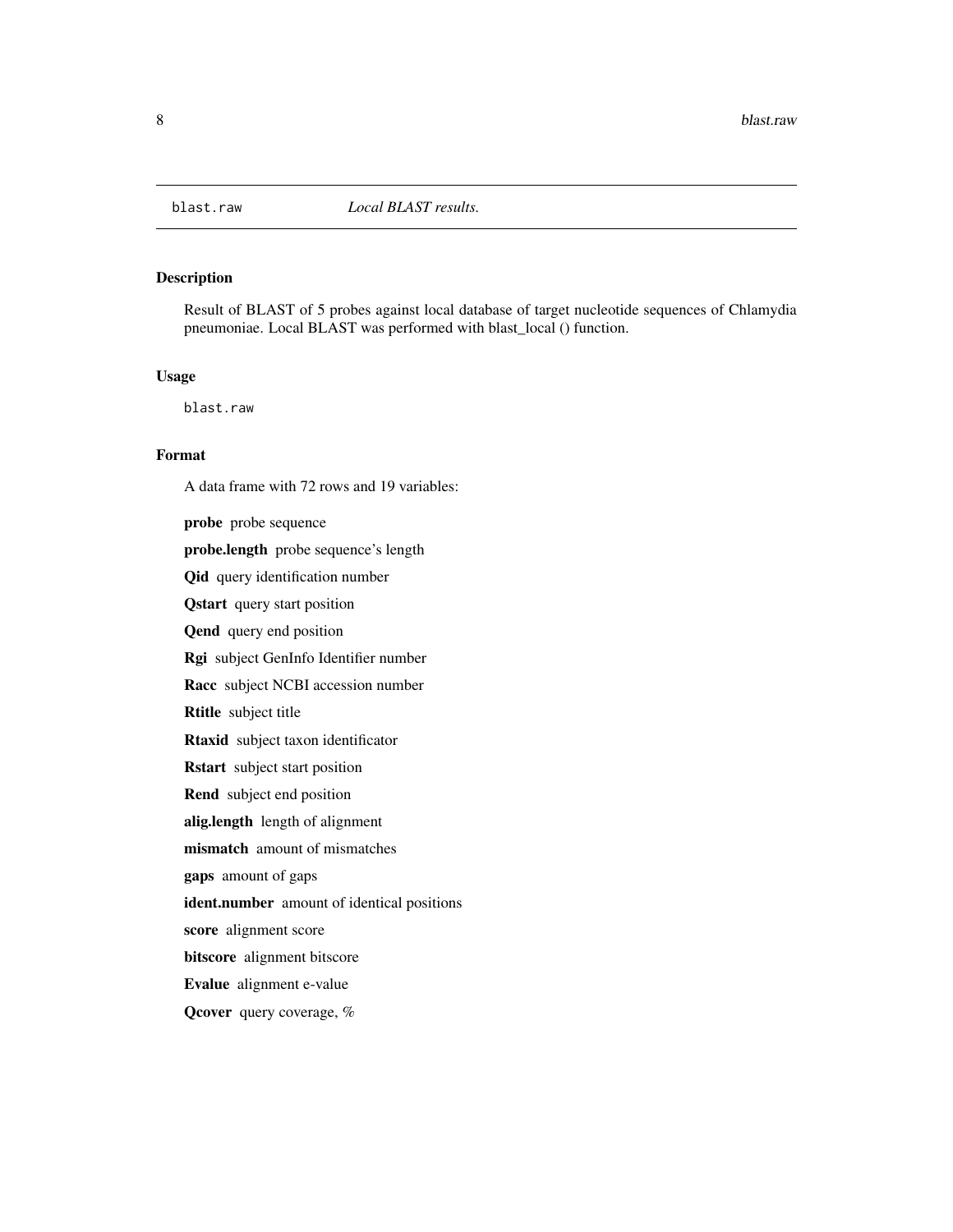<span id="page-8-1"></span><span id="page-8-0"></span>

Perform nucleotide BLAST with local database

# Usage

```
blast_local(
 probe.var,
 probe.id.var = NULL,
  fasta.way = NULL,
 blastn.way = NULL,
  db.way = NULL,out.way = NULL,mc.cores = 1,
  add.query.info = FALSE,
  temp. db = NULL,delete.files = FALSE,
  eval = 1000,ws = 7,
  reward = 1,
 penalty = -3,
  gapopen = 5,
 gapextend = 2,
 maxtargetseqs = 500,
 verbose = TRUE
\mathcal{L}
```
#### Arguments

| probe.var    | character; query - vector of nucleotide sequences                                      |
|--------------|----------------------------------------------------------------------------------------|
| probe.id.var | vector of identification numbers for query sequences                                   |
| fasta.way    | character; name and path to FASTA file                                                 |
| blastn.way   | character; name and path to blastn executable file                                     |
| db.way       | character; name and path to local BLAST database                                       |
| out.way      | character; name and path to blast noutput file                                         |
| mc.cores     | integer; number of processors for parallel computation (not supported on Win-<br>dows) |
|              | add.query.info logical; add query nucleotide sequence and its length to result         |
| temp.db      | character; temporal SQLite database name and path                                      |
| delete.files | logical; delete created FASTA and output files                                         |
| eval         | integer; expect value for saving hits                                                  |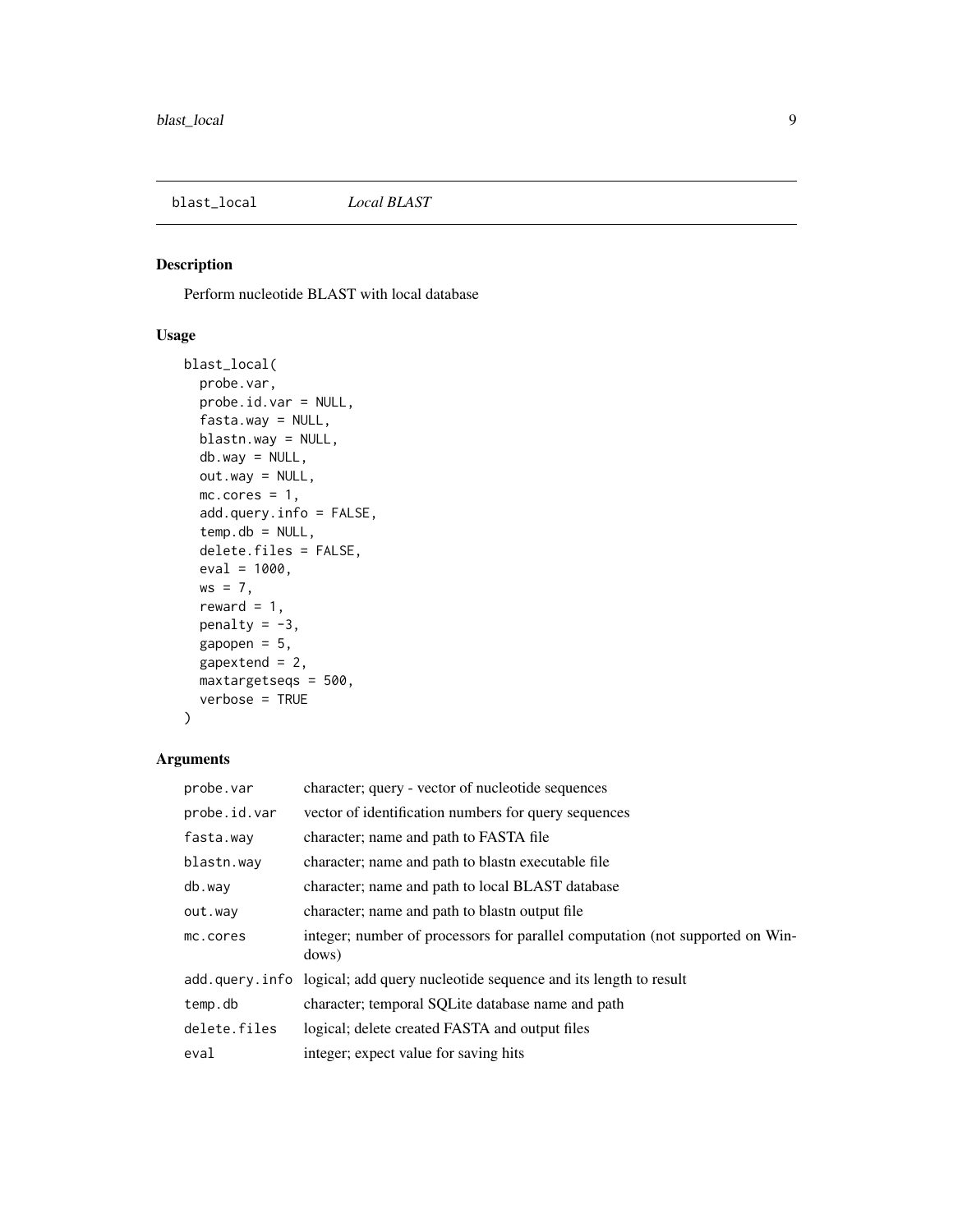| WS            | integer; length of initial exact match       |
|---------------|----------------------------------------------|
| reward        | integer; reward for a nucleotide match       |
| penalty       | integer; penalty for a nucleotide mismatch   |
| gapopen       | integer; cost to open a gap                  |
| gapextend     | integer; cost to extend a gap                |
| maxtargetsegs | integer; number of aligned sequences to keep |
| verbose       | logical; show messages                       |

# Details

For this function BLAST+ executables (blastn) must be installed and local nucleotide database must be created.

While working, the function creates blastn input FASTA file and output file. If files exist already, they will be overwritten. Those files could be deleted by delete.files = TRUE parameter.

If no probe.id.var is provided, query sequences are numbered in order, starting with 1.

Query cover is query coverage per HSP (as a percentage)

If add.query.info = TRUE function saves data in temporal SQLite database. Function will stop if same database already exists, so deleting temporal database (by setting delete.files = TRUE) is highly recommended.

"no lines available in input" error is returned when there are no BLAST results matching the specified parameters. Adjust BLAST parameters.

#### Value

Data frame with BLAST alignments: query sequence id, start and end of alignment in query, subject GI, accession, title and taxon id, start and end of alignment in subject, length of alignment, number of mismatches and gaps, number of identical matches, raw score, bit score, expect value and query cover. If add.result.info = TRUE, query sequence and its length are also added to data frame.

#### Author(s)

Elena N. Filatova

#### References

Camacho C., Coulouris G., Avagyan V. et al. (2009). BLAST+: architecture and applications. BMC Bioinformatics 10, 421. [https://bmcbioinformatics.biomedcentral.com/articles/](https://bmcbioinformatics.biomedcentral.com/articles/10.1186/1471-2105-10-421) [10.1186/1471-2105-10-421](https://bmcbioinformatics.biomedcentral.com/articles/10.1186/1471-2105-10-421).

#### Examples

- ## Not run:
- # This function is using BLAST applications. BLAST+ should be installed.
- # Local nucleotide database should be created
- # Local database of target sequences of Chlamydia pneumoniae was created
- # in temporal directory previously (see make\_blast\_DB () function)

path <- tempdir()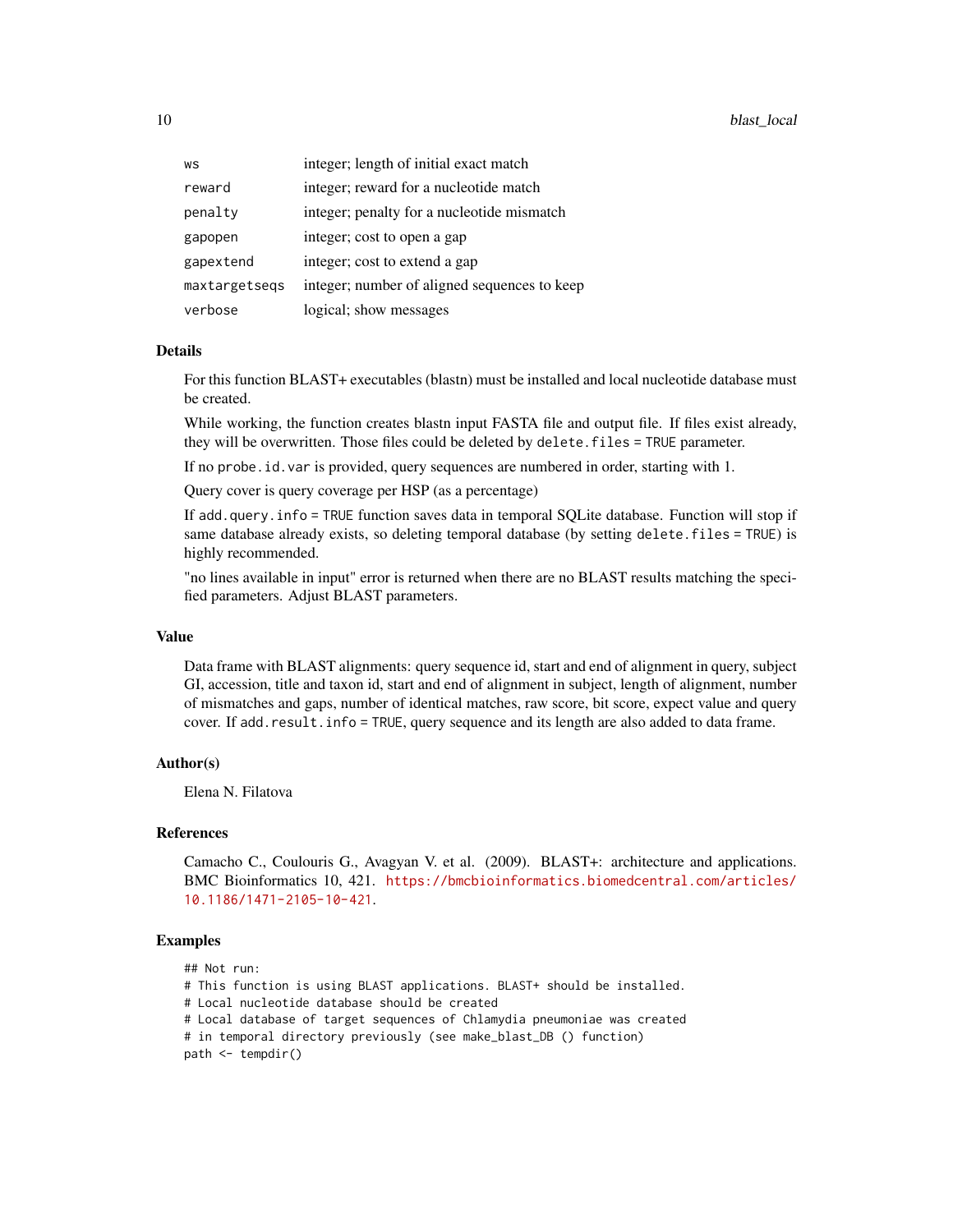# <span id="page-10-0"></span>count\_PhCh 11

```
dir.create (path)
#set probes for local BLAST
probes <- c ("catctctatttcggtagcagctcc", "aaagtcatagaaaagcctgtagtcgc",
            "ccttcttctcgaactctgaagtacact", "aaaaaaaaaaaaaaaaa", "acacacacacacaac")
blast.raw <- blast_local(probe.var = probes, probe.id.var = NULL,
                        fasta.way = paste0 (path, "/blast.fasta"),
                        blastn.way = "D:/Blast/blast-2.11.0+/bin/blastn.exe",
                        db.way = paste0 (path, "/DB"),
                        out.way = paste0 (path, "/blast.out"),
                  mc.cores=1, add.query.info = TRUE, temp.db = paste0 (path, "/temp.db"),
                        delete.files = TRUE, eval = 1, maxtargetseqs = 200)
```
## End(Not run)

count\_PhCh *Calculate physical and chemical properties*

#### <span id="page-10-1"></span>Description

Calculates GC-content, detects several nucleotides in a row, calculates minimum folding energy and melting temperature for oligonucleotide probes.

#### Usage

```
count_PhCh(
  probe.var,
  trim = FALSE,data,
  digits = 4,
  mc.cores = 1,
 MFE.files.dir = NULL,
  delete.MFE.files = FALSE,
  GCmin = 40,
  GCmax = 60,
  nucl.pattern = c("a", "t", "g", "c"),n.crit = 5,
  RNAfold.path,
  temperature = 40,
  MFEmin = -3,
  TD.params = NULL,
  TMmin = 55,
  TMmax = 60,
  verbose = TRUE,
  Na = 50,
  K = 0,
  Tris = 0,
  Mg = 0,
```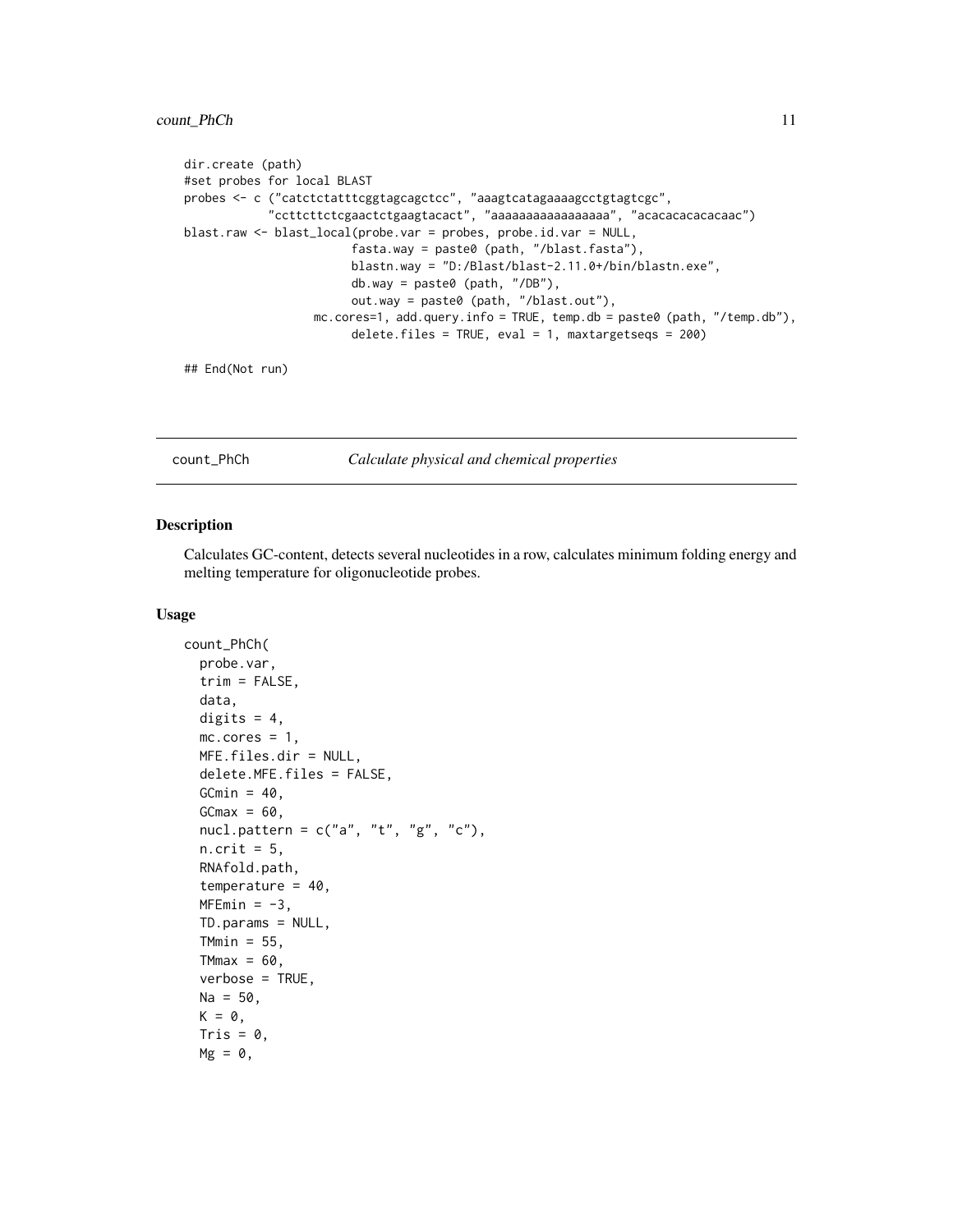```
dNTPs = 0\lambdacount_GC(
  probe.var,
  trim.gc = FALSE,
  GCmin = 40,
  GCmax = 60,
  mc.core = 1,
  add.to.data = FALSE,
  data,
  digits = 4\mathcal{L}count_REP(
  probe.var,
  trim.rep = FALSE,
  nucl.pattern = c("a", "t", "g", "c"),
  n. crit = 5,
  mc.cores = 1,
  add.to.data = FALSE,
  data
\mathcal{L}count_MFE(
  probe.var,
  RNAfold.path,
  temperature = 40,
  trim.mfe = FALSE,
  MFEmin = -3,
  add.to.data = FALSE,
  data,
  MFE.files.dir = NULL,
  delete.MFE.files = FALSE,
  mc.core = 1,
  digits = 4,
  verbose = TRUE
\mathcal{L}count_TM(
  probe.var,
  TD.params = NULL,
  trim.htm = FALSE,TMmin = 55,
  TMmax = 60,
  add.to.data = FALSE,
  data,
  digits = 4,
```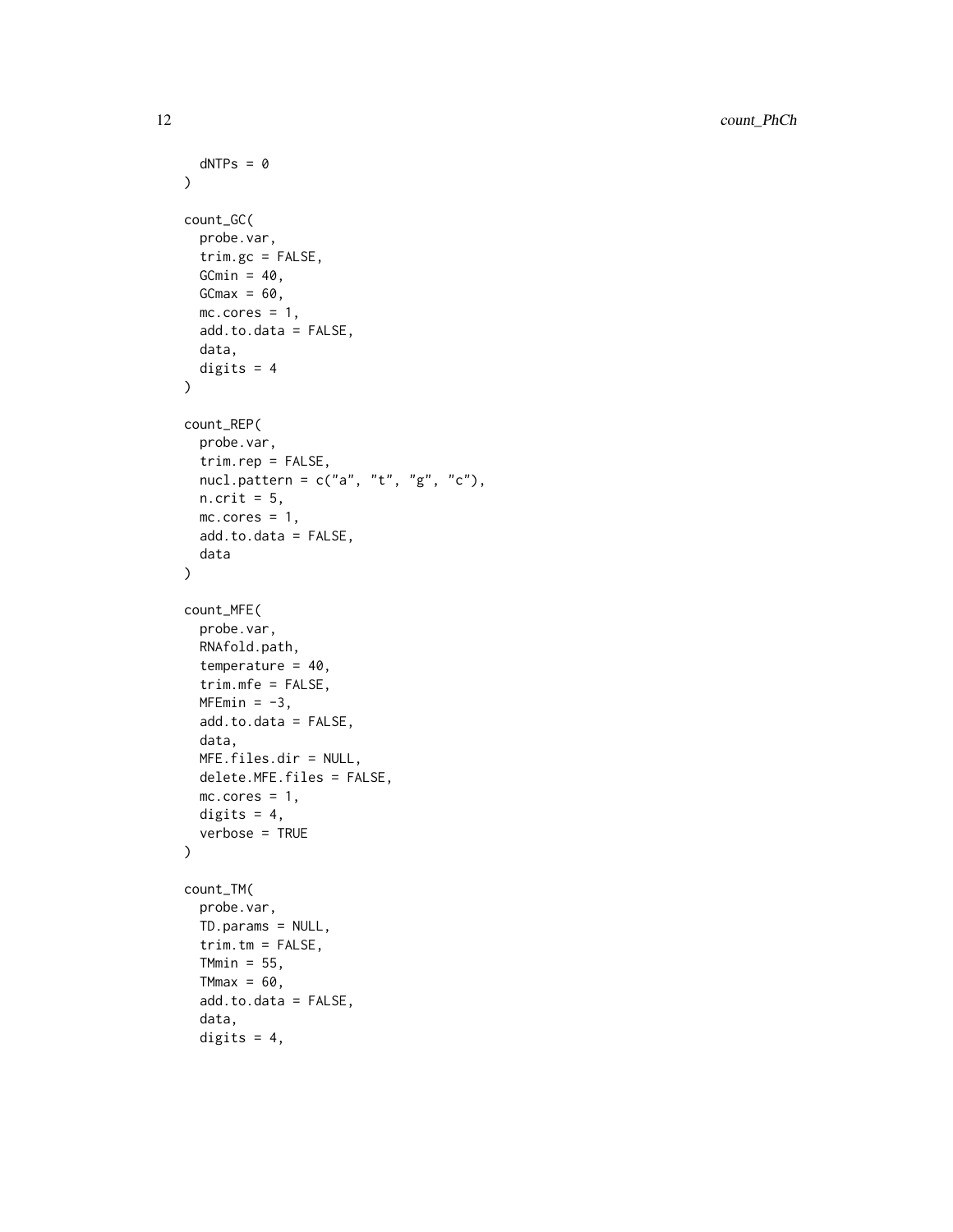# <span id="page-12-0"></span>count\_PhCh 13

```
mc.cores = 1,verbose = TRUE,
 Na = 50,K = 0,Tris = 0,
 Mg = 0,dNTPs = 0\mathcal{L}
```
# Arguments

| probe.var        | character; vector of nucleotide probes                                                                                                                                                                                                                                                                                                            |
|------------------|---------------------------------------------------------------------------------------------------------------------------------------------------------------------------------------------------------------------------------------------------------------------------------------------------------------------------------------------------|
|                  | trim, trim.gc, trim.rep, trim.mfe, trim.tm                                                                                                                                                                                                                                                                                                        |
|                  | logical; whether to select results that meet the criterion                                                                                                                                                                                                                                                                                        |
| digits           | integer; number of decimal places to round the result                                                                                                                                                                                                                                                                                             |
| mc.cores         | integer; number of processors for parallel computation (not supported on Win-<br>dows)                                                                                                                                                                                                                                                            |
| MFE.files.dir    | character; directory for RNAfold input and output files                                                                                                                                                                                                                                                                                           |
| delete.MFE.files |                                                                                                                                                                                                                                                                                                                                                   |
|                  | logical; delete RNAfold input and output files                                                                                                                                                                                                                                                                                                    |
| GCmin, GCmax     | numeric; minimum and maximum value of GC-content (percent, used if trim =<br>TRUE)                                                                                                                                                                                                                                                                |
| nucl.pattern     | character; vector of nucleotide pattern                                                                                                                                                                                                                                                                                                           |
| n.crit           | integer; minimal amount of nucleotide pattern's repeats in a row to detect                                                                                                                                                                                                                                                                        |
| RNAfold.path     | character; name and path to RNAfold executable file                                                                                                                                                                                                                                                                                               |
| temperature      | numeric; folding design temperature                                                                                                                                                                                                                                                                                                               |
| MFEmin           | numeric; maximum value of folding energy (used if trim = TRUE)                                                                                                                                                                                                                                                                                    |
| TD.params        | character; vector of length 4, contains designation for four tables with thermo-<br>dynamic values (nn_table - thermodynamic NN values, tmm_table - thermody-<br>namic values for terminal mismatches, imm_table - thermodynamic values for<br>internal mismatches, de_table - thermodynamic values for dangling ends). See<br>Tm NN for details. |
| TMmin, TMmax     | numeric; minimum and maximum value of melting temperature (used if trim =<br>TRUE)                                                                                                                                                                                                                                                                |
| verbose          | logical; show messages                                                                                                                                                                                                                                                                                                                            |
| Na               | numeric; millimolar concentration of Na, default is 50 (used for count_TM func-<br>tion)                                                                                                                                                                                                                                                          |
| Κ                | numeric; millimolar concentration of K, default is 0 (used for count_TM func-<br>tion)                                                                                                                                                                                                                                                            |
| Tris             | numeric; millimolar concentration of Tris, default is 0 (used for count_TM func-<br>tion)                                                                                                                                                                                                                                                         |
| Mg               | numeric; millimolar concentration of Mg, default is 0 (used for count_TM func-<br>tion)                                                                                                                                                                                                                                                           |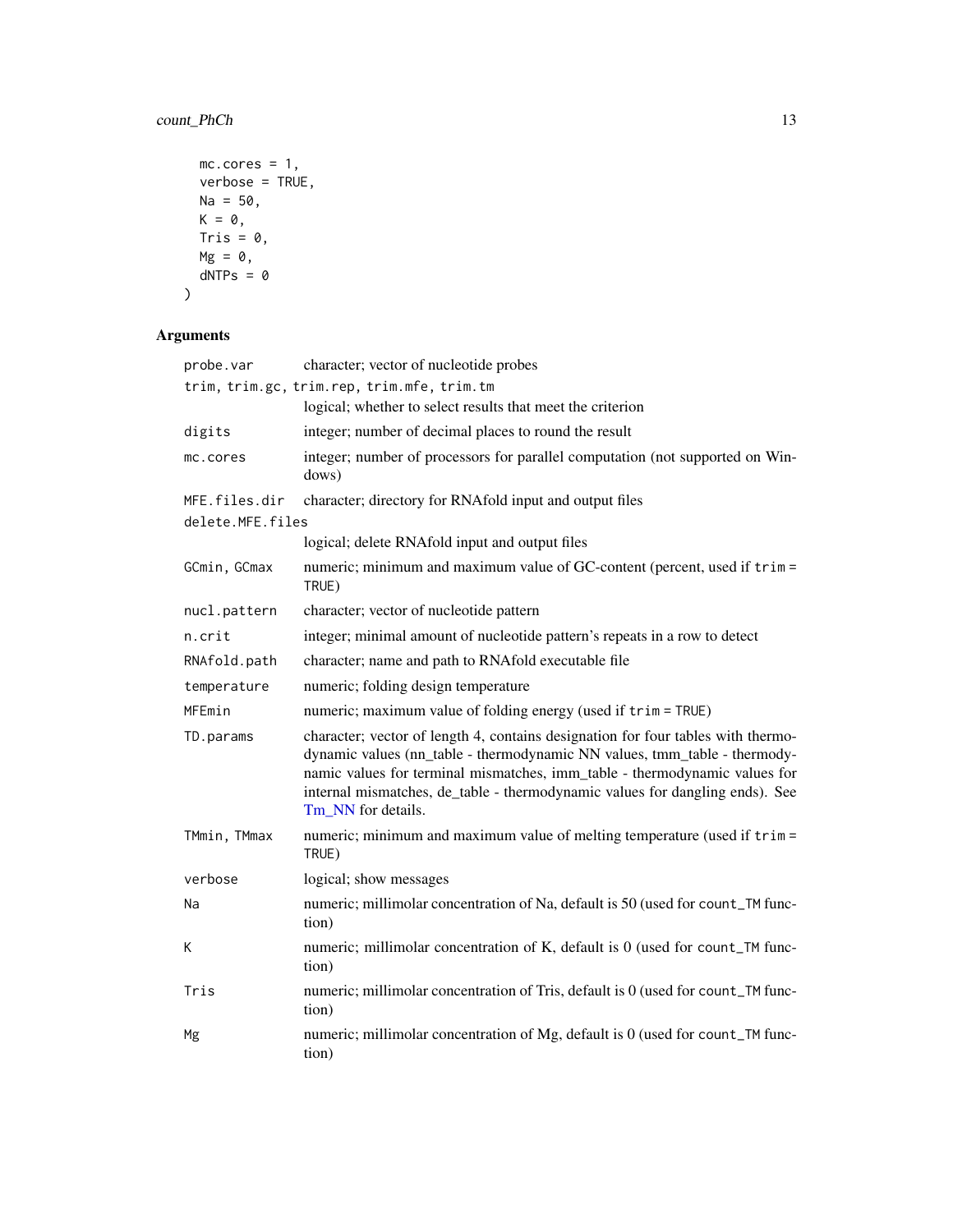<span id="page-13-0"></span>dNTPs numeric; millimolar concentration of dNTPs, default is 0 (used for count\_TM function)

add.to.data, data

logical; add result vector to specified data frame (used unconditionally if trim  $=$  TRUE)

#### Details

GC-content trimming selects results that are between GCmin and GCmax (inclusive). Nucleotides' amount trimming deletes probes that contain n.crit or more of same nucleotides (pattern) in a row. Minimum folding energy trimming selects results that are equal or more than MFEmin. Melting temperature trimming selects results that are between TMmin and TMmax (inclusive).

This function is using ViennaRNA service to count minimum folding energy. ViennaRNA Package (UNIX or Windows) must be installed. While counting MFE, working directory is set to MFE.files.dir and input and output files for ViennaRNA ("seq\_in" and "seq\_out") are created in the working directory.Afterwards the working directory is changed back to user's setting. If no MFE.files.dir exists it is created and is not deleted even if delete.MFE.files = TRUE.

Melting temperature is counted with [Tm\\_NN](#page-0-0) function. Indication of thermodynamic values must be provided. By default they are: nn\_table = "DNA\_NN4", tmm\_table = "DNA\_TMM1", imm\_table  $=$  "DNA\_IMM1", de\_table  $=$  "DNA\_DE1".

# Value

If trim = FALSE, count\_PhCh function returns data frame with GC-count (GC.percent), nucleotide repeats (repeats, TRUE/FALSE), minimum folding energy (MFE) and melting temperature (TM) columns. If trim = TRUE, count\_PhCh function returns provided data frame with attached four columns and rows selected according to values GCmin,GCmax,n.crit,MFEmin,TMmin,TMmax.

If trim.gc= FALSE, count\_GC function returns GC.percent vector or data with attached GC.percent column (when add.to.data = TRUE). If trim.gc = TRUE, count\_GC function returns provided data frame with attached GC.percent column and rows selected according to GCmin,GCmax values.

If trim.rep = FALSE, count\_REP function returns repeats vector (logical; TRUE/FALSE - there are/there are no nucleotide repeats) or data with attached repeats column (when add.to.data = TRUE). If trim.rep = TRUE, count\_REP function returns provided data frame with attached repeats column and rows selected according to n.crit value.

If trim.mfe = FALSE, count\_MFE function returns MFE vector or data with attached MFE column (when add.to.data = TRUE). If trim.mfe = TRUE, count\_MFE function returns provided data frame with attached MFE column and rows selected according to MFEmin value.

If trim.tm = FALSE, count\_TM function returns TM vector or data with attached TM column (when add.to.data = TRUE). If trim.tm = TRUE, count\_TM function returns provided data frame with attached TM column and rows selected according to TMmin,TMmax values.

# Functions

- count\_PhCh: Calculates GC.percent, detects several nucleotides in a row, calculates minimum folding energy and melting temperature
- count\_GC: Calculates GC-content (percent)
- count\_REP: Detects several nucleotides in a row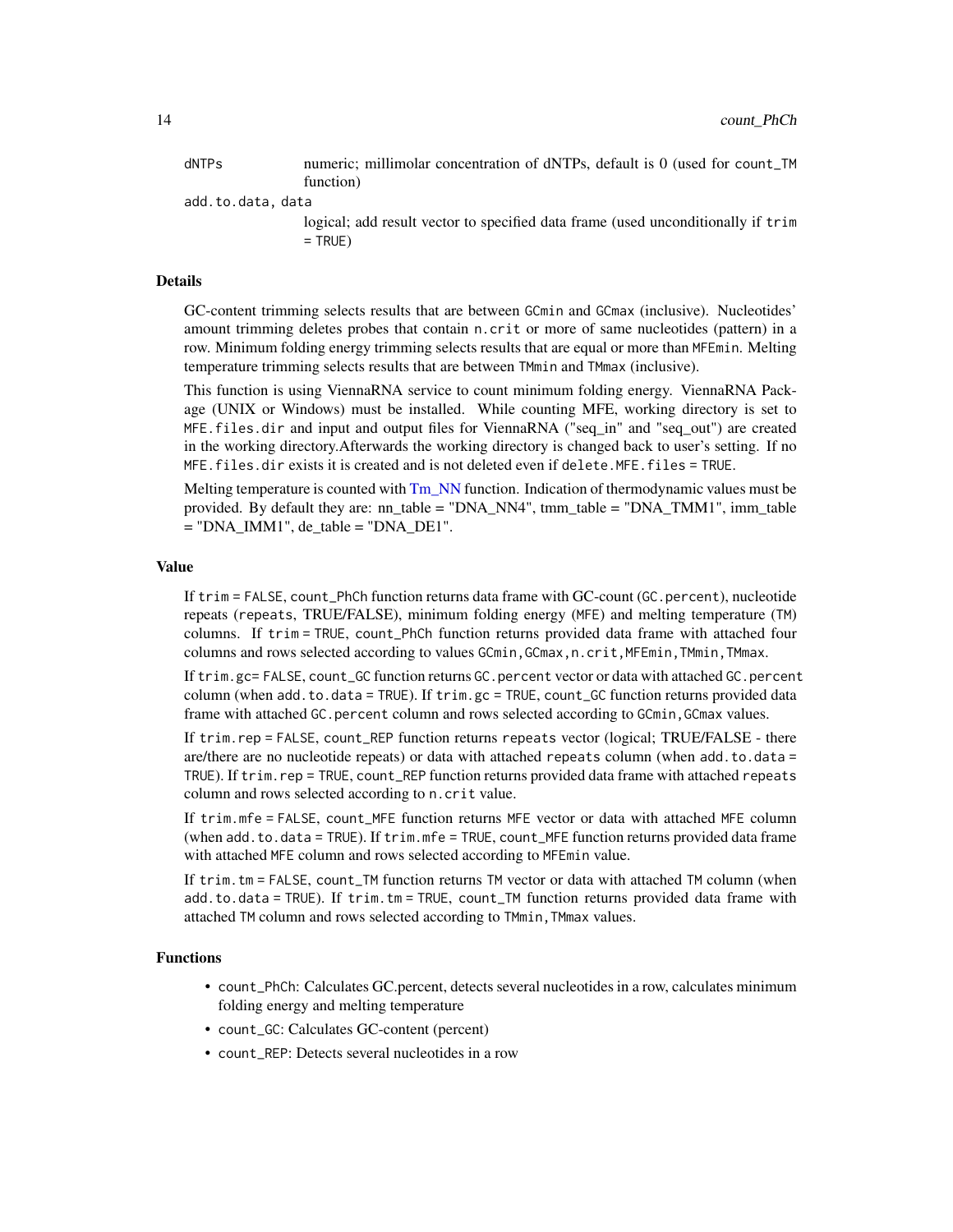- count\_MFE: Calculates minimum folding energy
- count\_TM: Calculates melting temperature

#### Author(s)

Elena N. Filatova

#### References

Lorenz R., Stephan H.B., Höner zu Siederdissen C. et al. (2011). ViennaRNA Package 2.0. Algorithms for Molecular Biology, 6, 1. [https://almob.biomedcentral.com/articles/10.1186/](https://almob.biomedcentral.com/articles/10.1186/1748-7188-6-26) [1748-7188-6-26](https://almob.biomedcentral.com/articles/10.1186/1748-7188-6-26).

#### Examples

```
probes <- data.frame (ids = 1:3, probes = c ("acacacacacaca", "aaaaagggggtttttccccc",
                                             "atgcgctagctcagc"))
probes <- count_GC (probe.var = probes$probes, trim.gc = FALSE, GCmin = 40, GCmax = 60,
                   add.to.data = TRUE, data = probes)probes <- count_REP (probe.var = probes$probes, trim.rep = FALSE, n.crit = 5,
                    add.to.data = TRUE, data = probes)## Not run:
# This function is using ViennaRNA service. ViennaRNA Package must be installed.
MFE.files.dir <- tempdir()
probes <- count_MFE (probe.var = probes$probes, RNAfold.path = "D:/Vienna/RNAfold.exe",
                    temperature = 40, trim.mfe = FALSE, MFEmin = 0,
                    MFE.files.dir = MFE.files.dir, delete.MFE.files = TRUE,
                    add.to.data = TRUE, data = probes, mc.cores = 1)
unlink (MFE.files.dir, recursive = TRUE)
## End(Not run)
probes <- count_TM (probe.var = probes$probes, TD.params = NULL, trim.tm = FALSE,
                   TMmin = 55, TMmax = 60, add.to.data = TRUE, data = probes,
                   digits = 4, mc.cores = 1)
# All in one command
## Not run:
# This function is using ViennaRNA service. ViennaRNA Package must be installed.
MFE.files.dir <- tempdir()
probes2 <- count_PhCh (probe.var = probes$probes, trim = FALSE,
                      nucl.pattern = c ("a", "t", "g", "c"), n.crit = 5,
                      MFE.files.dir = MFE.files.dir, delete.MFE.files = TRUE,
                      RNAfold.path = "D:/Vienna/RNAfold.exe", temperature = 40,
                      TD.params = NULL, digits = 3, mc.cores = 1,
                      data = probes)
unlink (MFE.files.dir, recursive = TRUE)
## End(Not run)
```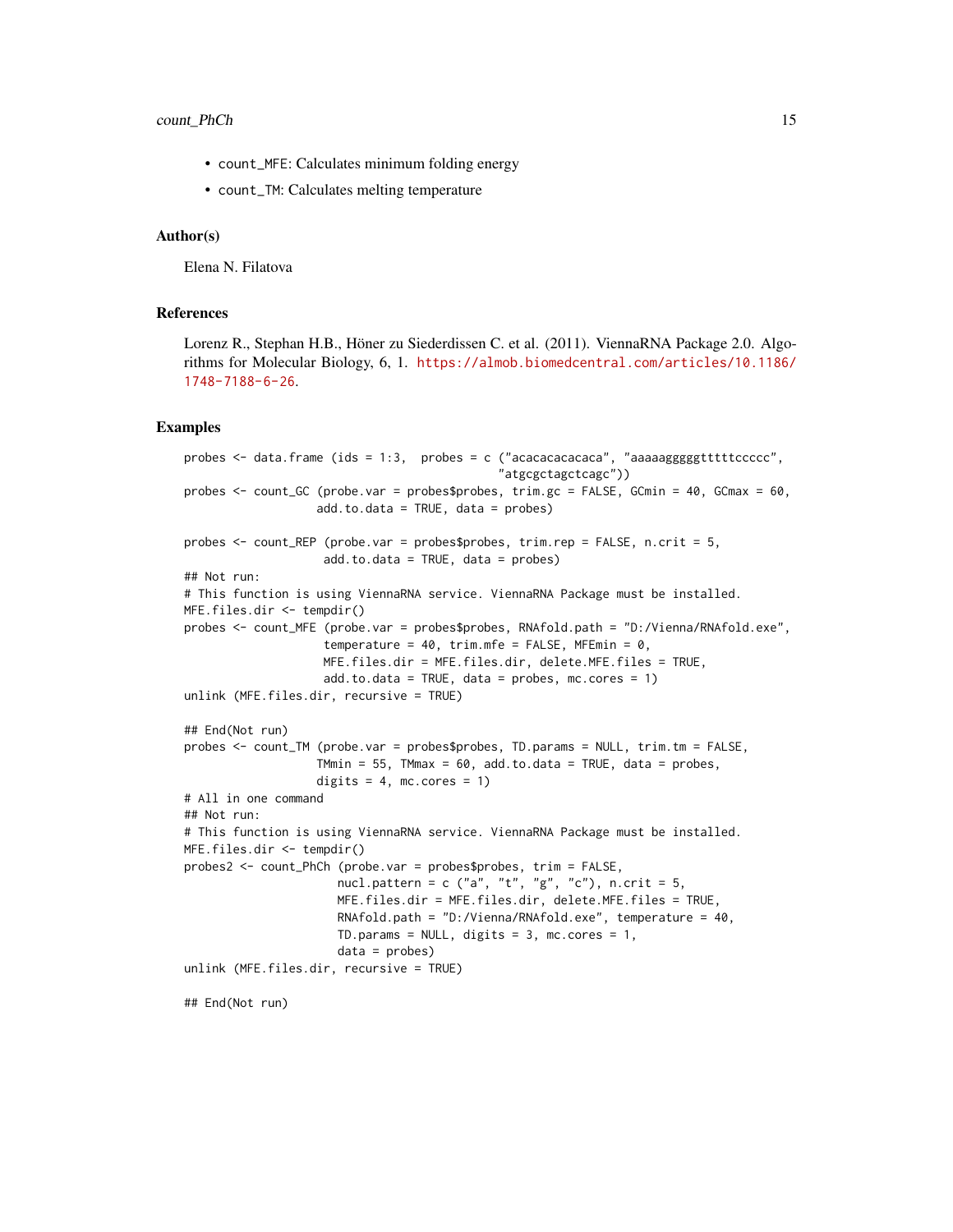<span id="page-15-0"></span>

Generate probes from nucleotide reference sequences

# Usage

```
cut_probes(
  ref.seq.from.file = FALSE,
 ref.seq.id,
 ref.seq.db,
  fasta.file = NULL,
 delete.fasta = FALSE,
 start = 1,stop = NULL,
 start.correction = FALSE,
 size = 24:32,delete.incomplete = FALSE,
 delete.identical = FALSE,
 give.probes.id = FALSE,
 mc.cores = 1,
 verbose = TRUE
)
```
# Arguments

| ref.seq.from.file |                                                                                                                                                                                                              |  |  |  |  |
|-------------------|--------------------------------------------------------------------------------------------------------------------------------------------------------------------------------------------------------------|--|--|--|--|
|                   | logical; read reference sequences from file (TRUE) or download them from NCBI<br>data base (FALSE).                                                                                                          |  |  |  |  |
| ref.seq.id        | identification number of reference nucleotide sequences. Only used when ref.seq.from.file<br>= FALSE. GenBank accession numbers, GenInfo identifiers (GI) or Entrez unique<br>identifiers (UID) may be used. |  |  |  |  |
| ref.seq.db        | character; NCBI database for search. See entrez dbs for possible values. Only<br>used when $ref.\,seq.\,from.\,file = FALSE.\,$                                                                              |  |  |  |  |
| fasta.file        | character; FASTA file name and path, only used when $ref.seq. from. file =$<br>TRUE.                                                                                                                         |  |  |  |  |
| delete.fasta      | logical; delete FASTA file.                                                                                                                                                                                  |  |  |  |  |
| start, stop       | integer; number of first and last nucleotide of the reference sequence's segment<br>that should be cut into probes. All sequence is used by default.                                                         |  |  |  |  |
| start.correction  |                                                                                                                                                                                                              |  |  |  |  |
|                   | logical; count probes' start and stop nucleotides relatively to the specified seg-<br>ment (FALSE) or to the whole sequence (TRUE). Only used if start>1.                                                    |  |  |  |  |
| size              | integer; vector of probe size.                                                                                                                                                                               |  |  |  |  |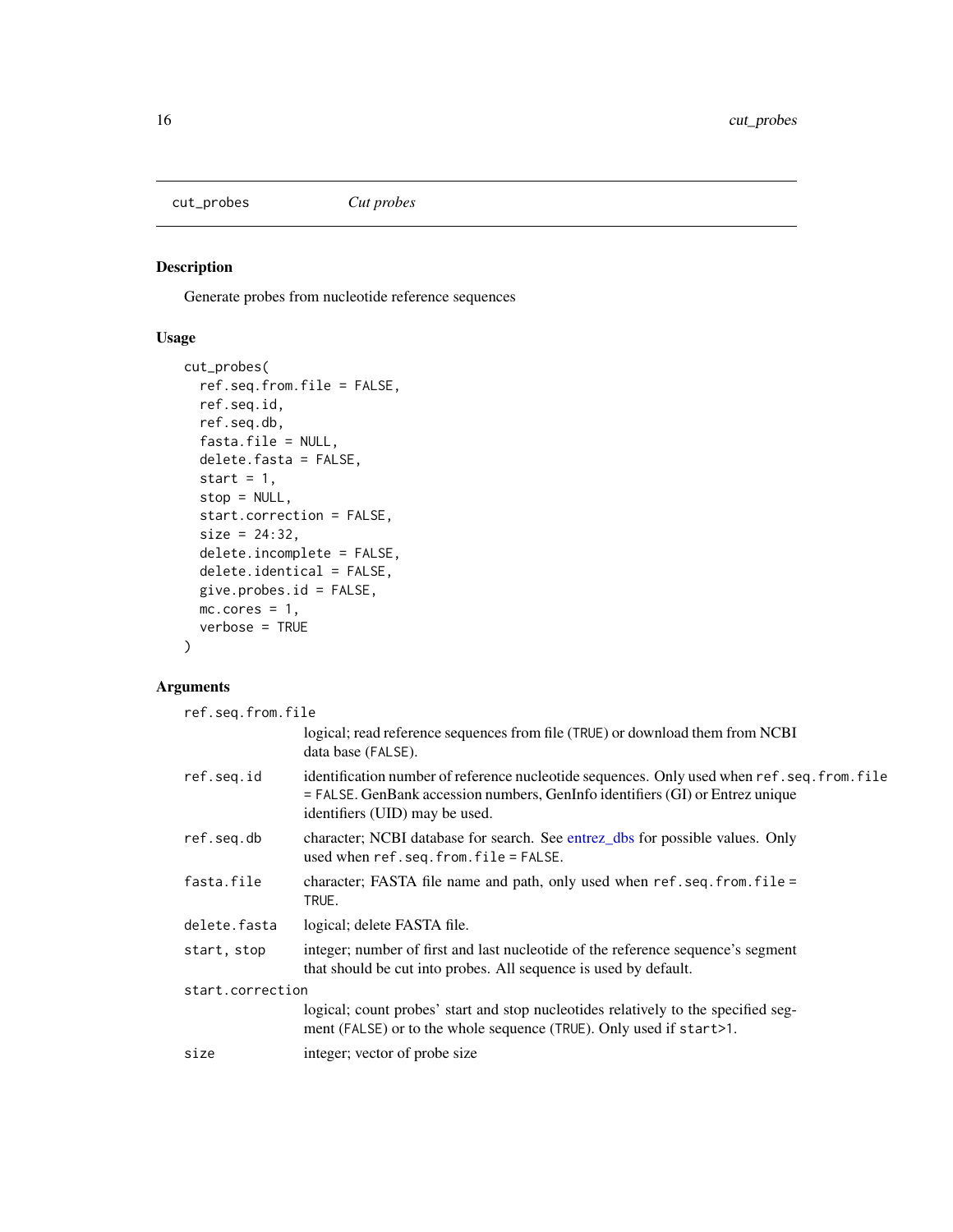#### <span id="page-16-0"></span>cut\_probes 17

| delete.incomplete |                                                                                        |
|-------------------|----------------------------------------------------------------------------------------|
|                   | logical; remove probes that contain undeciphered nucleotides                           |
| delete.identical  |                                                                                        |
|                   | logical; remove identical (duplicated) probes                                          |
|                   | give.probes.id logical; add probes' identification numbers                             |
| mc.cores          | integer; number of processors for parallel computation (not supported on Win-<br>dows) |
| verbose           | logical; show messages                                                                 |

#### Details

This function takes nucleotide sequences and cut them on segments (probes) of given size. Sequences might be downloaded from given FASTA file or from NCBI data bases. In the latter case, FASTA file is created. If desired, FASTA file can be deleted after.

Not all sequence must be cut on probes, you may define needed segment by start and stop parameters. Note that in this case probes' start and stop nucleotides would be counted relatively to the specified segment (start.correction = FALSE) or to the whole sequence (start.correction = TRUE).

Undeciphered nucleotides are the one that are indicated by "rywsmkhbvdn" symbols.

Probes' identification numbers are created by adding numeric indexes to reference sequence's identification number.

See [cut\\_string,](#page-17-1) [delete\\_duplicates\\_DF](#page-17-2) and [make\\_ids](#page-30-1) for details.

#### Value

Data frame with probe id (optionally), sequence id, probe size, start and stop nucleotide, sequence.

#### Author(s)

Elena N. Filatova

#### Examples

```
path <- tempdir()
dir.create (path)
# download and save as FASTA "Chlamydia pneumoniae B21 contig00001,
# whole genome shotgun sequence" (GI = 737435910)
if (!requireNamespace("rentrez", quietly = TRUE)) {
stop("Package \"rentrez\" needed for this function to work. Please install it.", call. = FALSE)}
reference.string <- rentrez::entrez_fetch(db = "nucleotide", id = 737435910,
                                         rettype="fasta")
write( x= reference.string, file = paste0 (path, "/fasta"))
probes <- cut_probes (ref.seq.from.file = TRUE, fasta.file = paste0(path, "/fasta"),
                     delete.fasta = TRUE, start = 1000, stop = 1500,
                     start.correction = FALSE, size = c(400, 500),
                     delete.incomplete = FALSE,
                     delete.identical = FALSE, give.probes.id = TRUE, mc.cores = 1)
unlink (path, recursive = TRUE)
```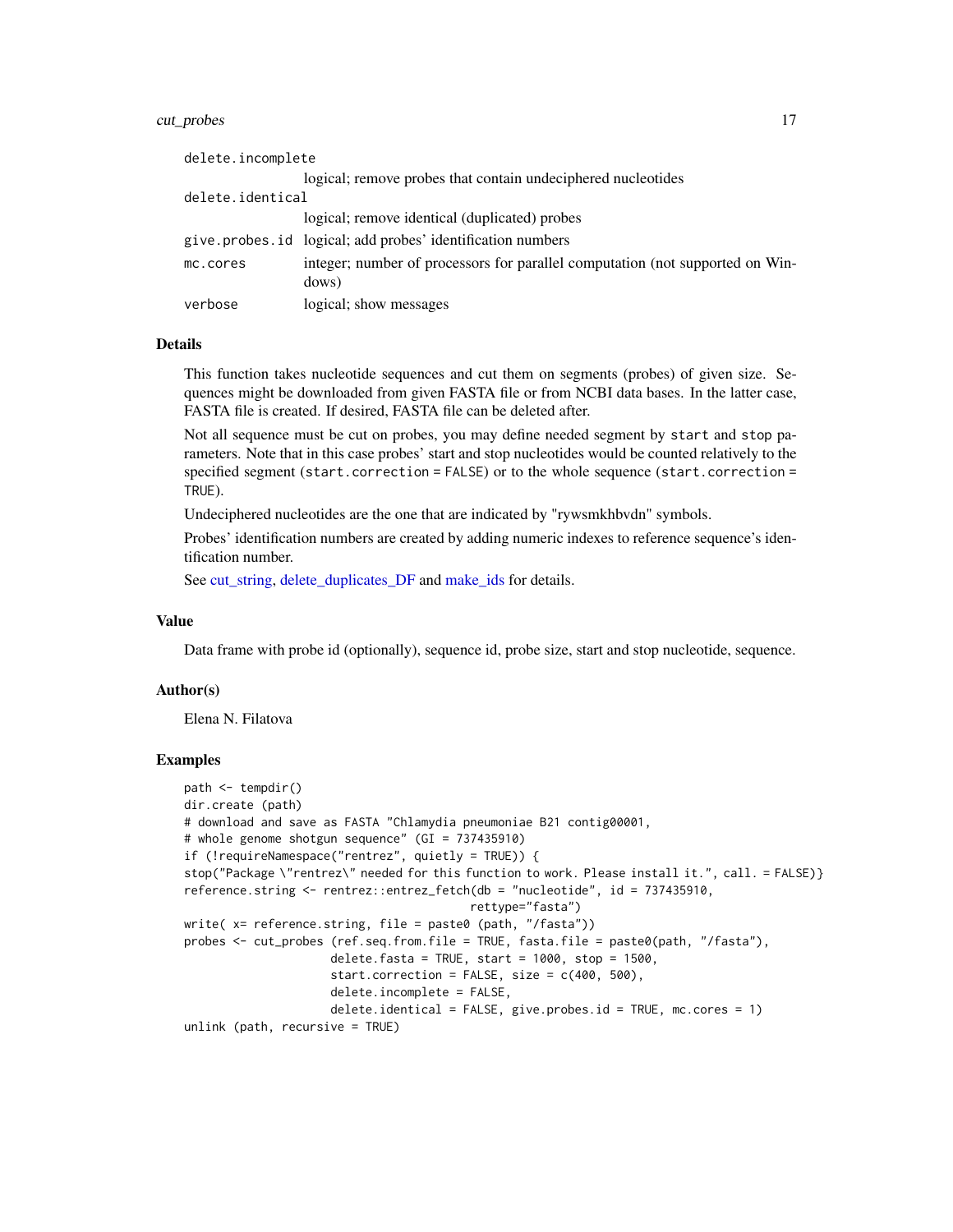<span id="page-17-1"></span><span id="page-17-0"></span>

Cuts character string into segments of given size.

#### Usage

```
cut_string(string, size)
```
# Arguments

| string | character string; vector of length 1   |
|--------|----------------------------------------|
| size   | integral; vector of length of segments |

# Details

This function works with one string only. Segments are cut from start to end of a string. size might be a vector of any length, all possible variants will be cut.

#### Value

Data frame with segment size, start and end point, segment string.

# Author(s)

Elena N. Filatova

# Examples

```
cut_string (string = "aaatttttttccgc", size = 12:14)
```
<span id="page-17-2"></span>delete\_duplicates\_DF *Delete rows with duplicated values*

# Description

Delete data frame rows if they contain duplicated values.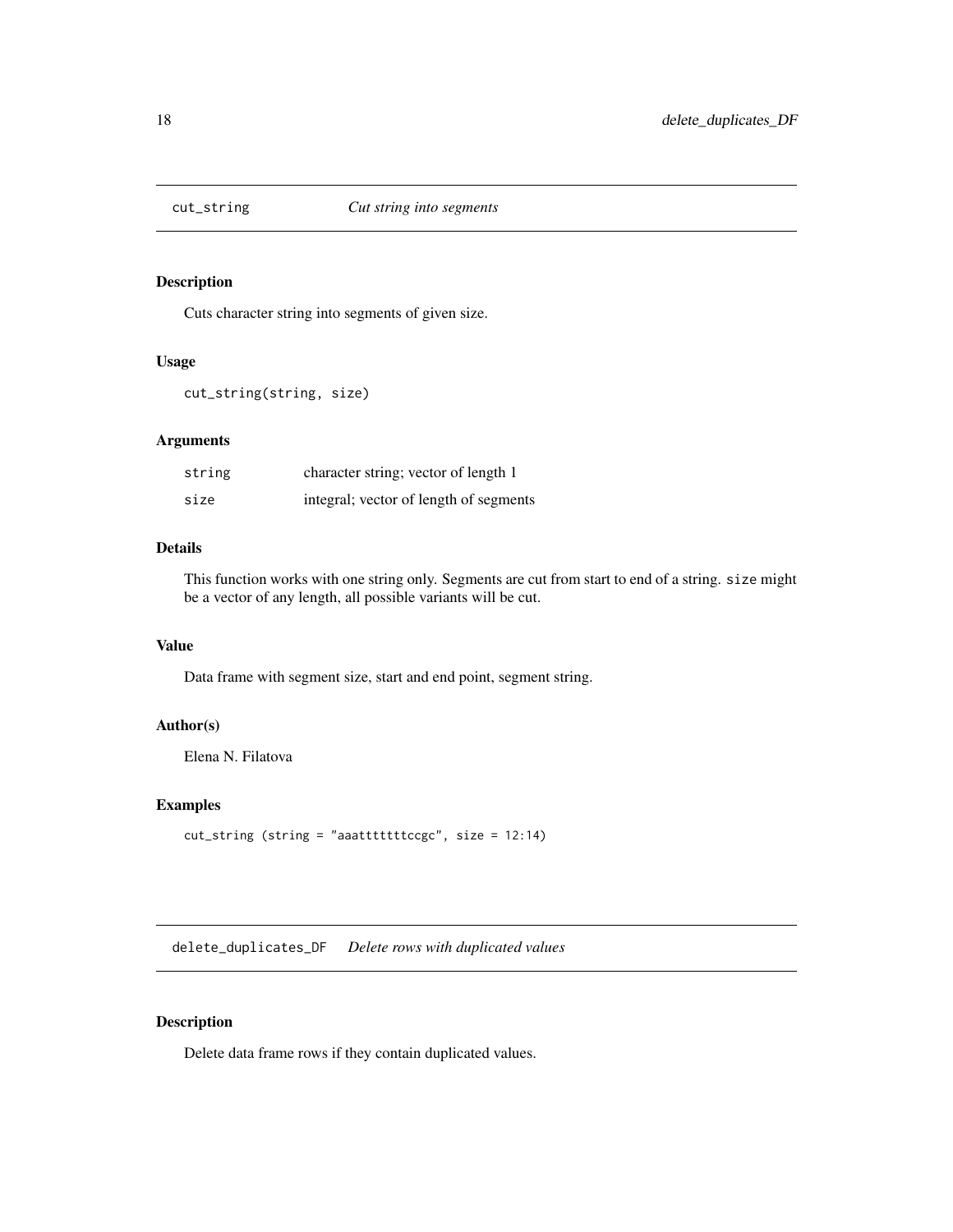delete\_duplicates\_DF 19

# Usage

```
delete_duplicates_DF(
  data,
  duplicated.var,
  exact = FALSE,stay = "first",
  choose.var,
  choose.stay.val,
 pattern,
 mc.cores = 1,
  verbose = TRUE
```
)

# Arguments

| data                        | data frame;                                                                                                                                                                                                                      |
|-----------------------------|----------------------------------------------------------------------------------------------------------------------------------------------------------------------------------------------------------------------------------|
|                             | duplicated, var variable that contains duplicated values                                                                                                                                                                         |
| exact                       | logical; values are to be matched as is                                                                                                                                                                                          |
| stay                        | character; which row with duplicated values will stay; possible values are "first"<br>(first of rows), "choose" (depending of the value of other variable) and "none"<br>(rows with values that contain pattern will be removed) |
| choose.var, choose.stay.val | vector of additional variable to choose the preferred row and it's preferred value<br>(used if $stay = "choose"$ )                                                                                                               |
| pattern                     | deleted pattern (used if $stay = "none")$                                                                                                                                                                                        |
| mc.cores                    | integer; number of processors for parallel computation (not supported on Win-<br>dows)                                                                                                                                           |
| verbose                     | logical; show messages                                                                                                                                                                                                           |

#### Details

This function checks if there are repeated values in the data frame (in the duplicated.var). If repeated values are found, the first row with duplicated value stays, others are deleted (if stay = "first"). If stay = "choose" the first row with duplicated values and choose.var = choose.stay.val will stay. If there are no rows with choose.var = choose.stay.val, the first row will stay.

If stay = "none" all rows with values that contain pattern will be removed.

#### Value

Data frame without rows that contain duplicates in duplicated.var

#### Author(s)

Elena N. Filatova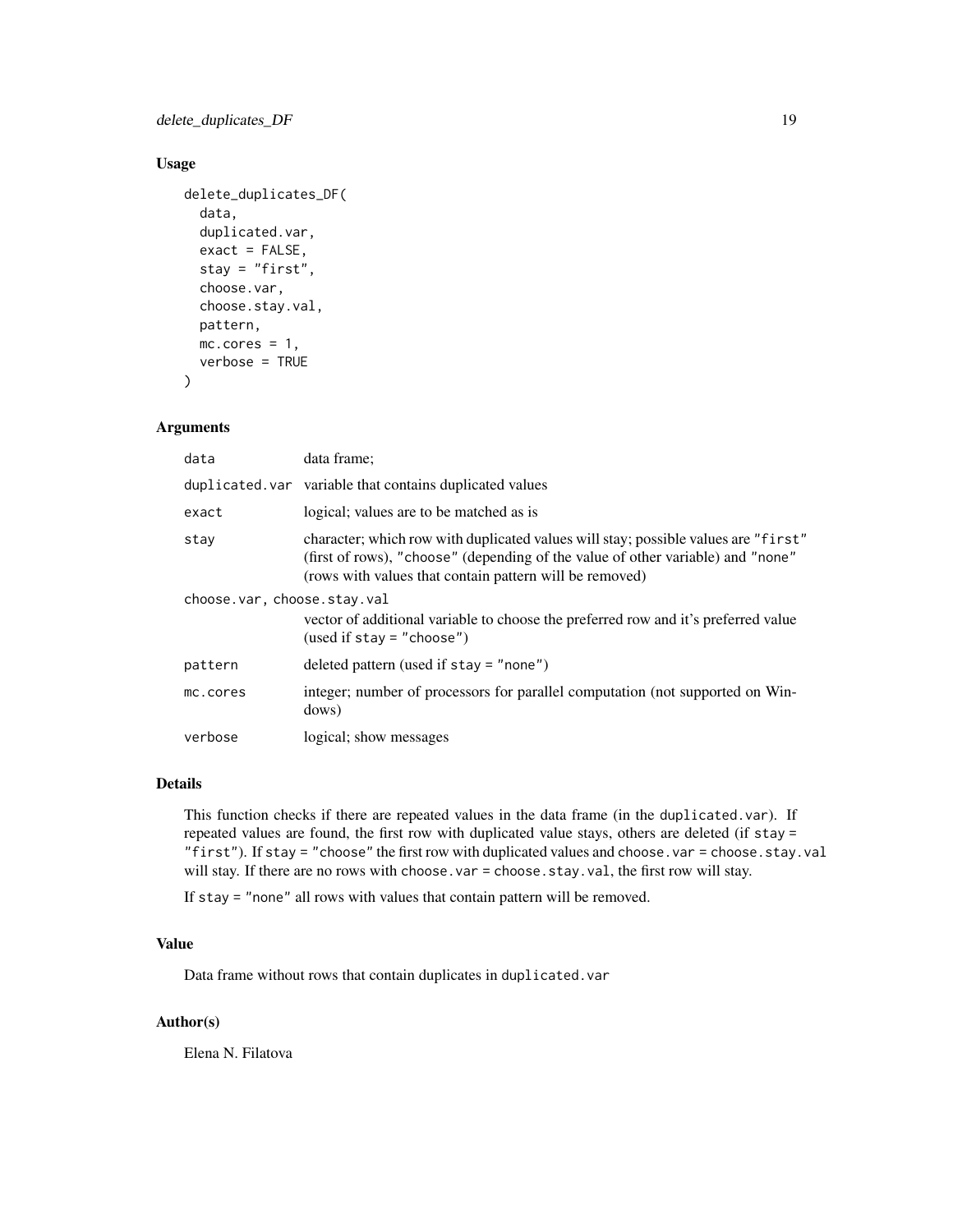### <span id="page-19-0"></span>Examples

```
data <- data.frame (N = c(1:5, 11:15), name = c(rep( "A",4), "AA", rep( "B",3), "BB", "C"),
                choose = c(rep(c("yes", "no"), 3), "yes", "yes", "no", "no"))delete_duplicates_DF (data = data, duplicated.var = data$N, exact = TRUE, stay = "first")
delete_duplicates_DF (data = data, duplicated.var = data$N, exact = FALSE, stay = "first")
delete_duplicates_DF (data = data, duplicated.var = data$name, exact = TRUE, stay = "first")
delete_duplicates_DF (data = data, duplicated.var = data$name, exact = TRUE,
                    stay = "choose", choose.var = data$choose, choose.stay.val = "yes")
delete_duplicates_DF (data = data, duplicated.var = data$name, exact = FALSE, stay = "first")
delete_duplicates_DF (data = data, duplicated.var = data$name, exact = FALSE,
                    stay = "choose", choose.var = data$choose, choose.stay.val = "yes")
delete_duplicates_DF (data =data, duplicated.var = data$name, stay = "none",
                    pattern = c("A", "B"), exact = TRUE)
delete_duplicates_DF (data =data, duplicated.var = data$name, stay = "none",
                    pattern = c("A", "B"), exact = FALSE)
```
fill\_blast\_result *Complement BLAST result*

#### Description

Provides subjects' GenInfo Identifiers if BLAST alignment result does not contain one.

#### Usage

```
fill_blast_results(
  blast.result,
  AcNum.column.name = "Racc",
  GI.column.name = "Rgi",
  delete.version = FALSE,
  version.sep = ".".add.gi = "DB",add.gi.df,
  temp.db = NULL,delete.temp = FALSE,
  add.gi.db = NULL,add.gi.table = NULL,
  add.gi.ac.column.name = "AC",
  add.gi.gi.column.name = "GI",
 mc.core = 1,
  verbose = TRUE
\lambda
```
delete\_AcNum\_version(ac.num.var, version.sep = ".", mc.cores = 1)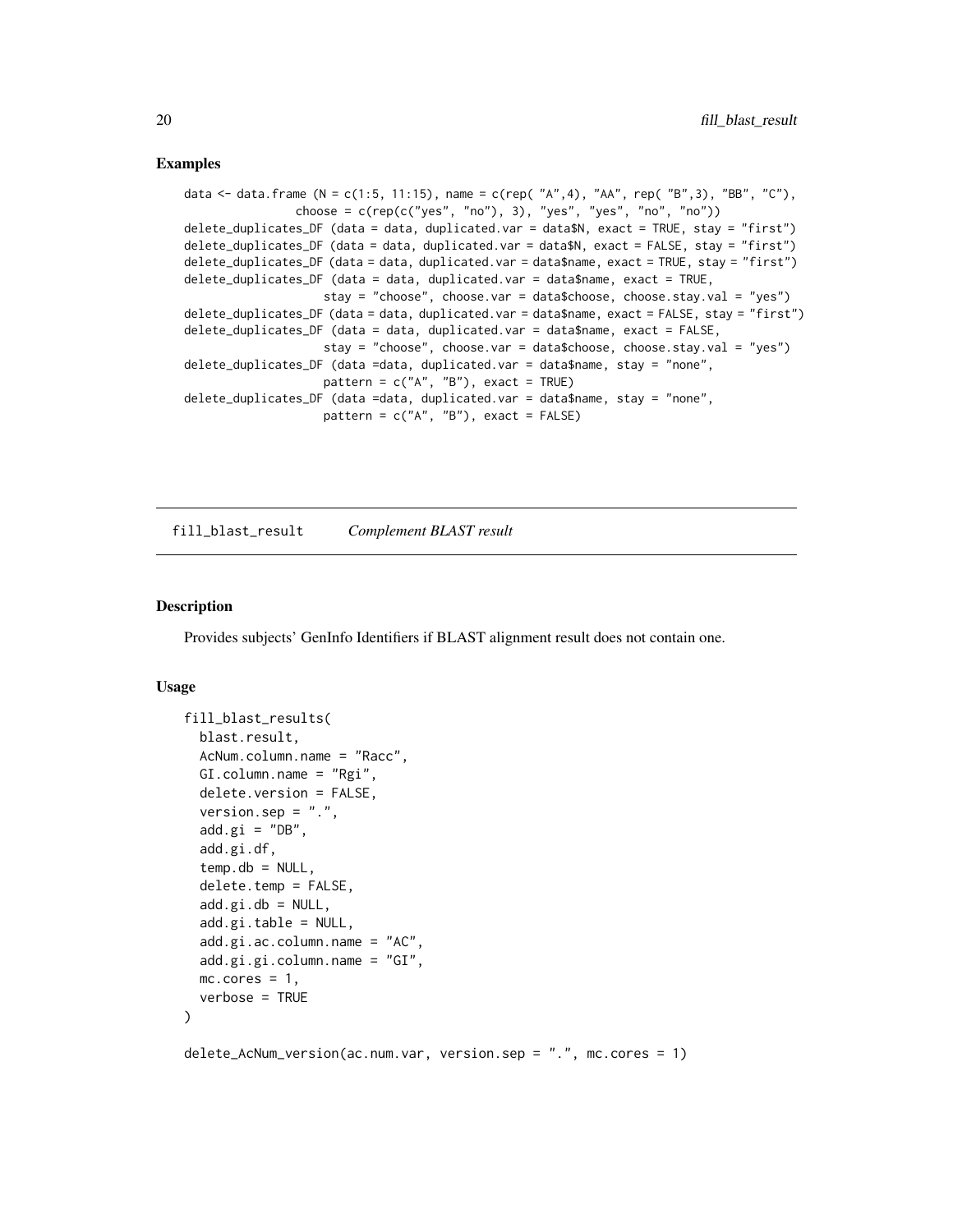# fill\_blast\_result 21

#### Arguments

|                                                                       | blast.result data frame; BLAST alignment result                                                                              |  |
|-----------------------------------------------------------------------|------------------------------------------------------------------------------------------------------------------------------|--|
| AcNum.column.name, GI.column.name                                     |                                                                                                                              |  |
|                                                                       | character; name of column with subject accession numbers and GenInfo Identi-<br>fier numbers from BLAST result data frame    |  |
|                                                                       | delete. version logical; remove version suffix from subject accession number                                                 |  |
| version.sep                                                           | character; accession number and version suffix separator (a dot for NCBI acces-<br>sion numbers)                             |  |
| add.gi                                                                | character; table with linked accession and GI numbers is taken from SQLite<br>database ("DB") or data frame ("DF")           |  |
| add.gi.df                                                             | data frame with table (used if $add$ . $gi = "DF")$                                                                          |  |
| temp.db                                                               | character; temporal SQLite database name and path                                                                            |  |
| delete.temp                                                           | logical; delete created temporal SQLite database                                                                             |  |
| add.gi.db, add.gi.table, add.gi.ac.column.name, add.gi.gi.column.name |                                                                                                                              |  |
|                                                                       | SQLite database name and path, table name and name of columns with accession<br>and GI numbers (used if $add$ , $gi = "DB")$ |  |
| mc.cores                                                              | integer; number of processors for parallel computation (not supported on Win-<br>dows)                                       |  |
| verbose                                                               | logical; show messages                                                                                                       |  |
| ac.num.var                                                            | vector of accession numbers                                                                                                  |  |

#### Details

BLAST alignment, performed with local database, may not contain subject GI information. Also subject accession may contain version suffix. This can make it difficult to analyze the results further. This function adds subject GI and removes subject accession version suffix.

To add GI GenInfo Identifiers table with them linked to accession numbers must be provided as data frame or SQLite database table. add.gi.df must be a data frame with column one - accession numbers, column two - GenInfo Identifier numbers. If add.gi = "DF" temporal SQLite database is created.

SQLite database table with accession and GI numbers should not contain duplicated rows. It is also highly recommended to index accession numbers' variable in database.

delete.version executes in the first step, so if you use this option accession numbers in add.gi table must not contain version suffix.

AcNum.column.name, GI.column.name, add.gi.ac.column.name and dd.gi.gi.column.name must be column names exactly as in data frame.

# Value

blast.result data frame with added GI and deleted accession version suffix.

# Functions

- fill\_blast\_results: Provides subjects' Genbank Identifiers if BALST alignment result does not contain one
- delete\_AcNum\_version: Remove accession version suffix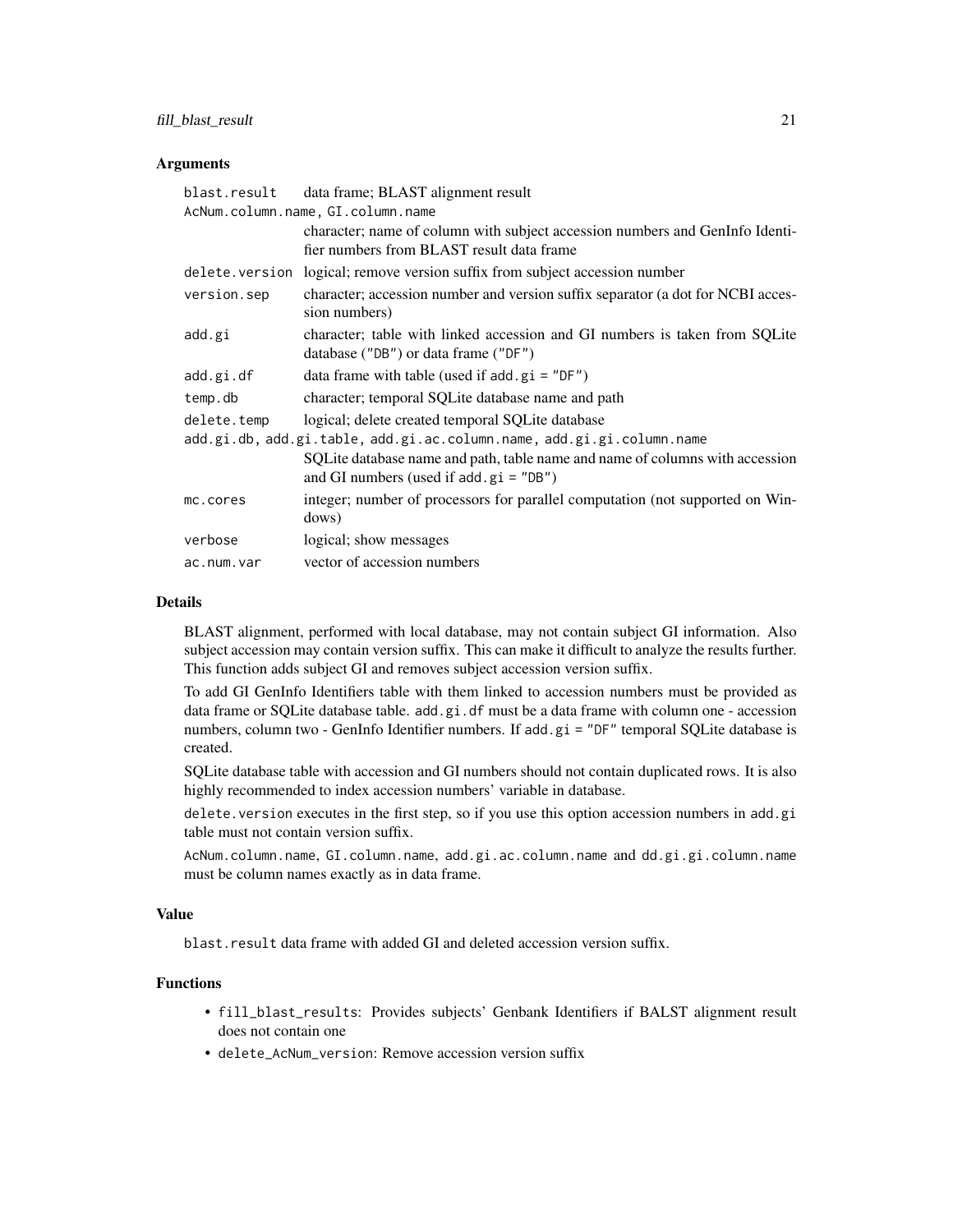# Author(s)

Elena N. Filatova

# Examples

```
path <- tempdir()
dir.create (path)
# load raw blast results
data (blast.raw)
#load meta.target with result (targets' sequences) GI and Acc.nums
data (meta.target)
blast.fill <- fill_blast_results(blast.result = blast.raw, delete.version = TRUE,
                           add.gi = "DF", add.gi.df = meta.target[, c("GB_AcNum", "gi")],
                                temp.db = paste0 (path, "/temp.db"), delete.temp = TRUE)
```
# get\_GA\_files *Read GISAID sequence file*

# Description

Get metadata and nucleotide sequence from GISAID files

#### Usage

```
get_GA_files(
 dir.path,
  return = "both",
  seq.return = "data.frame",
  fasta.file = NULL,
  verbose = TRUE
)
```
# Arguments

| dir.path   | character; directory name and path                                                                                                             |
|------------|------------------------------------------------------------------------------------------------------------------------------------------------|
| return     | character; type of returned object; possible values are: "info" (sequence meta-<br>data), "seq" (nucleotide sequences), "both" (both of them). |
| seq.return | character; sequence returned object; possible values are "vector", "data.frame"<br>and "fasta"                                                 |
| fasta.file | character; FASTA file name and path, only used if return = "fasta"                                                                             |
| verbose    | logical; show messages                                                                                                                         |

<span id="page-21-0"></span>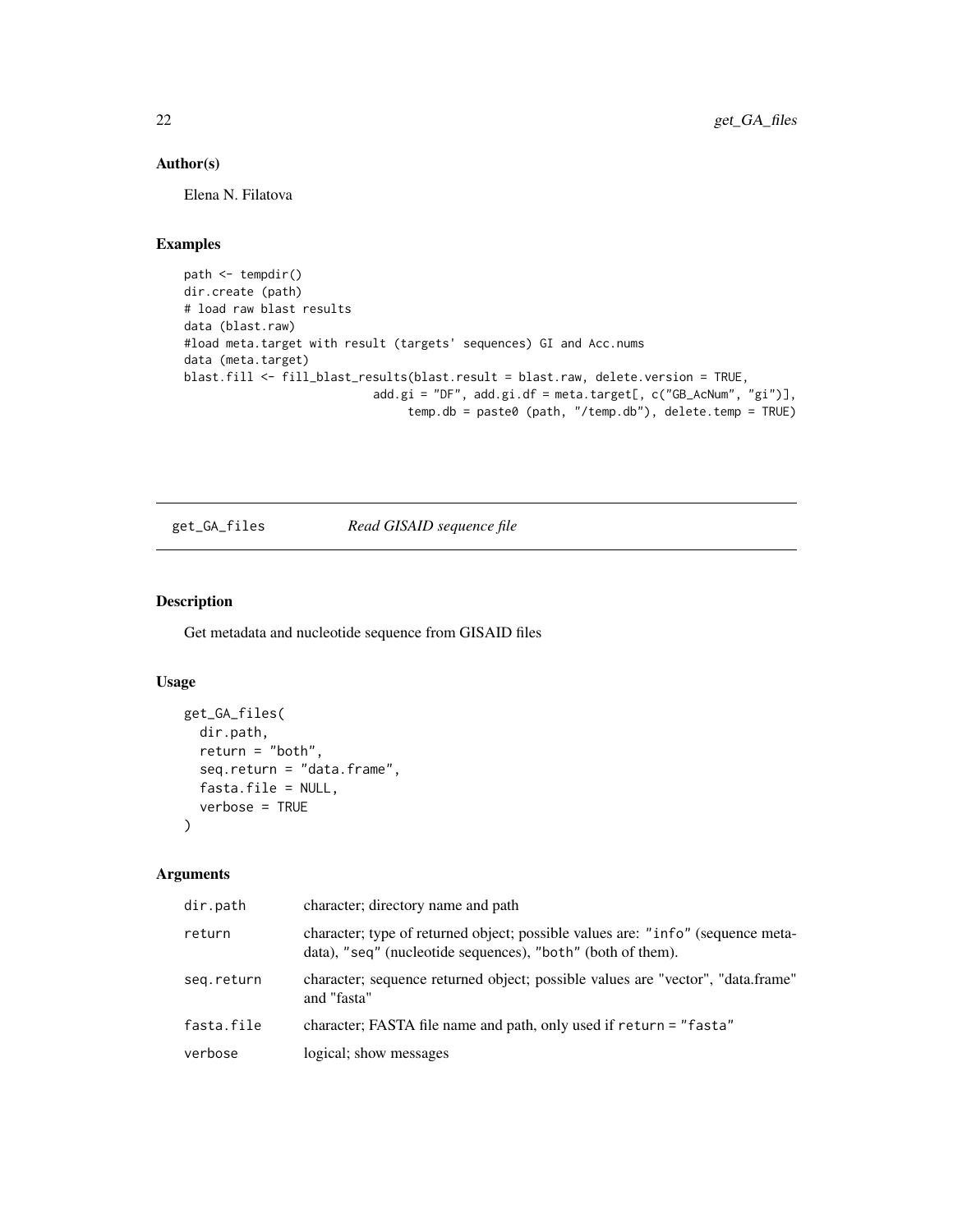#### <span id="page-22-0"></span>get\_GIs 23

# Details

This function works with downloaded from GISAID "Input for the Augur pipeline" archives (with "metadata.tsv" and "sequences.fasta" files). Archives must be unzipped before usage. All extracted from GISAID archive files must be in one directory.

If return = "seq", serial numbers are used as sequence identification numbers.

Metadata is transformed into data frame of the same format as [get\\_seq\\_info](#page-26-1) function does. Sequences are transformed into data type of the same format as [get\\_seq\\_for\\_DB](#page-25-1) function does.

# Value

List of length two, where first is metadata and second is nucleotide sequence. If return = "info" or return = "seq" only first or second element is returned.

#### Author(s)

Elena N. Filatova

#### Examples

```
## Not run:
# First download some sequences' archives from GISAID (https://www.gisaid.org/)
# unzip them and put into "gisaidfiles" directory
res <- get_GA_files (dir.path = "gisaidfiles", return = "info")
res <- get_GA_files (dir.path = "gisaidfiles", return = "seq", seq.return = "data.frame")
res <- get_GA_files (dir.path = "gisaidfiles", return ="both", seq.return = "fasta")
```
## End(Not run)

get\_GIs *Get GenInfo Identifier numbers*

#### Description

Retrieves NCBI sequence identifiers (GIs) for given organism name or taxon identifier.

#### Usage

```
get_GIs(
  org.name,
  db,
 n.start = 1,
 n.stop = NULL,
  step = 99999,
  return.vector = TRUE,
  check.result = FALSE,
```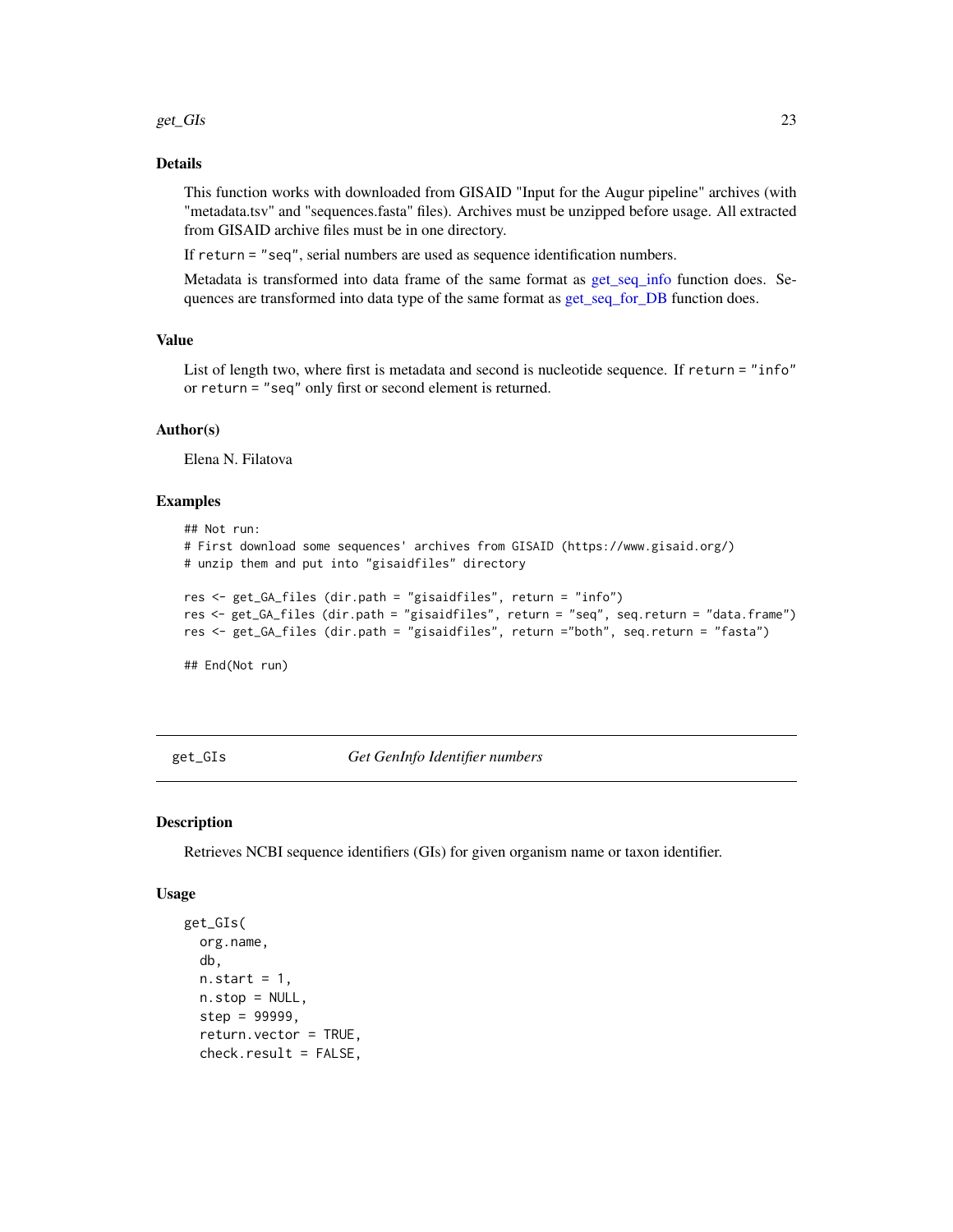```
term = NULL,
  temp.dim = NULL,delete.temp = FALSE,
  verbose = TRUE
)
get_GIs_fix(
  gis.list,
 org.name,
  db,
  n.start = 1,
  n.stop = NULL,step = 99999,
  term = NULL,
  temp.dir = NULL,
  delete.temp = FALSE,
  verbose = TRUE
```

```
)
```
# Arguments

| org.name      | character; scientific name or taxon identifier (written as "txid0000") of the or-<br>ganism/taxon.    |
|---------------|-------------------------------------------------------------------------------------------------------|
| db            | character; NCBI database for search. See entrez_dbs() for possible values.                            |
| n.start       | integer; download starting value. Default is 1.                                                       |
| n.stop        | integer; download finishing value. Default is NULL, which provides retrieval of<br>all available GIs. |
| step          | integer; download increment value.                                                                    |
| return.vector | logical; whether to return GI numbers as character vector (another variant is list<br>of vectors).    |
| check.result  | logical; check if download was done correctly.                                                        |
| term          | character; search query.                                                                              |
| temp.dir      | character; name and path of directory for downloaded temporary files (only for<br>"Windows" OS)       |
| delete.temp   | logical; delete downloaded files (only for "Windows" OS, does not delete direc-<br>tory).             |
| verbose       | logical; show messages                                                                                |
| gis.list      | list of previously downloaded GIs vectors.                                                            |
|               |                                                                                                       |

# Details

This function sends the query to NCBI database and returns sequence identifiers according to the query. By default the query is organism, so the function returns GI numbers for all sequences that are associated with the requested organism. For example, if org.name = "Homo sapiens" the function will download GI numbers for all sequences that answer the query "Homo sapiens[Organism]". For any other query use parameter term.

<span id="page-23-0"></span>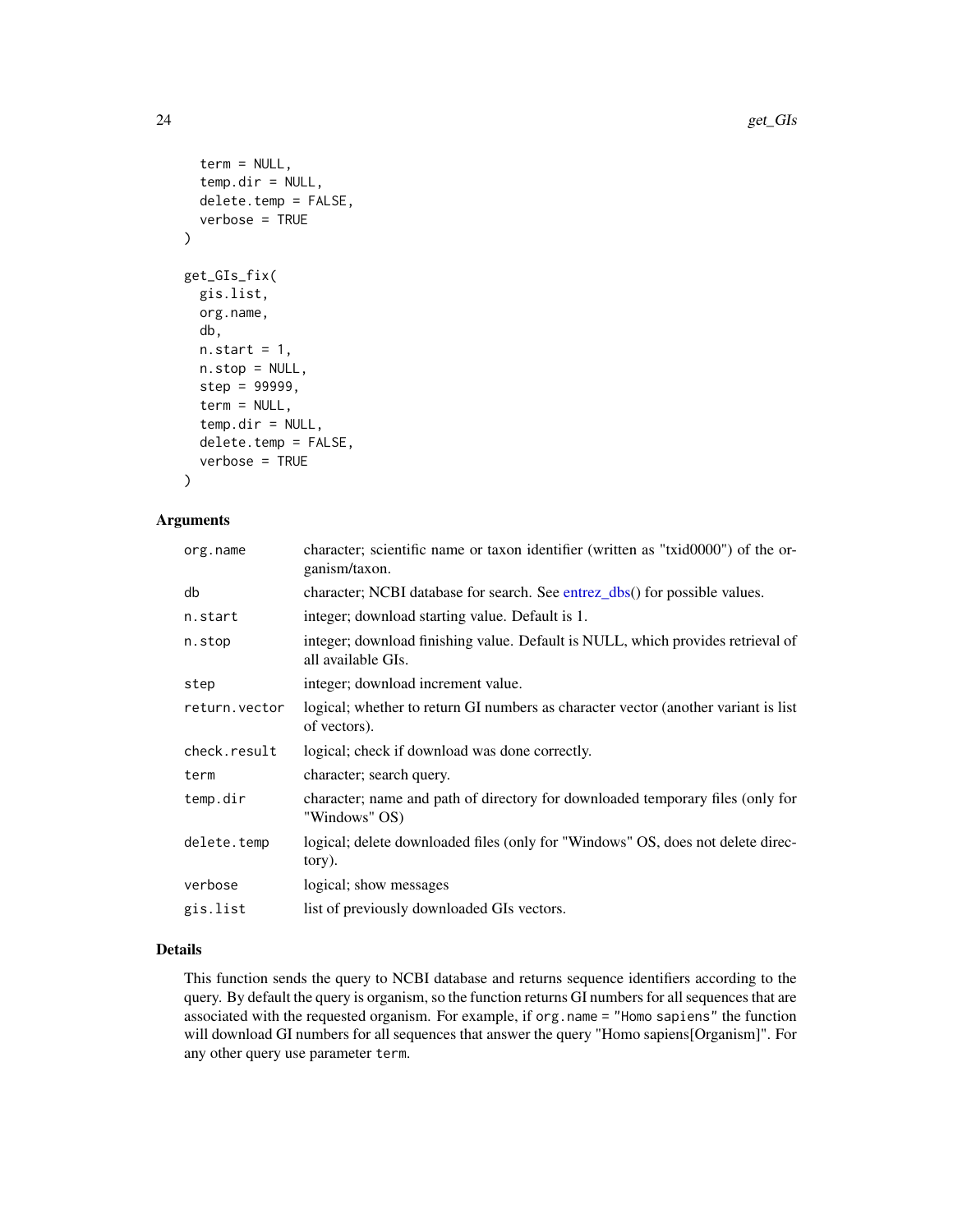#### get\_GIs 25

The function downloads GI numbers by piecemeal, by several pieces in one block. The size of the block is defined by parameter step. It is useful if by any reason the download was interrupted, so later it is possible to reload only the missing blocks without the need to reload the entire amount of data. By default, all available GI numbers are downloaded, but you may also choose start and finish notes by specifying the parameters n.start and n.stop. The numeration starts with 1, not 0. At the end the resulting list of blocks (list of character vectors) is unlisted into one character vector. You may prevent this by setting return.vector = FALSE. Also, regardless of return.vector settings, the list of blocks is returned if the download was somehow compromised.

If download was corrupted you may use get\_GIs\_fix() function to reload the missing block. The corrupted list of blocks should be set in gis.list parameter. You may also check and reload data when get\_GIs() function is running by specifying check.result = TRUE.

The function checks for user's OS type. For Windows temporal files are created while downloading, so temp.dir and delete.temp parameters should be set. This helps to solve the "routines:SSL23\_GET\_SERVER\_HELLO:tlsv1 alert protocol version" problem by using curl instead of RCurl. However it slows down the function.If there is no temp.dir directory, it will be created and will not be removed (only temporal files will be deleted if delete.temp = TRUE).

In progress the functions turn off and on scientific notation.

# Value

get\_GIs() returns character vector of GI numbers. If return.vector = FALSE or there are missing data, list of character vectors is returned.

get\_GIs\_fix() returns list of character vectors.

#### Functions

- get\_GIs: Retrieves NCBI sequence identifiers (GIs) for given organism name or taxon identifier.
- get\_GIs\_fix: Checks the downloads and tries to retrieve the compromised data.

#### Author(s)

Elena N. Filatova

#### Examples

```
gi.list<-get_GIs(org.name="txid9606", db="nucleotide",
               n.start=1, n.stop=3, step=1,
                return.vector = FALSE, check.result=TRUE,
                temp.dir = tempdir(), delete.temp=TRUE)
```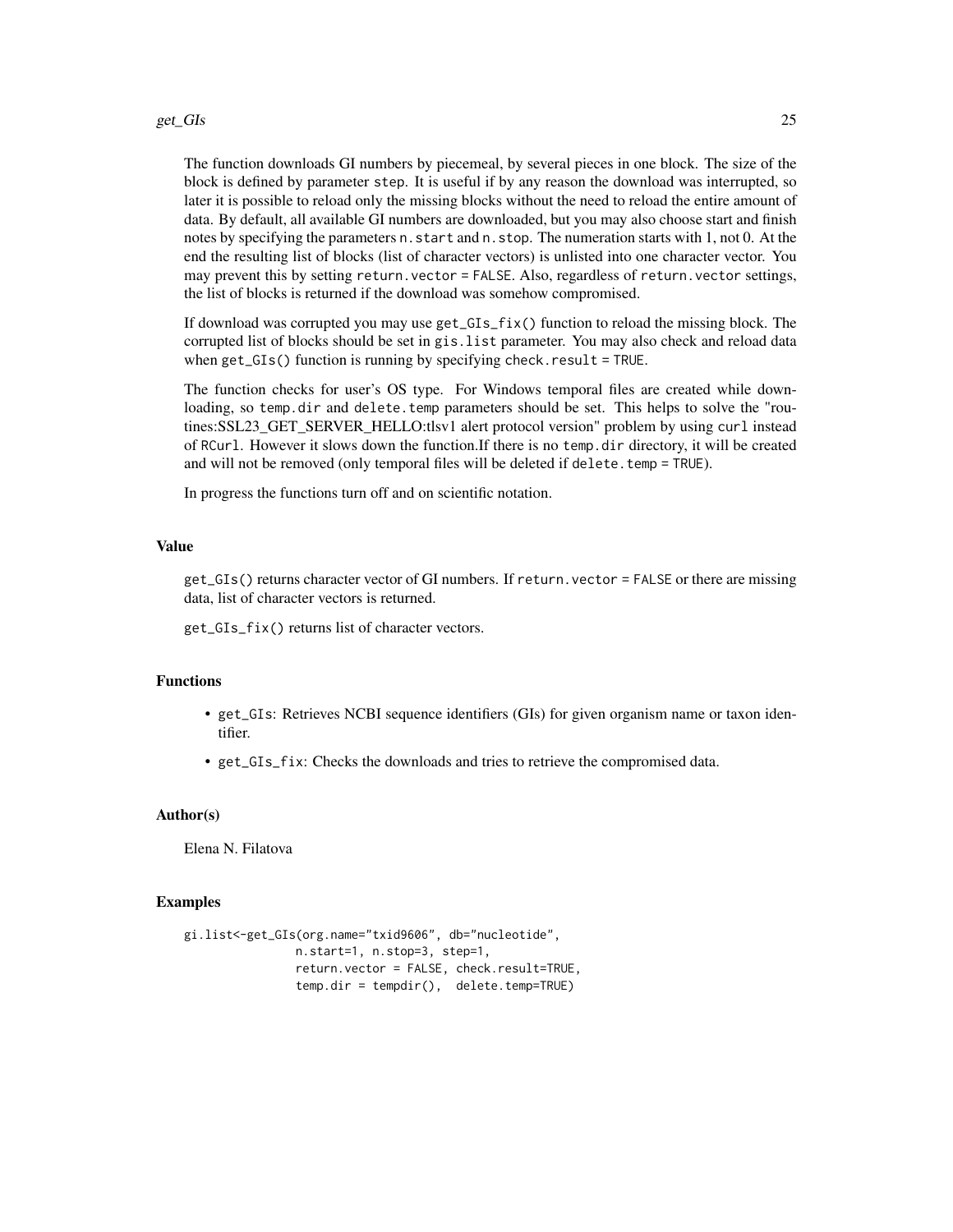<span id="page-25-1"></span><span id="page-25-0"></span>

Retrieves nucleotide sequences from NCBI for given identification numbers.

# Usage

```
get_seq_for_DB(
  ids,
  db,
 check.result = FALSE,
  return = "data.frame",
 fasta.file = NULL,
 exclude.from.download = FALSE,
 exclude.var,
 exclude.pattern,
 exclude.fixed = TRUE,
 verbose = TRUE
\mathcal{E}
```
get\_seq\_for\_DB\_fix(res.data, db, verbose = TRUE)

# Arguments

| ids                   | vector of NCBI sequences' identification numbers: GenBank accession num-<br>bers, GenInfo identifiers (GI) or Entrez unique identifiers (UID) |  |
|-----------------------|-----------------------------------------------------------------------------------------------------------------------------------------------|--|
| db                    | character; NCBI database for search. See entrez_dbs() for possible values                                                                     |  |
| check.result          | logical; check if download was done correctly                                                                                                 |  |
| return                | character; sequence returned object; possible values are "vector", "data.frame"<br>and "fasta"                                                |  |
| fasta.file            | character; FASTA file name and path, only used if return = "fasta"                                                                            |  |
| exclude.from.download |                                                                                                                                               |  |
|                       | logical; ignore some sequences while downloading                                                                                              |  |
| exclude.var           | vector that is used to define which sequences should be ignored, only used if<br>$exclude. from. download = TRUE.$                            |  |
| exclude.pattern       |                                                                                                                                               |  |
|                       | value that matches to exclude var and marks unwanted sequences, only used<br>$if exclude. from download = TRUE$                               |  |
| exclude.fixed         | logical; match exclude pattern as is, only used if exclude from download<br>$=$ TRUE.                                                         |  |
| verbose               | logical; show messages                                                                                                                        |  |
| res.data              | data.frame; data frame of nucleotide ids and previously downloaded sequences                                                                  |  |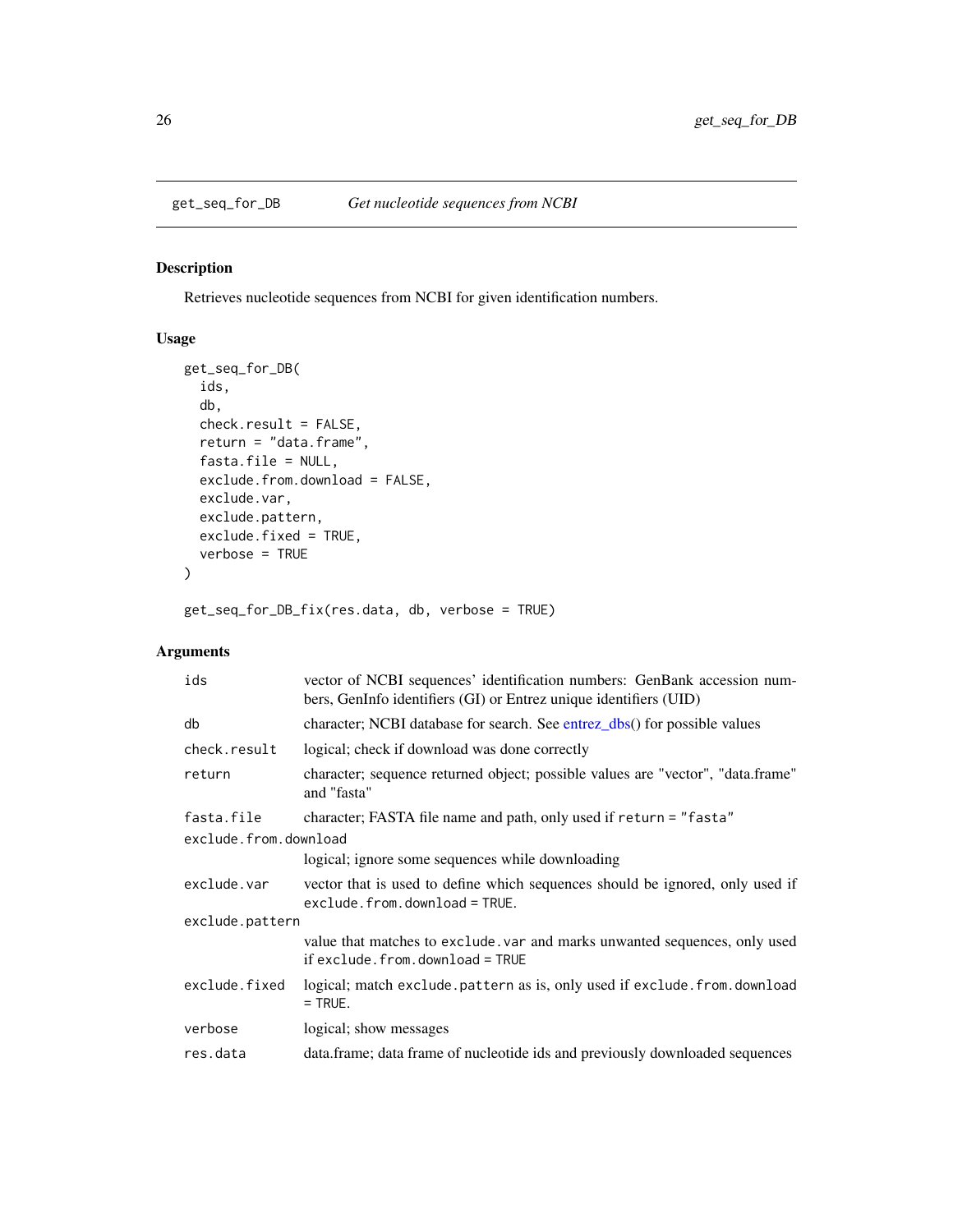# <span id="page-26-0"></span>Details

Master records (for example, in WGS-project) do not contain any nucleotide. They might be excluded from download with exclude.from.download parameters. However this has no affect and such ids do not have to be excluded when loading.

If writing FASTA to existing FASTA file, sequences are appended.

#### Value

If return = "vector" function returns vector of nucleotide sequences, return = "data.frame" data frame with nucleotide ids and nucleotide sequences, return = "fasta" - writes FASTA file, no data returned.

# Functions

- get\_seq\_for\_DB: Retrieves NCBI nucleotide sequences for given identification numbers.
- get\_seq\_for\_DB\_fix: Checks the downloads and tries to retrieve the compromised data.

#### Author(s)

Elena N. Filatova

#### Examples

```
ids<-c(2134240466, 2134240465, 2134240464)
fasta.file<-tempfile()
get_seq_for_DB (ids = ids, db = "nucleotide", check.result = TRUE,
                return = "fasta", fasta.file = fasta.file, exclude.from.download=FALSE)
file.remove(fasta.file)
```
<span id="page-26-1"></span>get\_seq\_info *Get NCBI sequence record*

#### Description

Retrieves information about sequences from NCBI records for given organism name or taxon identifier.

#### Usage

```
get_seq_info(
  org.name,
  db,
 n.start = 1,
  n.stop = NULL,step = 500,
  return.dataframe = FALSE,
```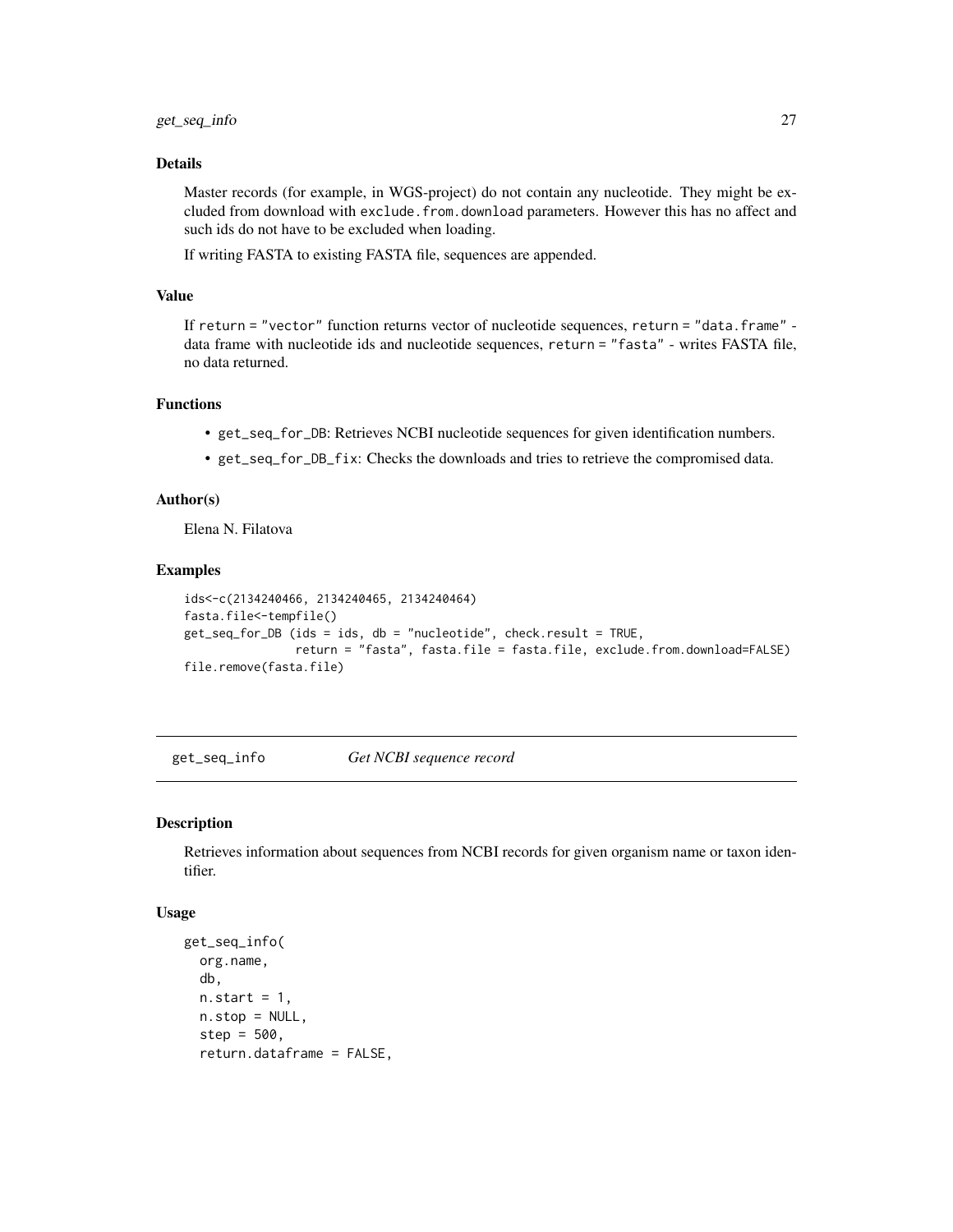```
check.result = FALSE,
  term = NULL,
  verbose = TRUE
\lambdaget_seq_info_fix(
  info.list,
 web.history = NULL,
 org.name = NULL,
  db,
  n.start = 1,
  n.stop = NULL,step = 500,
  term = NULL,
  verbose = TRUE
)
```
info\_listtodata(info.list, unlist = TRUE, verbose = TRUE)

# Arguments

| org.name         | character; scientific name or taxon identifier (written as "txid0000") of the or-<br>ganism/taxon.                   |  |
|------------------|----------------------------------------------------------------------------------------------------------------------|--|
| db               | character; NCBI database for search. See entrez_dbs() for possible values.                                           |  |
| n.start          | integer; download starting value. Default is 1.                                                                      |  |
| n.stop           | integer; download finishing value. Default is NULL, which provides retrieval of<br>all available GIs.                |  |
| step             | integer; download increment value. Maximum is 500.                                                                   |  |
| return.dataframe |                                                                                                                      |  |
|                  | integer; whether to return information as structured data frame (another variant<br>is list of lists).               |  |
| check.result     | logical; check if download was done correctly.                                                                       |  |
| term             | character; search query.                                                                                             |  |
| verbose          | logical; show messages                                                                                               |  |
| info.list        | list of previously downloaded records.                                                                               |  |
| web.history      | previously saved web_history object for use in calls to the NCBI. New web.history<br>is created if none is provided. |  |
| unlist           | logical; unlist result before transforming (only recommended if $step \ge 1$ ).                                      |  |

# Details

This function sends the query to NCBI database and returns sequence records according to the query. By default the query is organism, so the function returns data of all sequences that are associated with the requested organism. For example, if org.name = "Homo sapiens" the function will download data for all records that answer the query "Homo sapiens[Organism]". For any other query use parameter term.

<span id="page-27-0"></span>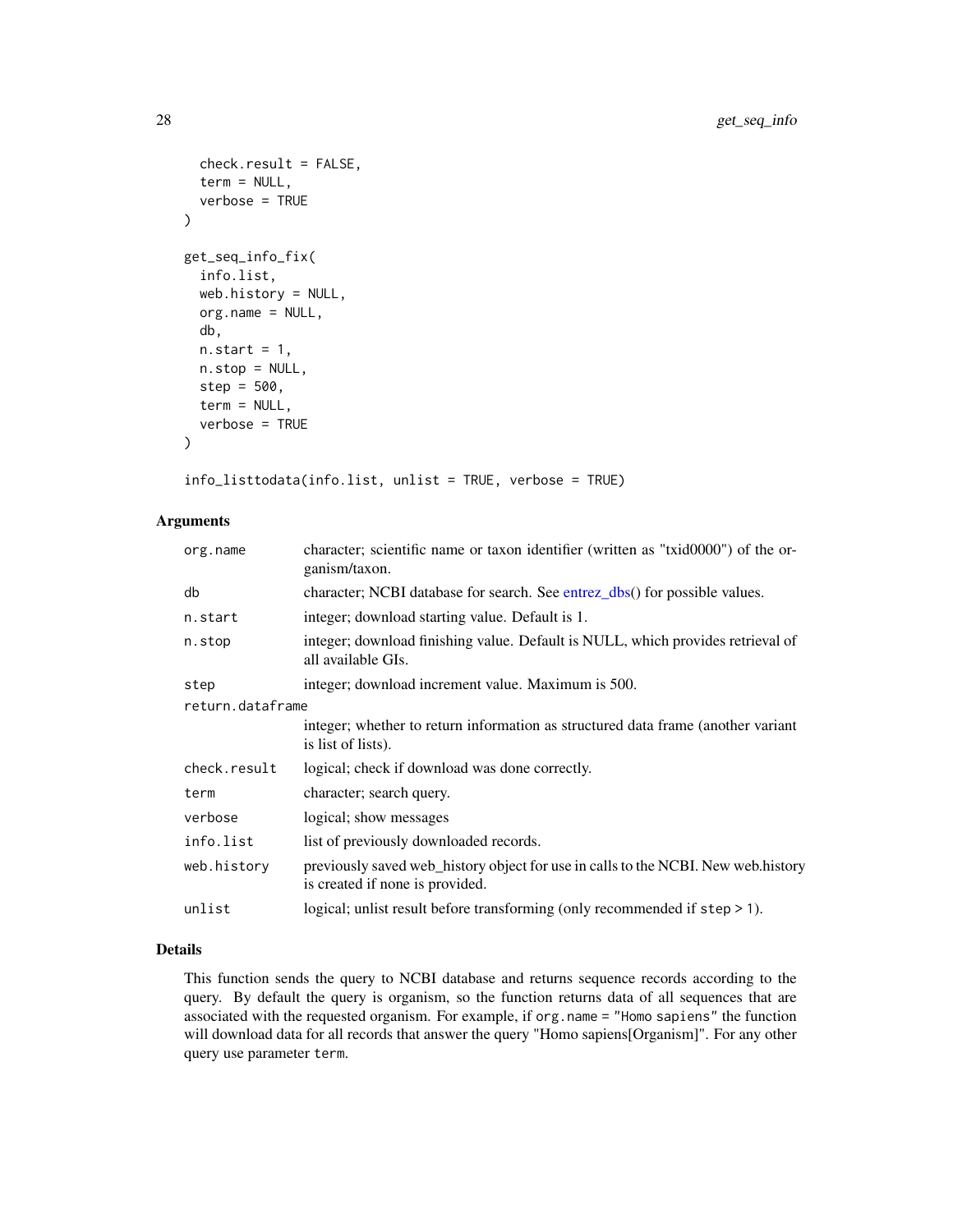The function downloads records by piecemeal, by several pieces in one block. The size of the block is defined by parameter step. It is useful if by any reason the download was interrupted, so later it is possible to reload only the missing blocks without the need to reload the entire amount of data. By default, all available records are downloaded, but you may also choose start and finish points by specifying the parameters n.start and n.stop. The numeration starts with 1, not 0. At the end the resulting list of blocks (list of lists if step > 1) is unlisted into one data frame that contains information about record GI, UID, caption, source database, organism, strain etc. You may prevent this by setting return.dataframe = FALSE. Also, regardless of return.dataframe settings, the list of blocks is returned if the download was somehow compromised. Optionally, you can turn the resulting list into data frame later using the function info\_listtodata(). Note that in this case, if parameter info.list was inherited from get\_seq\_info() function, the result must be unlisted first (use unlist = TRUE).

If download was corrupted you may use get\_seq\_info() function to reload the missing block. The corrupted list of blocks should be set in info.list parameter. You may also check and reload data when get\_seq\_infos() function is running by specifying check.result = TRUE.

In progress the functions turn off and on scientific notation.

# Value

get\_seq\_info() returns data frame that contains most of sequence information from NCBI records. If return.dataframer = FALSE or there are missing data, list of lists is returned. List contains full information from NCBI records.

get\_seq\_info\_fix() returns list of lists.

info\_listtodata() returns data frame.

# Functions

- get\_seq\_info: Retrieves NCBI sequence records for given organism name or taxon identifier.
- get\_seq\_info\_fix: Checks the downloads and tries to retrieve the compromised data.
- info\_listtodata: Transforms downloaded list into data frame.

#### Author(s)

Elena N. Filatova

#### Examples

```
info.dataframe <- get_seq_info (org.name = "txid9606", db = "nucleotide", n.start = 1,
                               n. stop = 10, step = 5, return. data frame = TRUE,
                               check.result = TRUE)
```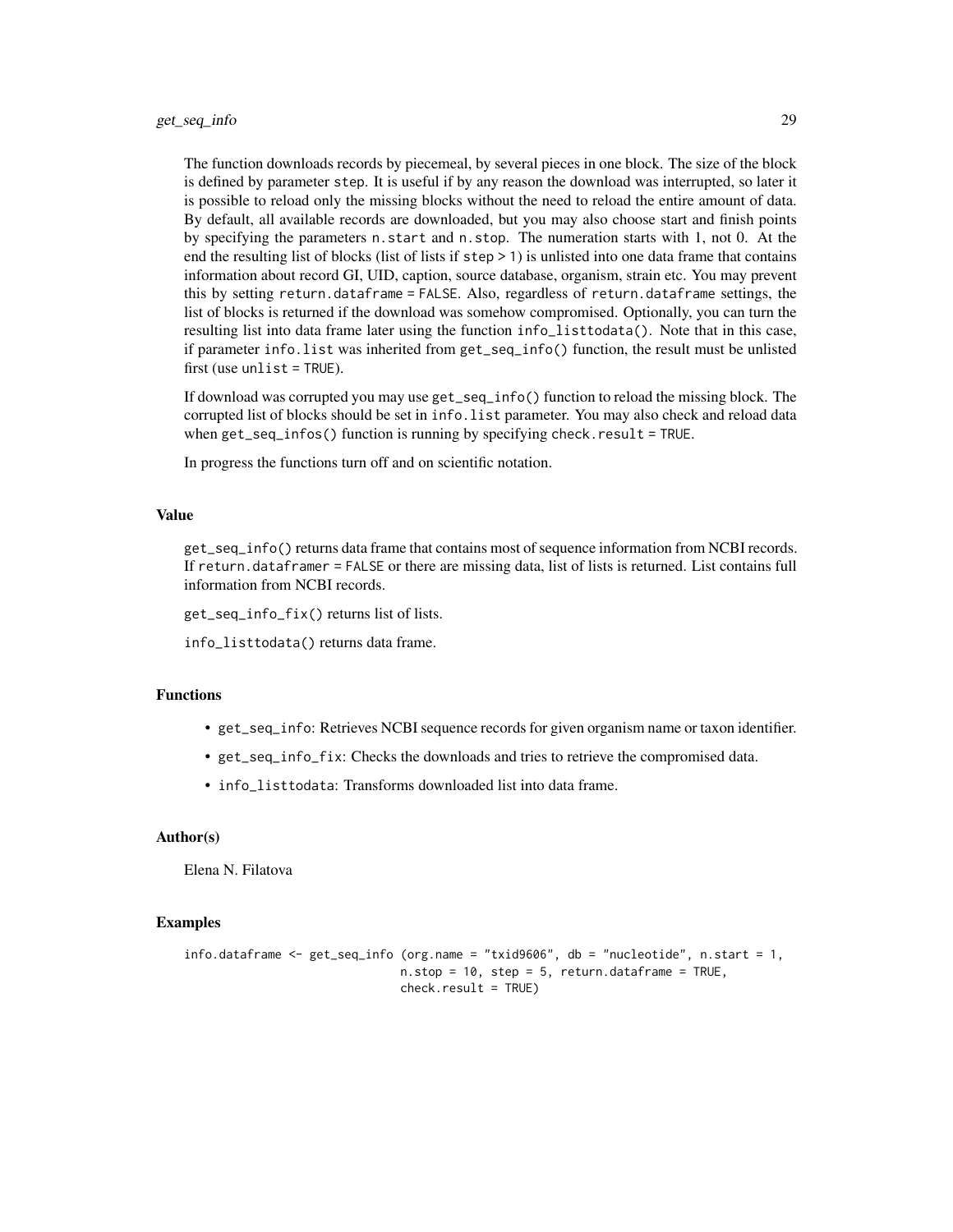<span id="page-29-0"></span>

Builds a BLAST database with local sequences using FASTA file.

# Usage

```
make_blast_DB(
 makeblastdb.way,
  fasta.way,
  db.way,
  db.type = "nucl",db.title,
  delete.fasta = FALSE,
  verbose = TRUE
)
```
#### Arguments

makeblastdb.way

|              | character; name and path to makeblastdb executable file |
|--------------|---------------------------------------------------------|
| fasta.way    | character; name and path to FASTA file                  |
| db.way       | character; name and path to local BLAST database        |
| db.type      | character; type of BLAST database                       |
| db.title     | character; BLAST data base title                        |
| delete.fasta | logical; delete FASTA file                              |
| verbose      | logical; show messages                                  |

# Details

This function is using BLAST applications. BLAST+ (UNIX or Windows) should be installed.

# Value

The function creates local BLAST data base. No additional data is returned.

# Author(s)

Elena N. Filatova

# References

Camacho C., Coulouris G., Avagyan V. et al. (2009). BLAST+: architecture and applications. BMC Bioinformatics 10, 421. [https://bmcbioinformatics.biomedcentral.com/articles/](https://bmcbioinformatics.biomedcentral.com/articles/10.1186/1471-2105-10-421) [10.1186/1471-2105-10-421](https://bmcbioinformatics.biomedcentral.com/articles/10.1186/1471-2105-10-421).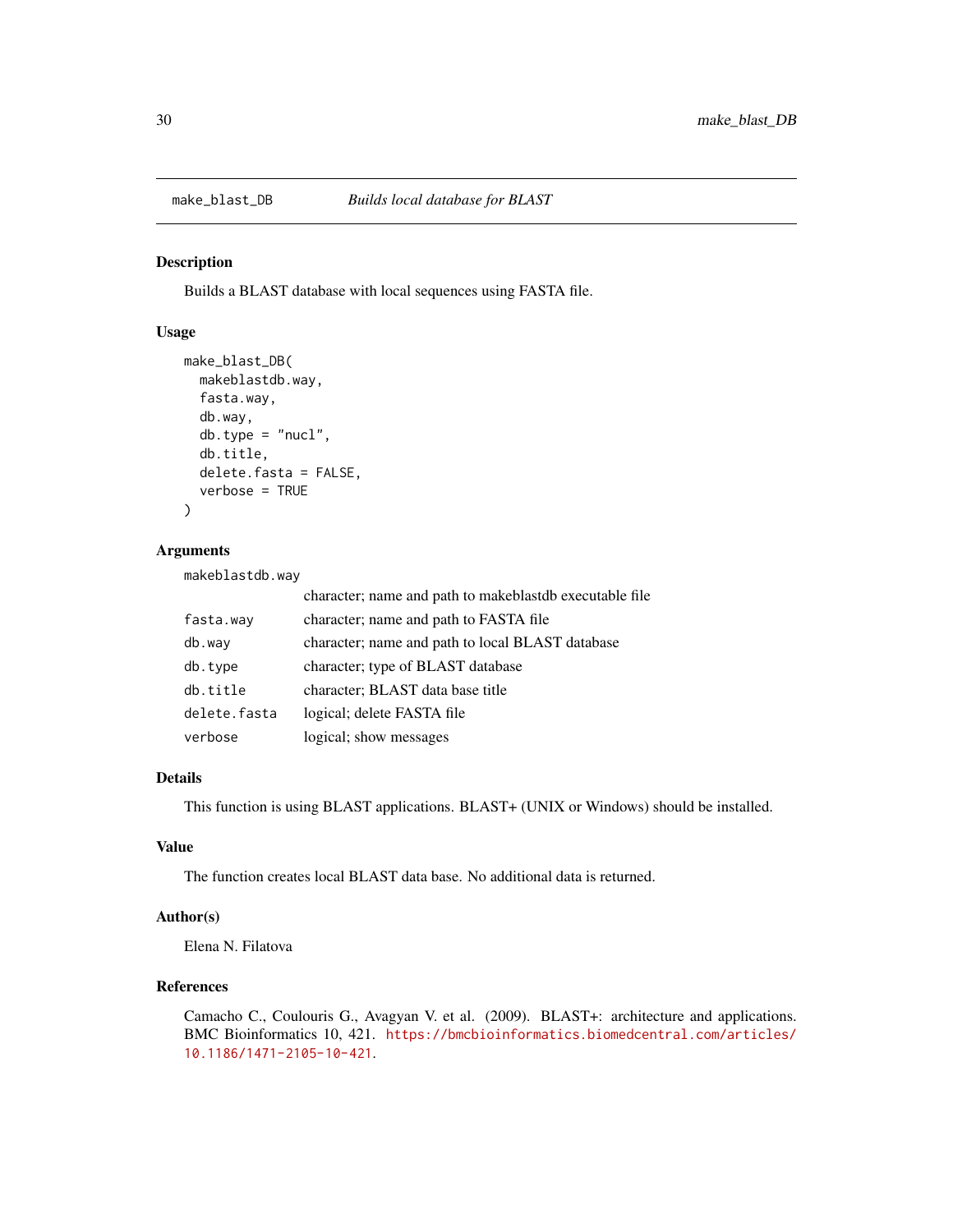#### <span id="page-30-0"></span>make\_ids 31

#### Examples

```
## Not run:
# This function is using BLAST applications. BLAST+ should be installed.
# FASTA file with sequences for local data base should be downloaded first (see get_seq_for_DB ())
path <- tempdir()
dir.create (path)
# load metadata for target sequences of Chlamydia pneumoniae
(meta.target)
# load sequences, it will take about 3 minutes
get_seq_for_DB (ids = meta.target$gi, db = "nucleotide", check.result = TRUE,
              return="fasta", fasta.file = paste0 (path, "/seq.fasta"), verbose = TRUE)
# create local data base, it will take 0.235217 seconds
make_blast_DB (makeblastdb.way = "D:/Blast/blast-2.11.0+/bin/makeblastdb.exe",
              fasta.way = paste0 (path, "/seq.fasta"), db.title = "Cl_pneumoniae",
              db.way = paste0 (path, "/DB"), db.type = "nucl", delete.fasta = FALSE)
# delete FASTA file (also can set delete.fasta = TRUE)
file.remove (paste0 (path, "/seq.fasta"))
```
## End(Not run)

<span id="page-30-1"></span>make\_ids *Create unique identification values*

# Description

Creates unique identification values by adding numbers to identical values.

#### Usage

 $make\_ids(var, sep = "__")$ 

#### Arguments

| var | vector of values                        |
|-----|-----------------------------------------|
| sep | character; string to separate the terms |

# Details

This function takes vector with same values and adds numbers to create unique values.

#### Value

Character vector of var with attached numbers.

#### Author(s)

Elena N. Filatova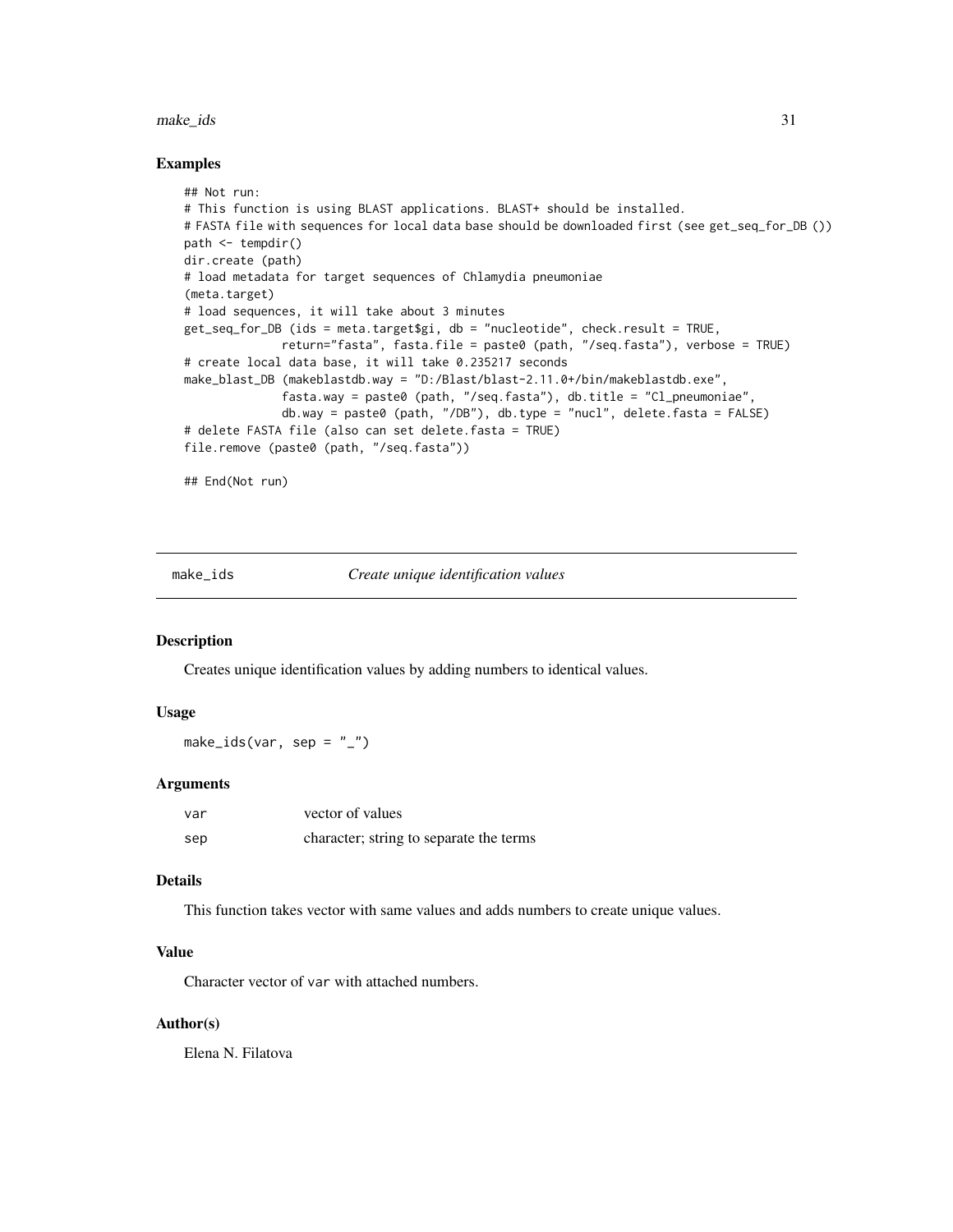# <span id="page-31-0"></span>Examples

```
var<-c("one", "two", "three", "one", "two", "three", "one")
make_ids(var)
```
meta.all *Metadata of all available Chlamydia pneumoniae's sequences.*

# Description

A dataset containing metadata of all Chlamydia pneumoniae's nucleotide sequences that were downloaded from NCBI Nucleotide database (November, 2021)

# Usage

meta.all

# Format

A data frame with 9062 rows and 21 variables:

uid sequence identification number

gi sequence identification number

GB\_AcNum sequence identification number

createdate date of note's creation

updatedate date of last note's update

source\_db database

organism organism name

title sequence title

strain strain

taxid taxon identificator

length sequence length

biomol biomolecule

moltype molecular type

genome genome type

complete sequence completness

geneticcode type of genetic and codon codes

strand strand

host host

country country

isolation\_source isolation material

collection\_date collection date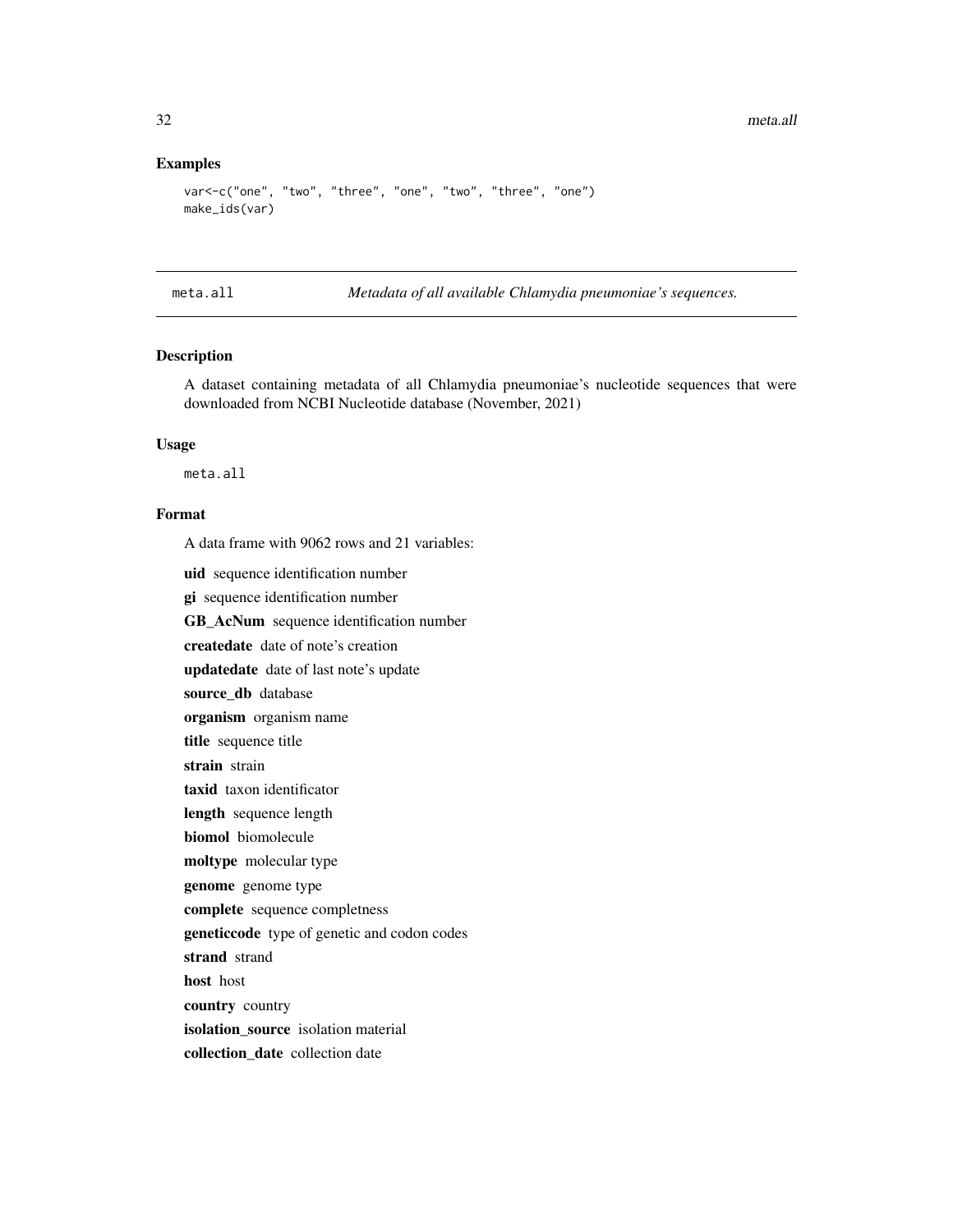# <span id="page-32-0"></span>meta.target 33

# Source

<https://www.ncbi.nlm.nih.gov/>

meta.target *Metadata of target Chlamydia pneumoniae's sequences.*

#### Description

A dataset containing target nucleotide sequences of Chlamydia pneumoniae that were downloaded from NCBI Nucleotide database (November, 2021). Target sequences are chosen from all available sequences as targets for discriminating probes.

# Usage

meta.target

# Format

A data frame with 183 rows and 21 variables:

uid sequence identification number gi sequence identification number GB AcNum sequence identification number createdate date of note's creation updatedate date of last note's update source\_db database organism organism name title sequence title strain strain taxid taxon identificator length sequence length biomol biomolecule moltype molecular type genome genome type complete sequence completness geneticcode type of genetic and codon codes strand strand host host country country isolation source isolation material collection\_date collection date

#### Source

<https://www.ncbi.nlm.nih.gov/>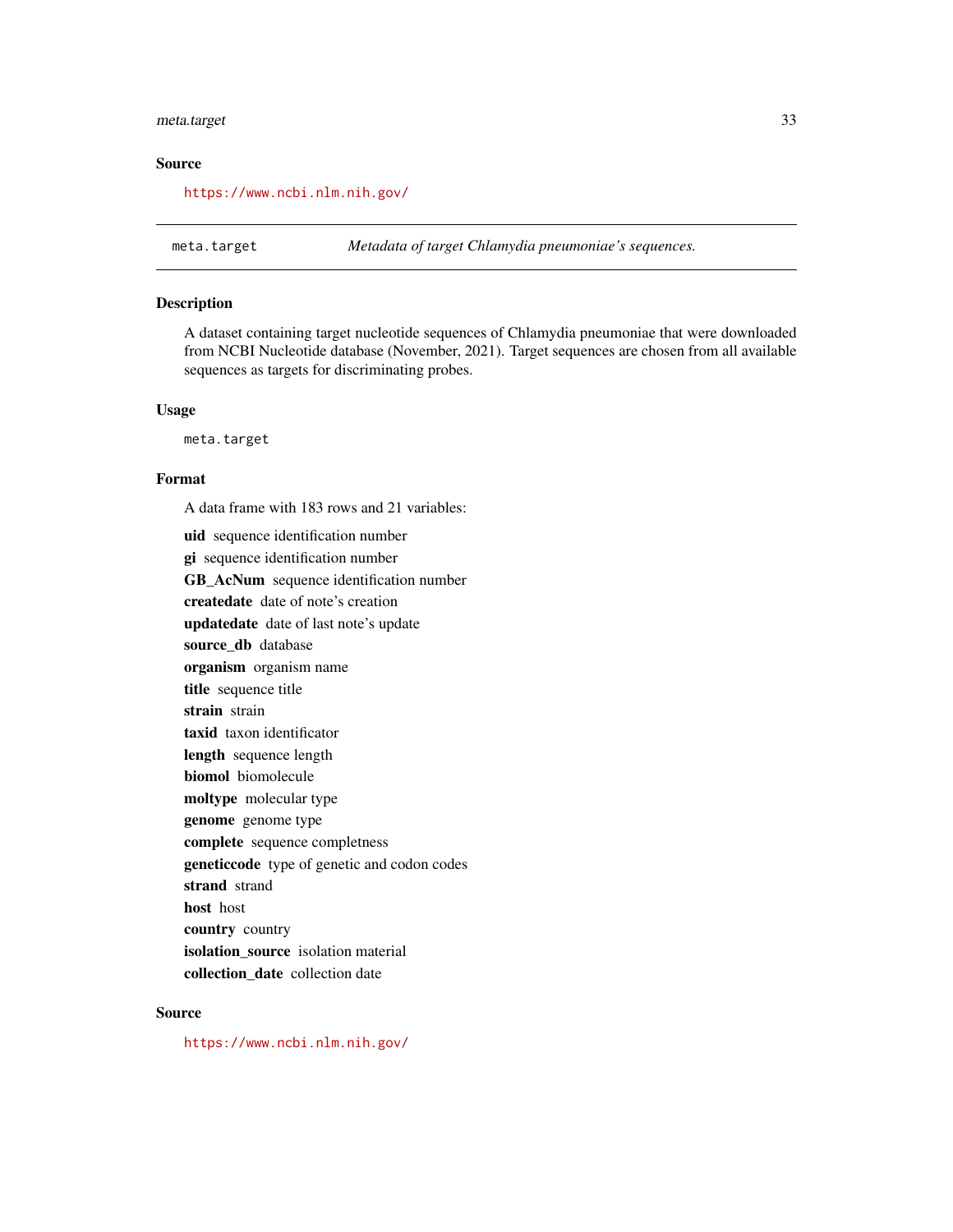<span id="page-33-0"></span>

Normalize variable in a data frame

# Usage

```
normalize_DF(
 data,
 var.name,
 method = "mean",norm.number,
  return = "add.end",
 digits = 2
)
```
# Arguments

| data        | data frame with numeric variable that should be normalized                                                                                                                                                                                                                                                                             |
|-------------|----------------------------------------------------------------------------------------------------------------------------------------------------------------------------------------------------------------------------------------------------------------------------------------------------------------------------------------|
| var.name    | character; data frame column name with numeric variable that should be nor-<br>malized                                                                                                                                                                                                                                                 |
| method      | character; normalization method; possible values are: "mean" (normalize to<br>mean), "median" (normalize to median), "number" (normalize to given num-<br>ber)                                                                                                                                                                         |
| norm.number | numeric; a value to normalize to (if method = $"number"$ )                                                                                                                                                                                                                                                                             |
| return      | character; return object; possible values are: "vector" (return a vector of nor-<br>malized values), "replace" (replace var.name values with normalized values<br>in data frame), "add near" (add normalized values next to var name values<br>in data frame), "add end" (add normalized values as the latter column in data<br>frame) |
| digits      | integer; number of decimal places to round the normalized value                                                                                                                                                                                                                                                                        |
|             |                                                                                                                                                                                                                                                                                                                                        |

#### Details

This function scales variable to a range of (0-1), where 1 get values that are the most close to mean, median or given number. See [normalize](#page-0-0) for details.

var.name must be exact column name as in data frame.

# Value

Vector or data frame with normalized values.

# Author(s)

Elena N. Filatova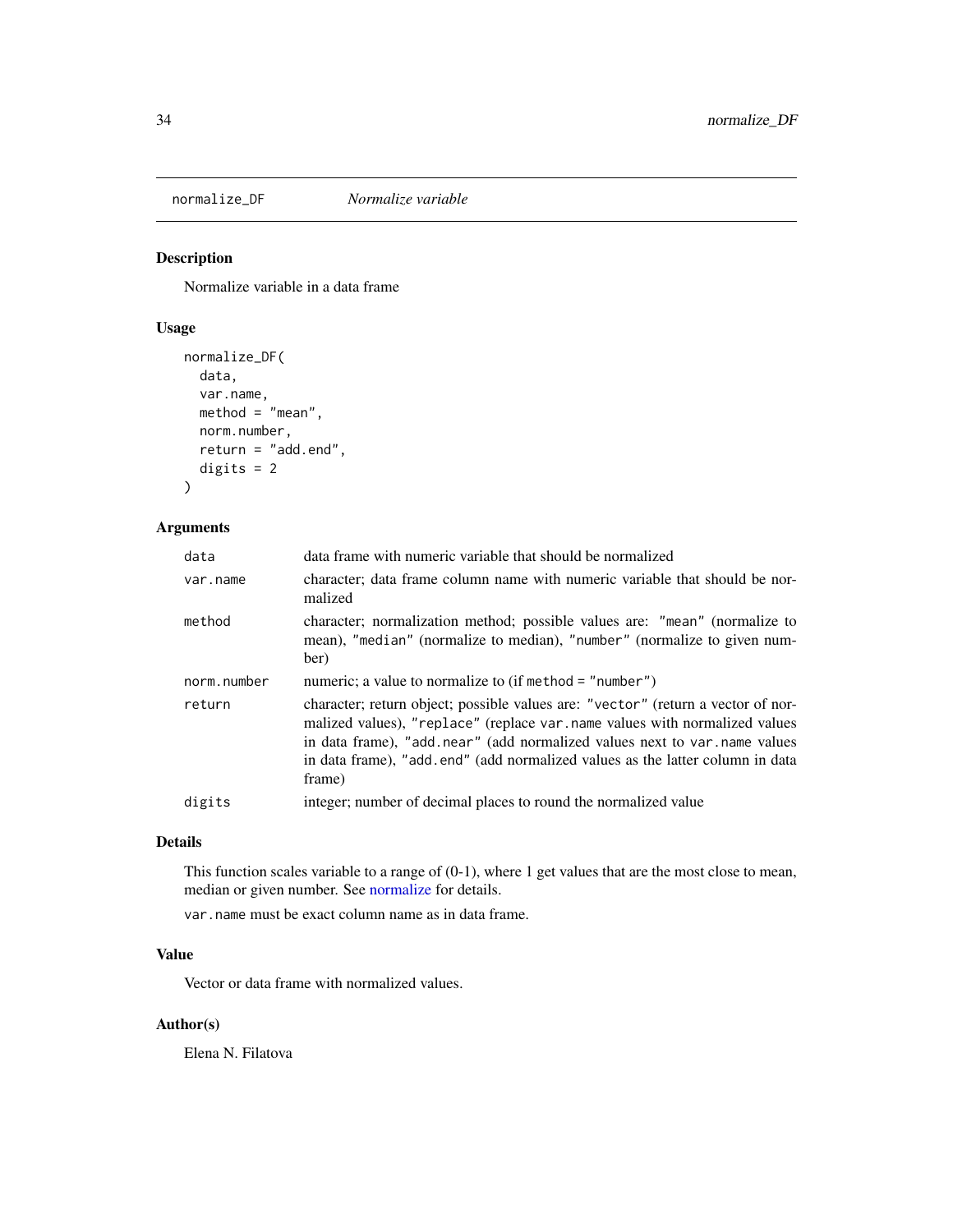#### <span id="page-34-0"></span>rate\_DF 35

# Examples

```
data <- data.frame (N = 1:5, temperature = c(37.5, 36.6, 41.2, 38.8, 36.7),
               name = c("Bob", "Kate", "Steve", "Sonya", "Mary"))
normalize_DF (data = data, var.name = "temperature", method = "mean", return = "vector")
normalize_DF (data = data, var.name = "temperature", method = "mean", return = "replace")
normalize_DF (data = data, var.name = "temperature", method = "mean", return = "add.near")
normalize_DF (data = data, var.name = "temperature", method = "number",
           norm.number = 36.6, return = "add.end")
```
rate\_DF *Rate variables*

# Description

Count data frame's row rate according to several variables

## Usage

```
rate_DF(
 data,
 rate.var,
 weights,
  return = "add",
  as.percent = FALSE,
 percent.var,
 digits = 2)
```
# Arguments

| data        | data frame with rated variables                                                                                                                          |
|-------------|----------------------------------------------------------------------------------------------------------------------------------------------------------|
| rate.var    | character; vector of data frame column names with numeric variables of range<br>$(0-1)$ that should be used for rating                                   |
| weights     | numeric; vector of variables' weights (their sum must be 1)                                                                                              |
| return      | character; return object; possible values are: "vector" (return a vector of rate<br>values), "add" (add rated values as the latter column in data frame) |
| as.percent  | logical; if some rated variables are percentages                                                                                                         |
| percent.var | character; vector of data frame column names with rated variables that are per-<br>centages                                                              |
| digits      | integer; number of decimal places to round the rate value                                                                                                |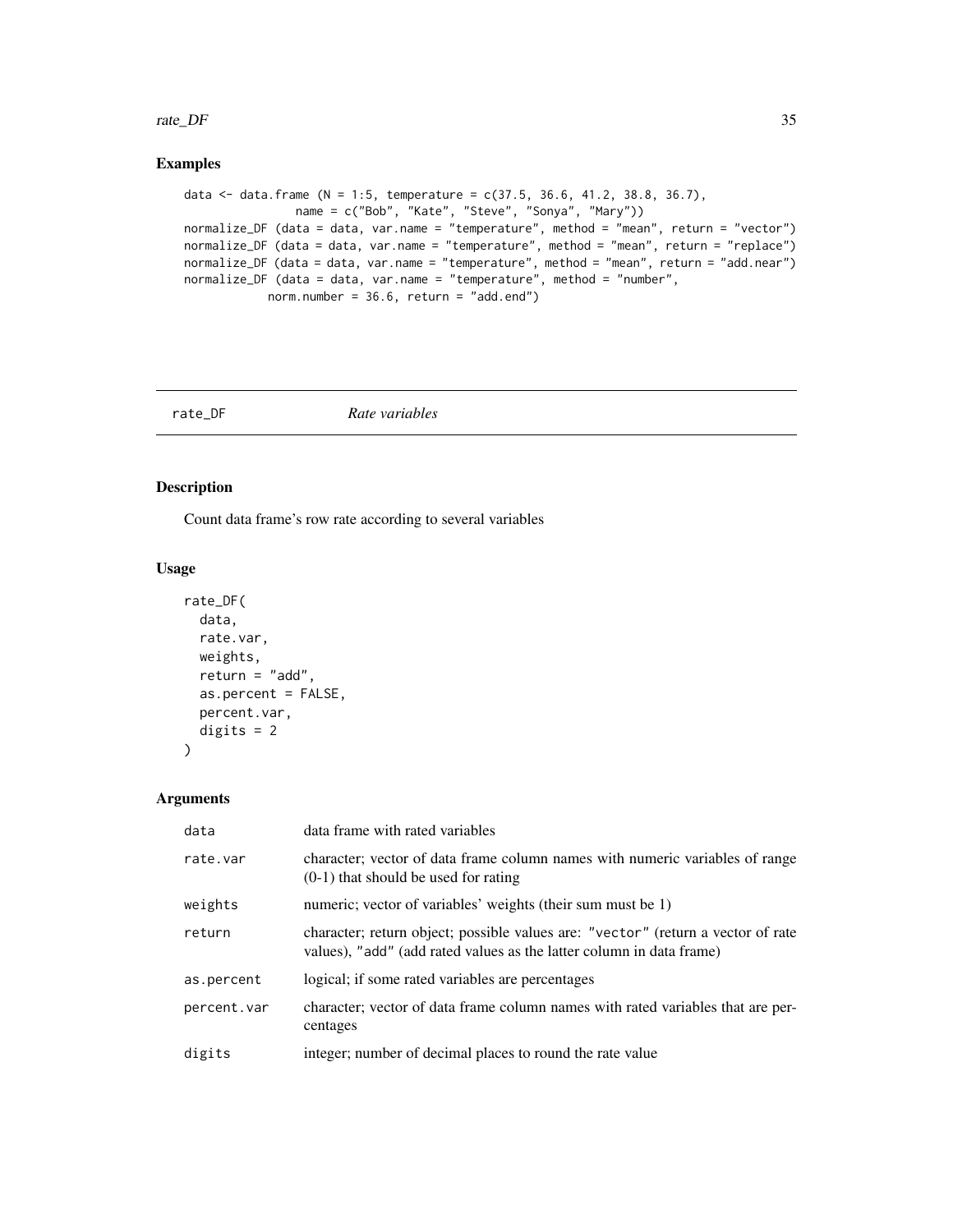# <span id="page-35-0"></span>Details

This function counts rate as rate = var1\*weight1 + var2\*weight2 + var3\*weight3 +... etc. All variables must be in range (0-1) and sum of weights must be 1. If you use percentages as rating variable, use as.percent = TRUE. Those variables would be divided by 100 before rating and then would be multiplicated by 100 after rating.

rate.var and percent.var must be exact column names as in data frame.

# Value

Vector or data frame with rate values.

# Author(s)

Elena N. Filatova

#### Examples

```
data \le data.frame (N = 1:5, percent = c(12, 15, 18, 20, 94), number = c(0.1, 0.5, 0.6, 0.8, 0.9))
rate_DF (data = data, rate.var = c("percent", "number"), weights = c(0.4, 0.6), return = "add",
                              as.percent = TRUE, percent.var = "percent")
```
read\_and\_unite\_files *Read and unite files*

#### Description

Read a bunch of table files and unite them in one data frame

## Usage

```
read_and_unite_files(
 path,
 pattern,
 sep = ";"header = TRUE,
 add.file.id = FALSE,
 file.id = NULL,unique = FALSE)
```
# Arguments

| path    | character; directory path                |
|---------|------------------------------------------|
| pattern | character; file names pattern            |
| sep     | character; the field separator character |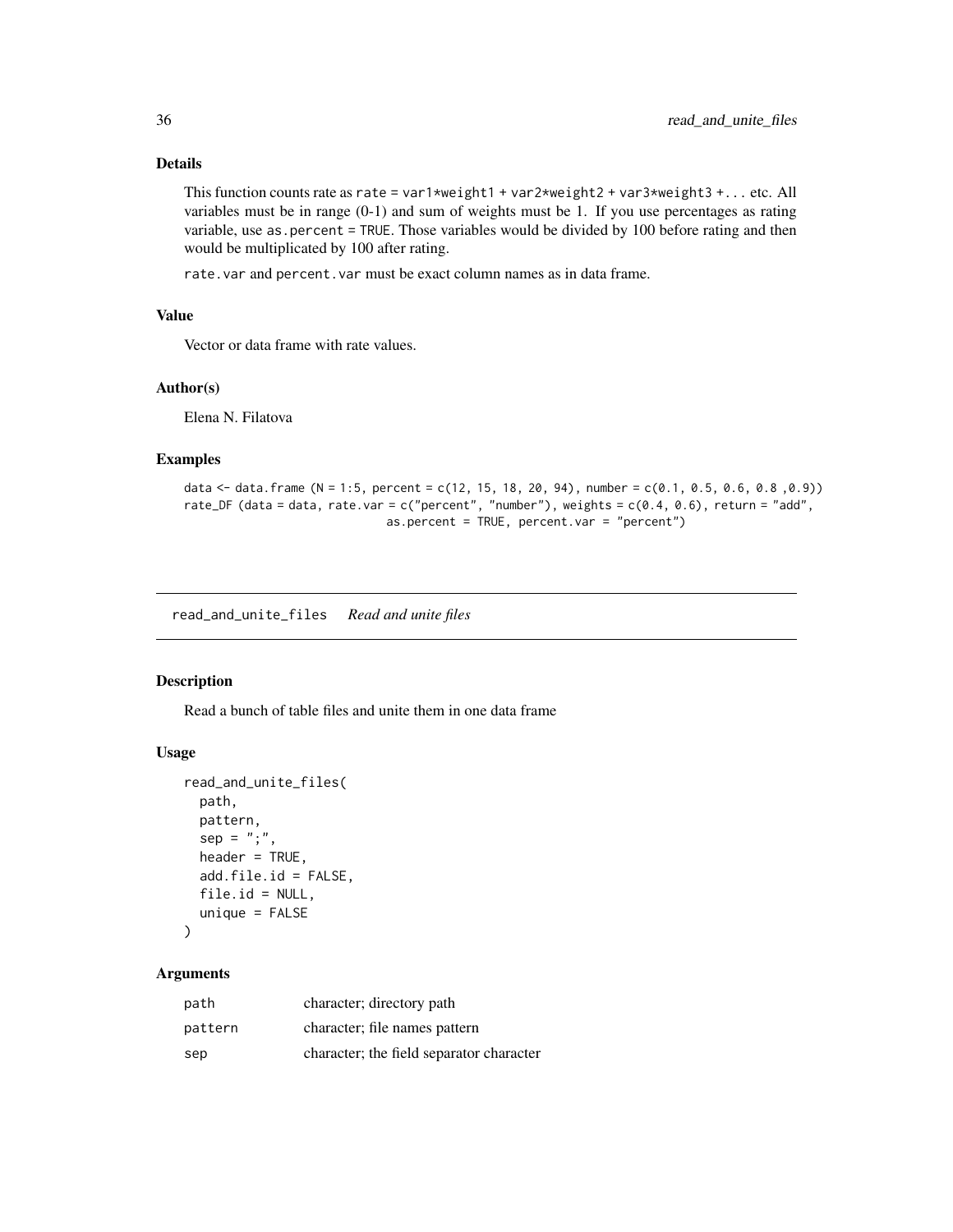<span id="page-36-0"></span>

| header      | logical; files contain the names of the variables as its first line |
|-------------|---------------------------------------------------------------------|
| add.file.id | logical; add file identification columns                            |
| file.id     | data frame with file identification values                          |
| unique      | logical; delete repeated rows                                       |

#### Details

All files must be tables of same type. All files must be in one directory.

File identification columns might be added. There might be any number of such columns. They are added at the beginning of result data frame. File identification values are set as file.id data frame, where each column contains possible identification values and column names are names of identificator. If no file.id provided file names are set by default.

# Value

data frame with united files' content.

# Author(s)

Elena N. Filatova

#### Examples

```
path <- tempdir()
dir.create(path)
t1<-paste0(path, "/table1")
t2<-paste0(path, "/table2")
table1 <- data.frame (Num = 1:10, Letter = rep("A", 10))
write.table (table1, t1, sep = ";")table2 <- data.frame (Num = 1:10, Letter = rep("B", 10))
write.table (table2, t2, sep = ";")read_and_unite_files (path = path, pattern = "table", header = TRUE, sep = ";",
                      add.file.id = TRUE)
read_and_unite_files (path = path, pattern = "table", header = TRUE, sep = ";",
                      add.file.id = TRUE,
                      file.id = data.frame (id1 = c(1,2), id2 = c("one", "two")))
file.remove (t1); file.remove (t2)
```
read\_from\_table\_file *Read table file*

# Description

Read table file and selects the required rows and columns.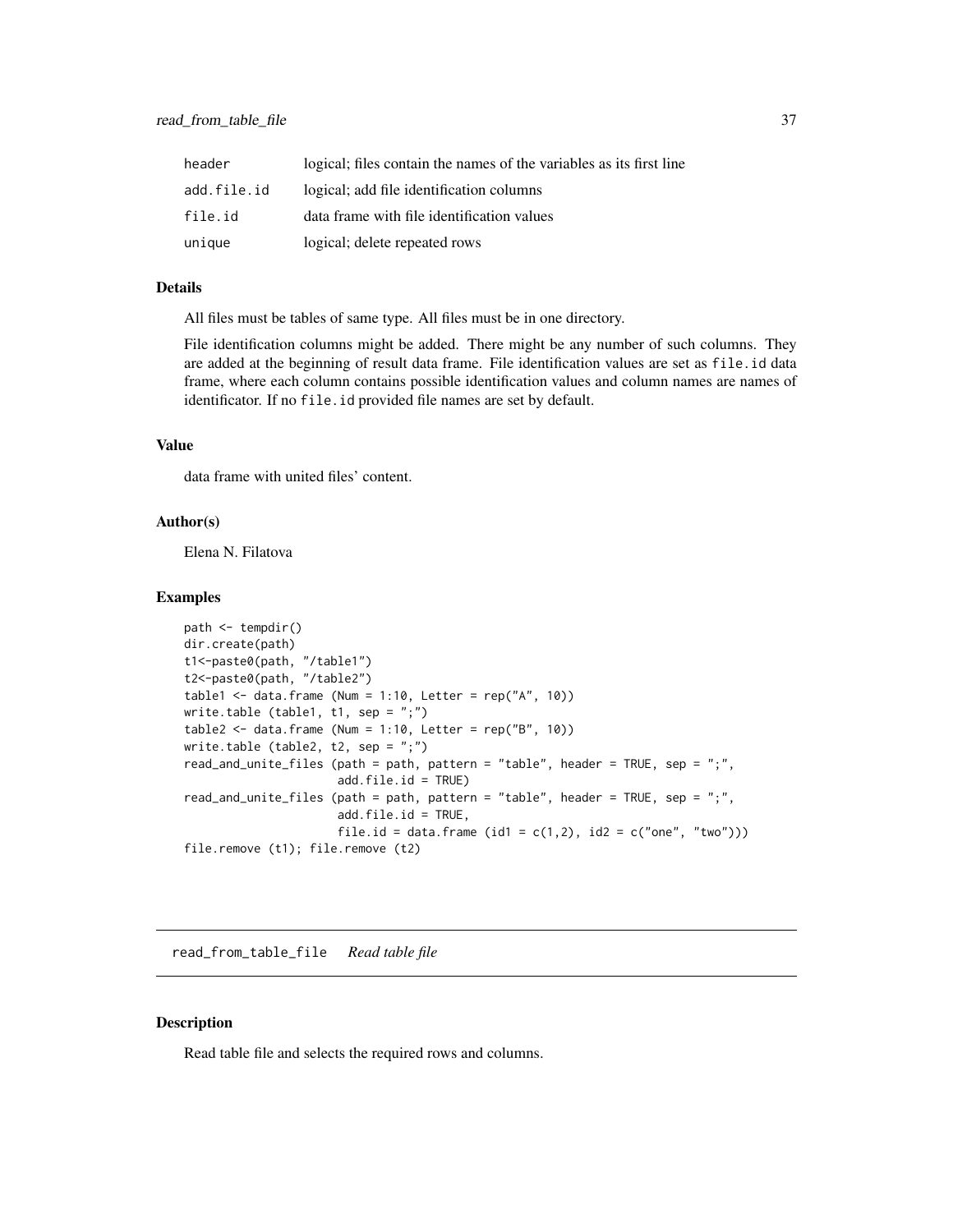# Usage

```
read_from_table_file(
 file,
 choose.columns = FALSE,
 column.names,
 select = FALSE,
 select.column.name,
 select.val,
 unique = FALSE,sep = ";",header = TRUE)
```
# Arguments

| file               | character; file name and path                                        |  |
|--------------------|----------------------------------------------------------------------|--|
|                    | choose.columns logical; return chosen columns only                   |  |
| column.names       | character; vector of name of columns that are chosen to be returned  |  |
| select             | logical; return only rows that contain selected values in one column |  |
| select.column.name |                                                                      |  |
|                    | character; name of column that contains selected values              |  |
| select.val         | vector of values that define rows that should be returned            |  |
| unique             | logical; delete duplicated rows                                      |  |
| sep                | character; the field separator character                             |  |
| header             | logical; files contain the names of the variables as its first line  |  |

# Details

This function reads table files and returns data frame with selected rows (only rows with specified values) and columns. Also duplicated rows may be deleted.

column.names and select.column.name must be exact column names as in data frame.

#### Value

Data frame with file content, optionally trimmed.

# Author(s)

Elena N. Filatova

# Examples

```
mydata <- data.frame (N = 1:10, letter = c(rep ("A", 5), rep ("B", 4), "C"),
                  num = c(1, rep(1:4, 2), 5)t1<-tempfile()
write.table (mydata, t1, sep = ";")
read_from_table_file (file = t1)
```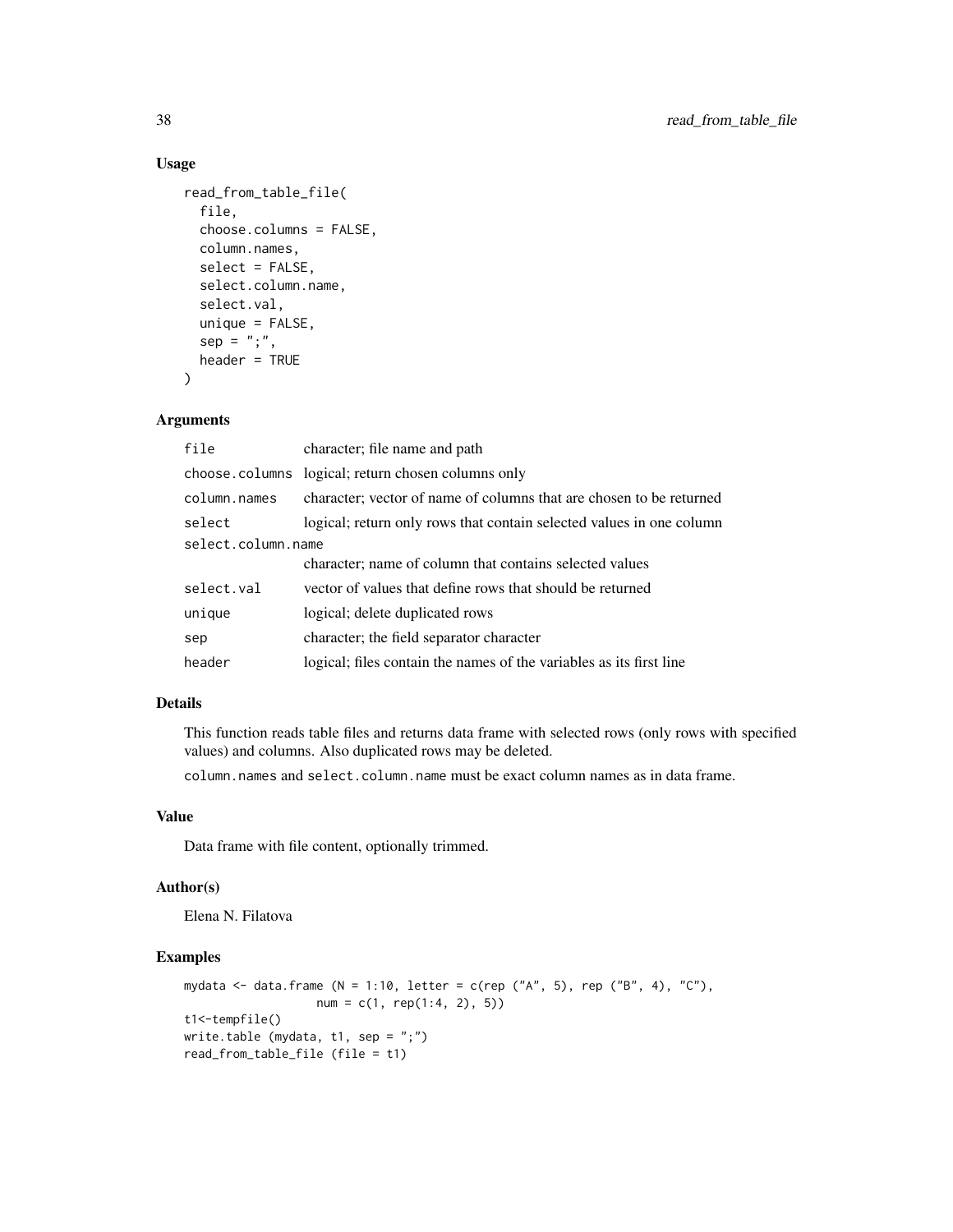# <span id="page-38-0"></span>store\_in\_DB 39

```
read_from_table_file (file = t1, select = TRUE, select.column.name = "letter",
                    select.val = c("A", "C")read_from_table_file (file = t1, select = TRUE, select.column.name = "letter",
                    select.val = c("A", "C"), unique=TRUE, choose.columns = TRUE,
                    column.names = c("letter", "num"))
read_from_table_file (file = t1, select = TRUE, select.column.name = "letter",
                    select.val = c("A", "C"), unique = TRUE, choose.columes = TRUE,column.name = c("N", "num")read_from_table_file (file = t1, select = TRUE, select.column.name = "letter",
                    select.val = c("A", "C"), unique = TRUE, choose.columns = TRUE,
                    column.names = c("letter", "N"))
file.remove (t1)
```
# Description

list\_DB(database)

Write, read and delete tables from SQLite database.

#### Usage

```
write_to_DB(
 database,
 data,
 table,
 overwrite = FALSE,
 append = FALSE,verbose = TRUE
)
index_DB(database, table, index.unique, index.column.name, verbose = TRUE)
read_from_DB(
 database,
  table,
  choose.columns = FALSE,
  column.names,
  select = FALSE,
  select.column.name,
  select.val,
 unique = FALSE)
delete_from_DB(database, table, verbose = TRUE)
```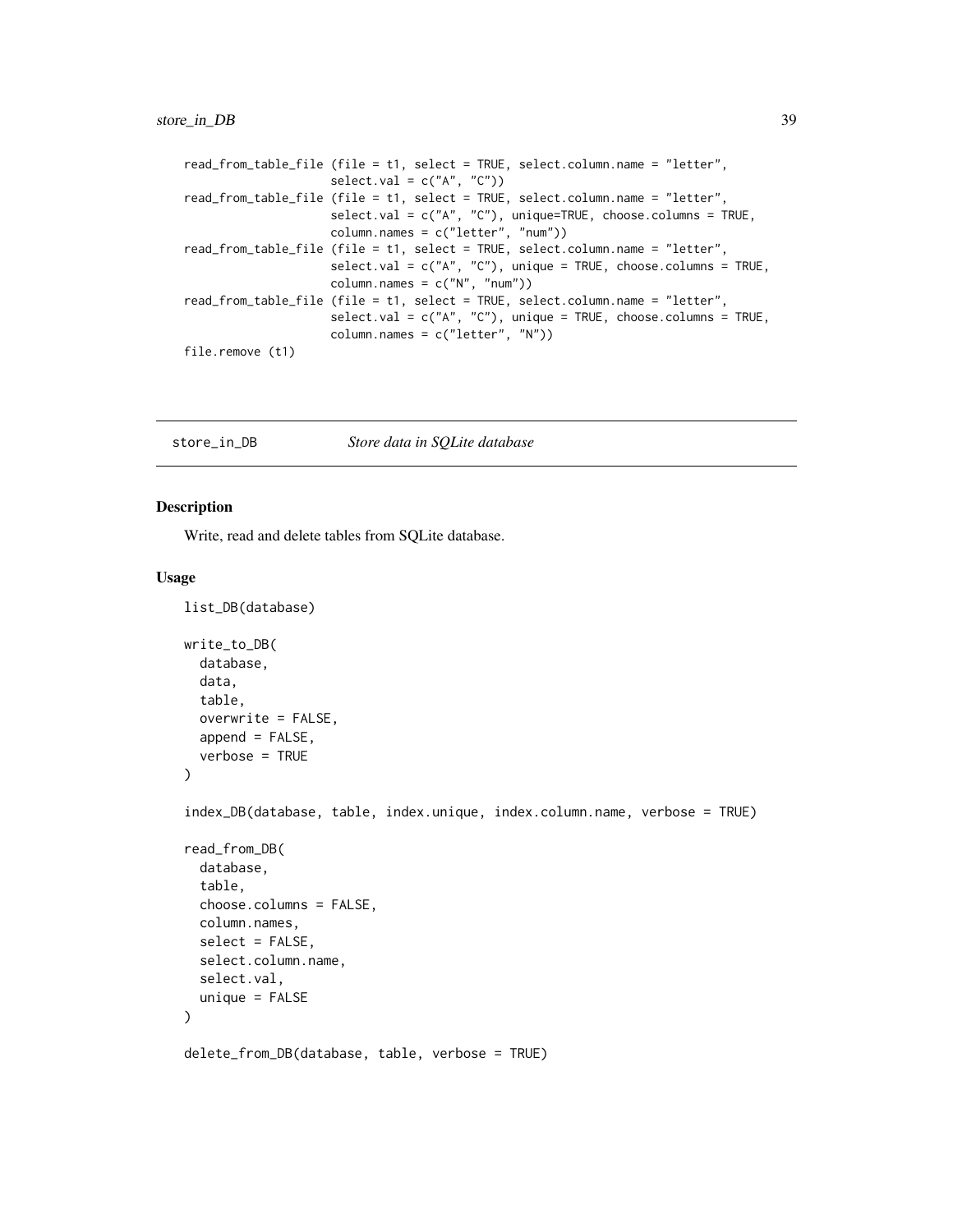#### **Arguments**

| database           | character; SQLite database name and path.                                                           |
|--------------------|-----------------------------------------------------------------------------------------------------|
| data               | data frame that should be stored as database table.                                                 |
| table              | character; table name.                                                                              |
| overwrite          | logical; use overwrite = TRUE if you want to overwrite a table that already ex-<br>ists in database |
| append             | logical; append rows to table                                                                       |
| verbose            | logical; show messages                                                                              |
| index.unique       | logical; vector of indicators to create unique or not unique indexes                                |
| index.column.name  |                                                                                                     |
|                    | vector of indexed columns' names                                                                    |
|                    | choose.columns logical; return chosen columns only                                                  |
| column.names       | character; vector of name of columns that are chosen to be returned                                 |
| select             | logical; return only rows that contain selected values in one column                                |
| select.column.name |                                                                                                     |
|                    | character; name of column that contains selected values                                             |
| select.val         | vector of values that define rows that should be returned                                           |
| unique             | logical; delete duplicated rows                                                                     |

#### Details

This functions help to store big data frames in SQLite database which makes it faster to save and read the data.

This function creates SQLlite connection to database, fulfills the task and then disconnects. If no database has been created yet, creates one.

Do not use overwrite = TRUE if table does not exists. Do not use append = TRUE and overwrite = TRUE at the same time, no append is possible while overwriting.

If multiple indexes are created in one table, they are unrelated.

Do not use dots in data frame character variables, use underscore.

Parameters choose.columns=FALSE,column.names,select,select.column.name,select.val,unique are only used with linkread\_from\_DB function. Those parameters define rows and columns that will be returned.

#### Value

list\_DB returns character vector of names of database tables.

read\_from\_DB returns a data frame with the content of SQLite table.

# Functions

- list\_DB: Lists all tables from SQLite database
- write\_to\_DB: Writes data frame into SQLite database table
- index\_DB: Creates SQLite indexes in database table
- read\_from\_DB: Reads table from SQLite database and writes it into data frame.
- delete\_from\_DB: Deletes table from SQLite database.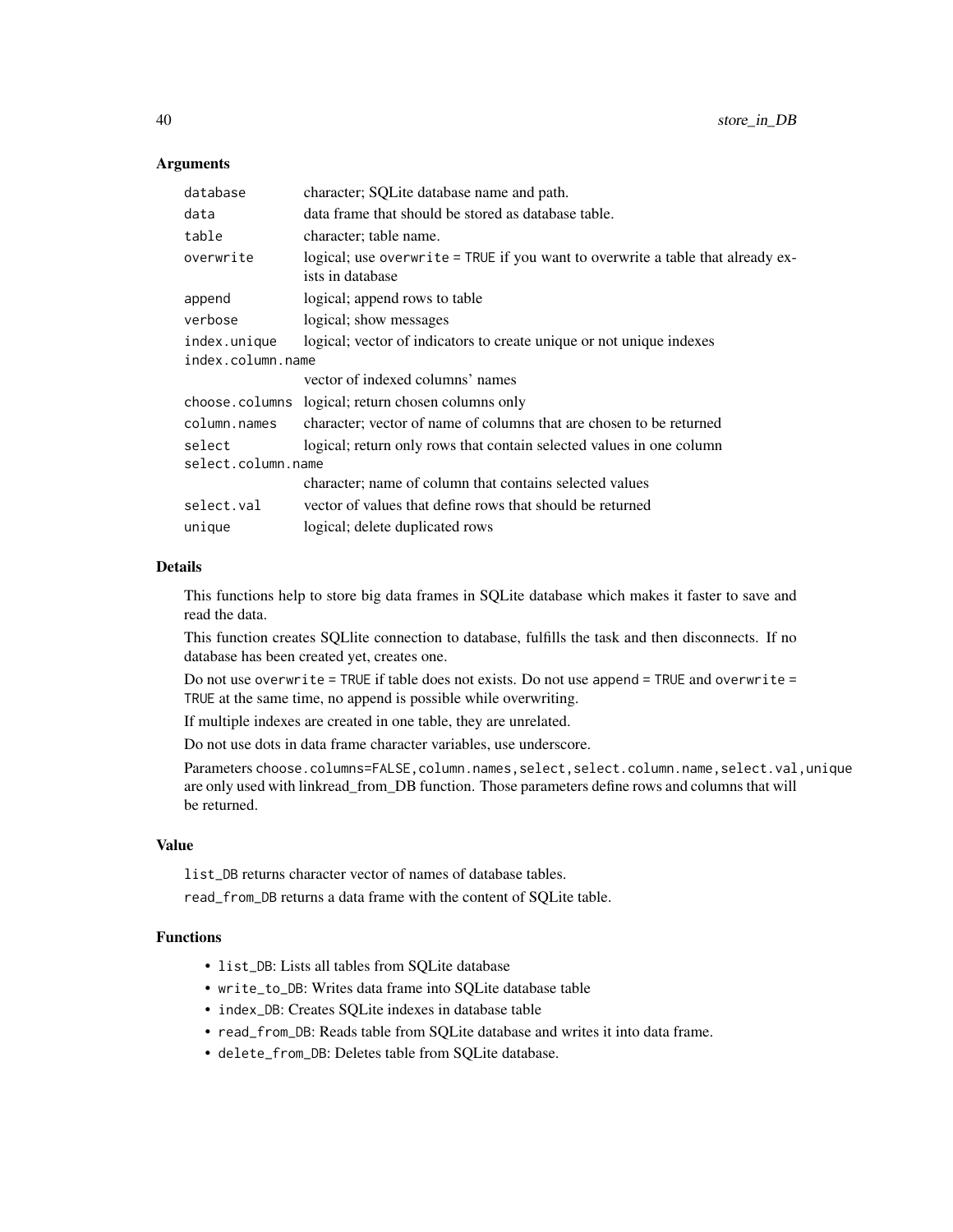#### <span id="page-40-0"></span>Author(s)

Elena N. Filatova

#### Examples

```
mydata <- as.data.frame (matrix(1:10, 2, 5))
database <- tempfile()
write_to_DB (database, data = mydata, table = "table1", overwrite = FALSE)
list_DB (database)
mydata2 \leq -as.data.frame (matrix(11:20, 2, 5))
write_to_DB (database, data = mydata2, table = "table1", overwrite = TRUE)
mydata3 <- read_from_DB (database, table = "table1")
delete_from_DB (database, table = "table1")
file.remove (database)
# example with reading table with restricted columns and rows.
mydata <- data.frame(ids = c(1:6), titles = c("A", "B", "C", "D", "E", "E"),
                    other = rep("other", 6))
database <- tempfile()
write_to_DB (database, data = mydata, table = "table1", overwrite = FALSE)
read_from_DB(database, "table1", choose.columns = TRUE, column.names = c("ids", "titles", "other"),
            select = TRUE, select.column.name = "ids", select.val = 3:6, unique = TRUE)
read_from_DB(database, "table1", choose.columns = TRUE, column.names = c("titles", "other"),
            select = TRUE, select.column.name = "ids", select.val = 3:6, unique = TRUE)
file.remove (database)
```
summarize\_blast\_result

*Summarize BLAST result*

#### **Description**

Summarize aligned, not aligned and undesirably aligned sequences

#### Usage

```
summarize_blast_result(
  sum.aligned = "sp",
 blast.probe.id.var,
  blast.res.id.var,
 blast.res.title.var,
  reference.id.var,
  reference.title.var,
  titles = FALSE,
  add.blast.info = FALSE,
  data.blast.info,
  check.blast.for.source = FALSE,
```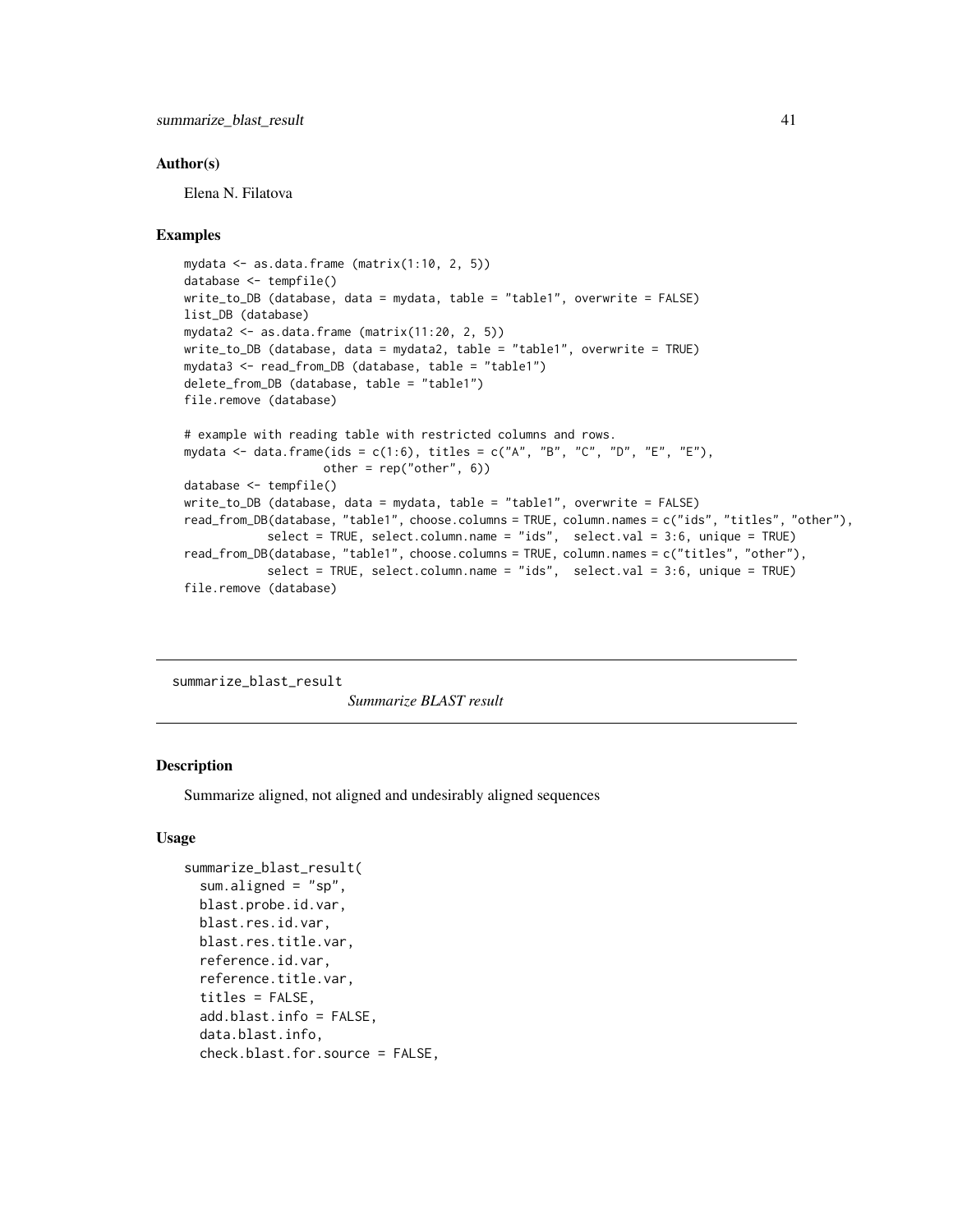```
source = NULL,
switch.ids = FALSE,
switch.table,
mc.cores = 1,
digits = 2,
sep = ";",temp. db = NULL,delete.temp.db = TRUE,
return = "summary",
write.alignment = "DB",
alignment.db = NULL,
alignment.table.sp.aligned = NULL,
alignment.table.sp.not.aligned = NULL,
alignment.table.nonsp = NULL,
change.colnames.dots = TRUE,
file.sp.aligned = NULL,
file.sp.not.aligned = NULL,
file.nonsp = NULL,
verbose = TRUE
```
# Arguments

 $\lambda$ 

| sum.aligned            | character; summarize specific or not specific alignments; possible values are<br>"sp" (aligned and not aligned specific subjects) and "nonsp" (aligned non spe-<br>cific subjects) |
|------------------------|------------------------------------------------------------------------------------------------------------------------------------------------------------------------------------|
| blast.probe.id.var     |                                                                                                                                                                                    |
|                        | vector of query identification numbers from BLAST result data                                                                                                                      |
|                        | blast.res.id.var, blast.res.title.var                                                                                                                                              |
|                        | vector of subject identification numbers and titles from BLAST result data                                                                                                         |
|                        | reference.id.var, reference.title.var                                                                                                                                              |
|                        | vector of identification numbers and titles of specific sequences that should be<br>or might be aligned                                                                            |
| titles                 | logical; include titles in alignment reports                                                                                                                                       |
|                        | add.blast.info logical; add other BLAST results                                                                                                                                    |
| data.blast.info        |                                                                                                                                                                                    |
|                        | data frame; additional BLAST result from BLAST result data                                                                                                                         |
| check.blast.for.source |                                                                                                                                                                                    |
|                        | logical; delete queries that are not aligned with one obligatory sequence                                                                                                          |
| source                 | identification number of obligatory sequence for alignment                                                                                                                         |
| switch.ids             | logical; use different identification numbers for BLAST result's subjects                                                                                                          |
| switch.table           | data frame; table of old and new identification numbers (and new titles) linked<br>by row                                                                                          |
| mc.cores               | integer; number of processors for parallel computation (not supported on Win-<br>dows)                                                                                             |
| digits                 | integer; number of decimal places to round the result                                                                                                                              |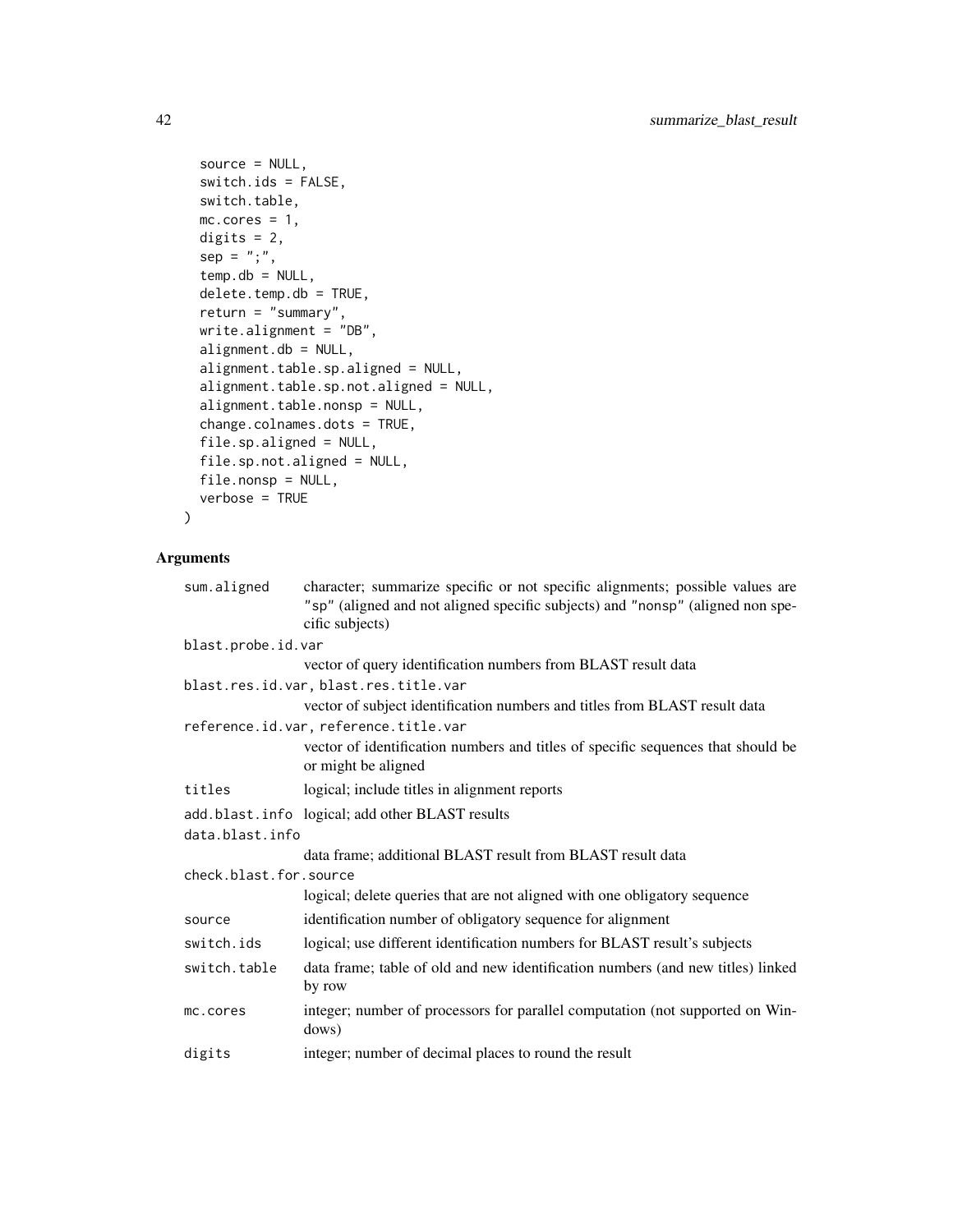<span id="page-42-0"></span>

| sep                                                                                             | character; the field separator character                                                                                                                                                                                                                                         |  |
|-------------------------------------------------------------------------------------------------|----------------------------------------------------------------------------------------------------------------------------------------------------------------------------------------------------------------------------------------------------------------------------------|--|
| temp.db                                                                                         | character; temporal SQLite database name and path                                                                                                                                                                                                                                |  |
|                                                                                                 | delete.temp.db logical; delete temporal SQLite database afterwards                                                                                                                                                                                                               |  |
| return                                                                                          | character; returned object; possible values are "list" (list of data frames with<br>alignment summary and report for each probe) and "summary" (data frame with<br>summary for all probes is returned and alignment reports are written into files<br>or SQLite database tables) |  |
| write.alignment                                                                                 |                                                                                                                                                                                                                                                                                  |  |
|                                                                                                 | character; write alignment reports into files ("file") or SQLite database tables<br>$("DB";$ used if $(return = "summary"))$                                                                                                                                                     |  |
| alignment.db, alignment.table.sp.aligned, alignment.table.sp.not.aligned, alignment.table.nonsp |                                                                                                                                                                                                                                                                                  |  |
|                                                                                                 | character; SQLite database name and path, tables names (used if write alignment<br>$=$ "DB")                                                                                                                                                                                     |  |
| change.colnames.dots                                                                            |                                                                                                                                                                                                                                                                                  |  |
|                                                                                                 | logical; change dots to underscore in data frame column names (used if write alignment<br>$=$ "DB")                                                                                                                                                                              |  |
| file.sp.aligned, file.sp.not.aligned, file.nonsp                                                |                                                                                                                                                                                                                                                                                  |  |
|                                                                                                 | character; file names and path (used if write.alignment = "file")                                                                                                                                                                                                                |  |
| verbose                                                                                         | logical; show messages                                                                                                                                                                                                                                                           |  |

# Details

This function works with data frame created by [blast\\_local](#page-8-1) function. It takes BLAST results, divides aligned subjects on specific (that should be aligned) and non specific (that should not be aligned) according to reference) values. Function summarizes amount of aligned and not aligned specific subjects and amount of aligned non specific subjects.

When sum.aligned = "sp" aligned and not aligned specific subjects are summarized and reference.id.var and reference.title.var should contain sequences that it is necessary to align with. When sum.aligned = "nonsp" aligned non specific subjects are summarized and reference.id.var should contain sequences that may be aligned (that are not considered as non specific), no titles needed.

When return = "summary", function returns summary (amount of aligned and not aligned subjects) and writes sorted alignments (alignment report) in file (write.alignment = "file") or SQLite database (write.alignment = "DB"). Usually only subjects' ids and (optionally) titles are returned, but you may add as many BLAST results as you like with add.blast.info and data.blast.info parameters. If you add some BLAST results, all alignments will present in alignment report, if not - duplicated subjects will be deleted.

By default result tables in database (if write.alignment = "DB") are "sp\_aligned", "sp\_not\_aligned" and "nonsp", Results are written by appending, so if files or tables already exist, data will be added into them.

If subjects identification numbers in BLAST result data differ from those in reference.id.var you may use switch.ids = TRUE to change BLAST ids into new according to switch.table. switch.table must be a data frame with column one - old ids, column two - new ids and (optionally) column three - new titles. Do not use dots in column names.

When check.blast.for.source = TRUE probes that are non blasted for one special subject (usually the sequence that was cut for probes) are deleted. No check.blast.for.source is performed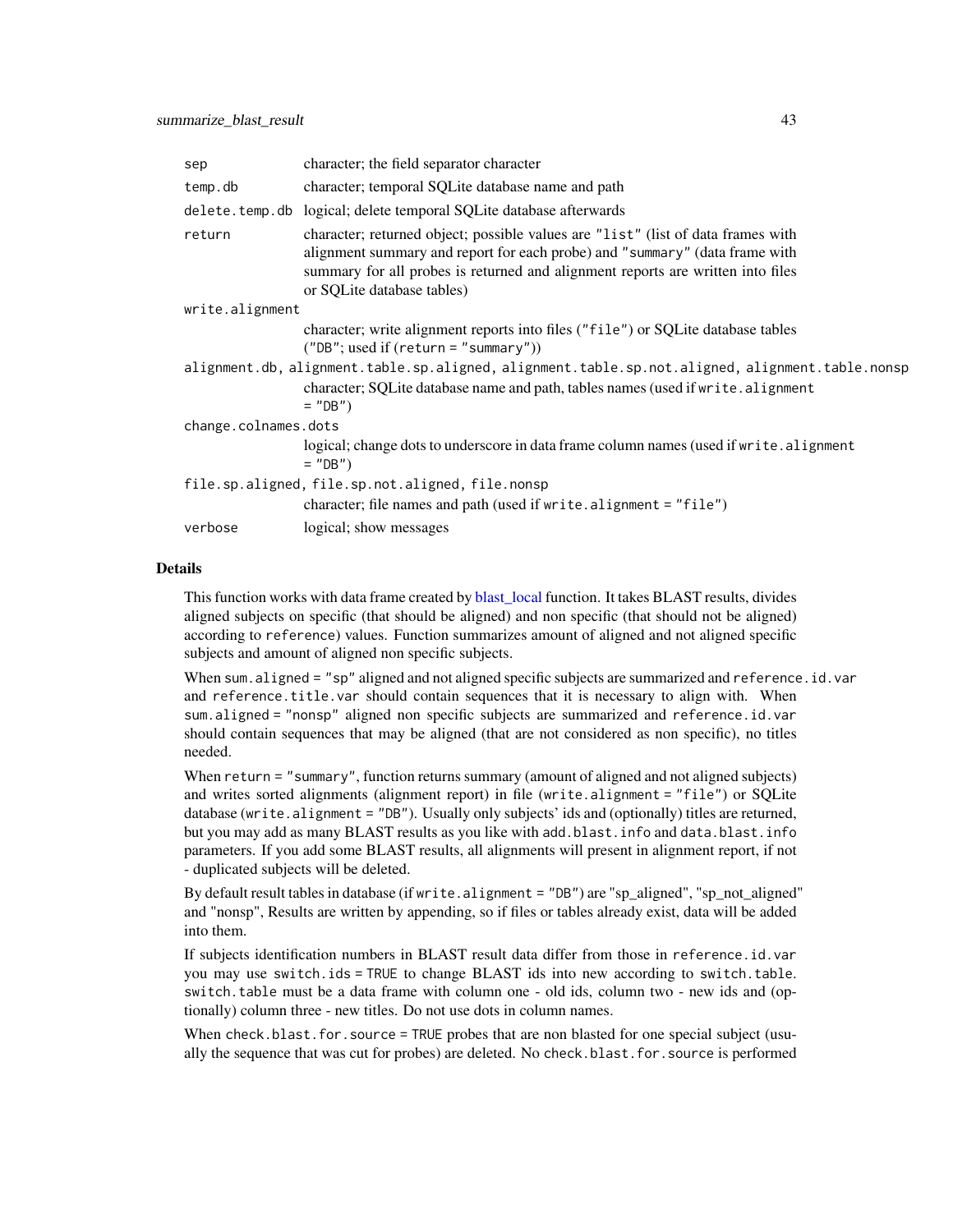if sum.aligned = "nonsp". Check for source is performed after the possible id. switch, so source should be identification number of same type as reference.

Probe identification number must be character variable.

If alignment report is written into database, probe identification variable is indexed in all tables. Also it is highly recommended to set change.colnames.dots = TRUE to change possible dots to underscore within result data frame's column names and avoid further mistakes.

While working function saves data in temporal SQLite database. Function will stop if same database already exists, so deleting temporal database is highly recommended.

#### Value

List of data frames with alignment summary and report for each probe or data frame with summary for all probes (alignment reports are written into files or SQLite database tables).

#### Author(s)

Elena N. Filatova

#### Examples

```
path <- tempdir()
dir.create (path)
# load blast results with subject accession numbers
data(blast.fill)
#load metadata of all Chlamydia pneumoniae sequences - they are subjects that
# do not count as nonspecific and may be aligned
data(meta.all)
# load metadata with target Chlamydia pneumoniae sequences - they are specific subjects
# that must be aligned
# make new accession numbers to count all WGS sequences as one (see unite_NCBI_ac.nums ())
meta.target.new.ids <- unite_NCBI_ac.nums (data = meta.target,
                                          ac.num.var = meta.target$GB_AcNum,
                                          title.var = meta.target$title,
                                          db.var = meta.target$source_db,
                                          type = "shotgun", order = TRUE,
                                          new.titles = TRUE)
# summarize blast results, count aligned specific subjects with "switch ids" option
# (WGS sequences are counted as one). Add query cover information.
blast.sum.sp <- summarize_blast_result (sum.aligned = "sp",
                                       blast.probe.id.var = blast.fill$Qid,
                                       blast.res.id.var = blast.fill$Racc,
                                       blast.res.title.var = blast.fill$Rtitle,
                                       reference.id.var = meta.target.new.ids$new.id,
                                    reference.title.var = meta.target.new.ids$new.title,
                                       titles = TRUE,
                                       add.blast.info = TRUE,
                                data.blast.info = data.frame(Qcover = blast.fill$Qcover),
                                  switch.ids = TRUE, switch.table = meta.target.new.ids,
                               temp.db = paste0 (path, "/temp.db"), delete.temp.db = TRUE,
                                       return = "summary", write.alignment = "DB",
                                       alignment.db = paste0 (path, "/alig.db"))
```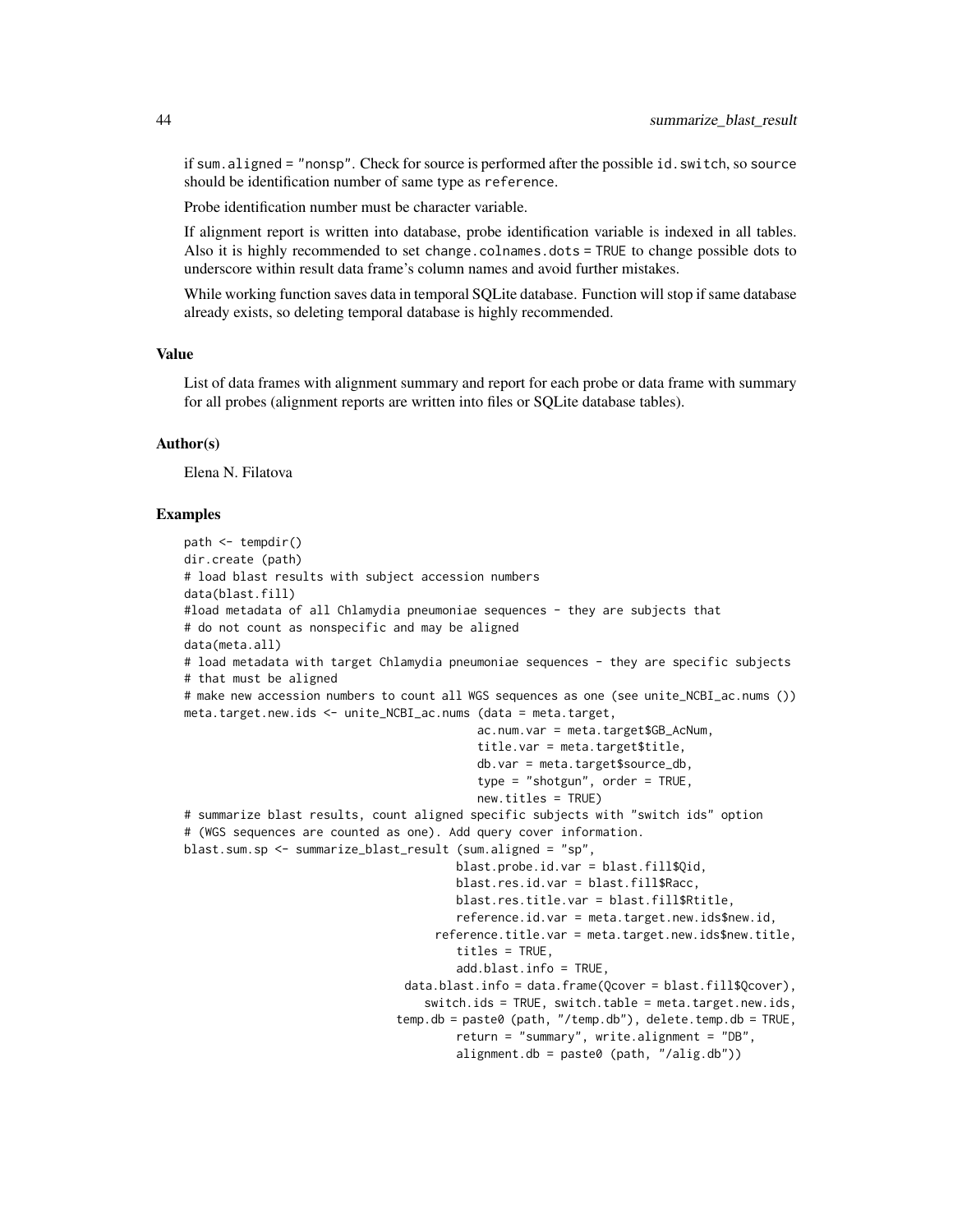```
# summarize nonspecific alignments (that are not in meta.all dataframe)
blast.sum.nonsp <- summarize_blast_result (sum.aligned = "nonsp",
                                          blast.probe.id.var = blast.fill$Qid,
                                          blast.res.id.var = blast.fill$Racc,
                                          blast.res.title.var = blast.fill$Rtitle,
                                          reference.id.var = meta.all$GB_AcNum,
                                          reference.title.var = meta.all$title,
                                          titles = TRUE, switch.ids = FALSE,
                                          add.blast.info = TRUE,
                                data.blast.info = data.frame(Qcover = blast.fill$Qcover),
                                          temp.db = paste0 (path, "/temp.db"),
                                          delete.temp.db = TRUE,
                                          return = "summary", write.alignment = "DB",
                                          alignment.db = paste0 (path, "/alig.db"))
# all specific targets are aligned
sp.aligned <- read_from_DB(database = paste0 (path, "/alig.db"), table = "sp_aligned")
# no targets that are not aligned
sp.not.aligned <- read_from_DB(database = paste0 (path, "/alig.db"), table = "sp_not_aligned")
# No nonspecific alignments
nonsp <- read_from_DB(database = paste0 (path, "/alig.db"), table = "nonsp")
file.remove (paste0 (path, "/alig.db"))
```
trim\_DF *Trim data frame*

### **Description**

If the numeric value of the data frame variable does not meet the specified conditions, the function deletes the entire row.

#### Usage

trim\_DF(data, trim.var.name, trim.action, trim.thresh)

#### Arguments

| data          | data frame                                                                                                                        |
|---------------|-----------------------------------------------------------------------------------------------------------------------------------|
| trim.var.name | character; vector of data frame column names with numeric variables that should<br>be tested for conditions                       |
| trim.action   | character; vector of test conditions; possible values are: "more", "eqmore"<br>(more or equal), "less", "eqless" (less or equal). |
| trim.thresh   | numeric; vector of condition threshold values                                                                                     |

# Details

This function takes the vector of data frame variables and for each of them test if they satisfy the specified conditions. Not satisfying values are deleted with the entire data frame row. You may set as many conditions for as many variables as you like.

trim.values must be exact column names as in data frame.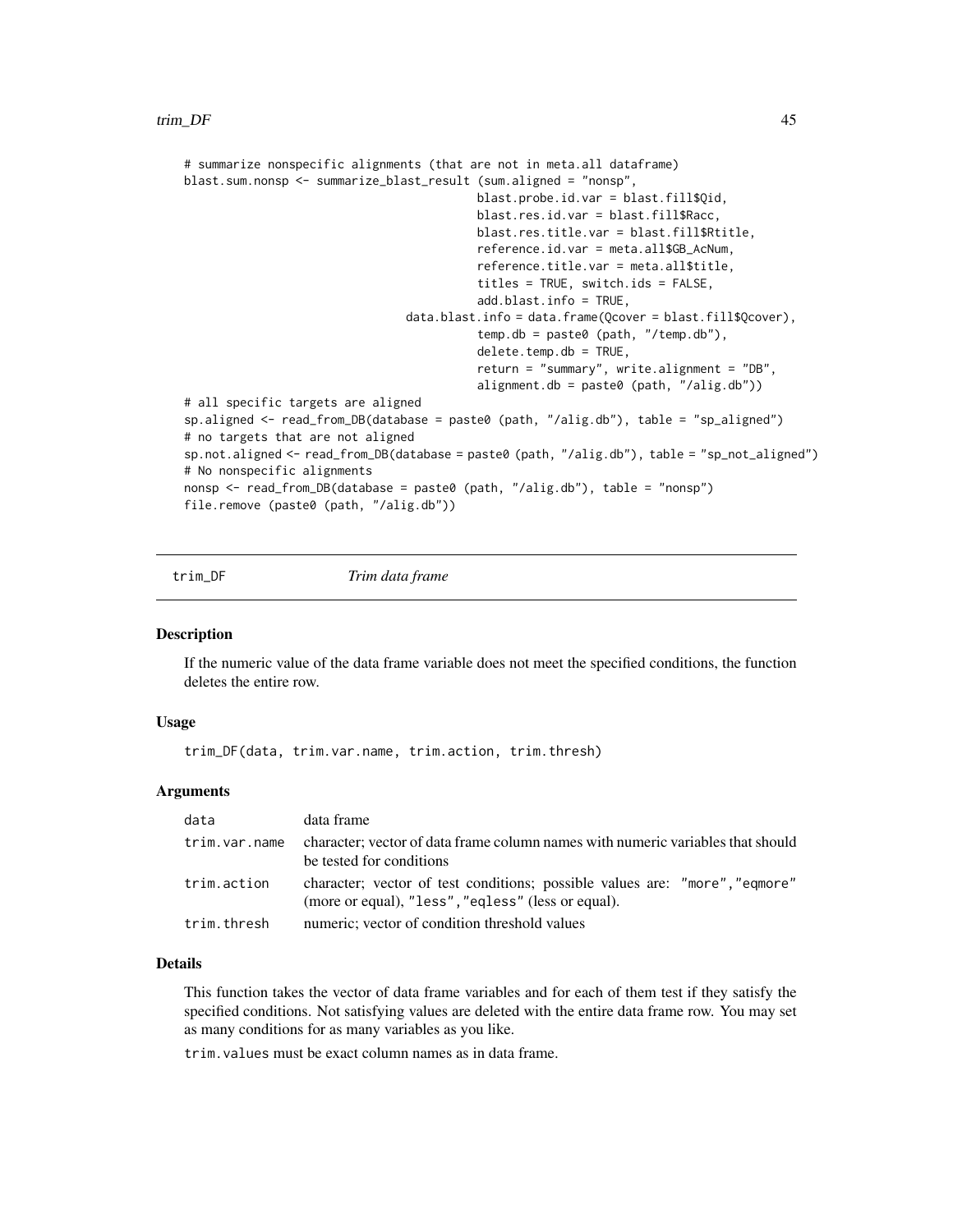# <span id="page-45-0"></span>Value

data frame without rows with values that do not satisfy the specified conditions.

# Author(s)

Elena N. Filatova

# Examples

```
data <- data.frame ("a" = 1:10, "b" = 101:110)
trim_DF (data, trim.var.name = c("a", "b"), trim.action = c("less", "eqmore"),
       trim.thresh = c(6, 104))
```
unite\_NCBI\_ac.nums *Assigns master record's id to all project records*

# Description

The function assigns the project master record's NCBI access number to all records that belong to the project.

# Usage

```
unite_NCBI_ac.nums(
  data,
 ac.num.var,
  title.var,
  db.var,
  type = "shotgun",
 order = TRUE,
  new.titles = FALSE
)
```
#### Arguments

| data       | data frame; contains information about sequence records.                                                                                                                                                                                           |
|------------|----------------------------------------------------------------------------------------------------------------------------------------------------------------------------------------------------------------------------------------------------|
| ac.num.var | character; data frame variable that contains sequence accession numbers.                                                                                                                                                                           |
| title.var  | character; data frame variable that contains sequence titles.                                                                                                                                                                                      |
| db.var     | character; data frame variable that contains source data base names.                                                                                                                                                                               |
| type       | character; type of the project which records should be united with one accession<br>number. At the moment "shotgun" is the only possible value which corre-<br>sponds to the whole genome shotgun sequencing project with shotgun technol-<br>ogy. |
| order      | logical; rearrange a data frame in alphabetical order of accession numbers (highly<br>recommended).                                                                                                                                                |
| new.titles | logical; add new titles according to new access numbers.                                                                                                                                                                                           |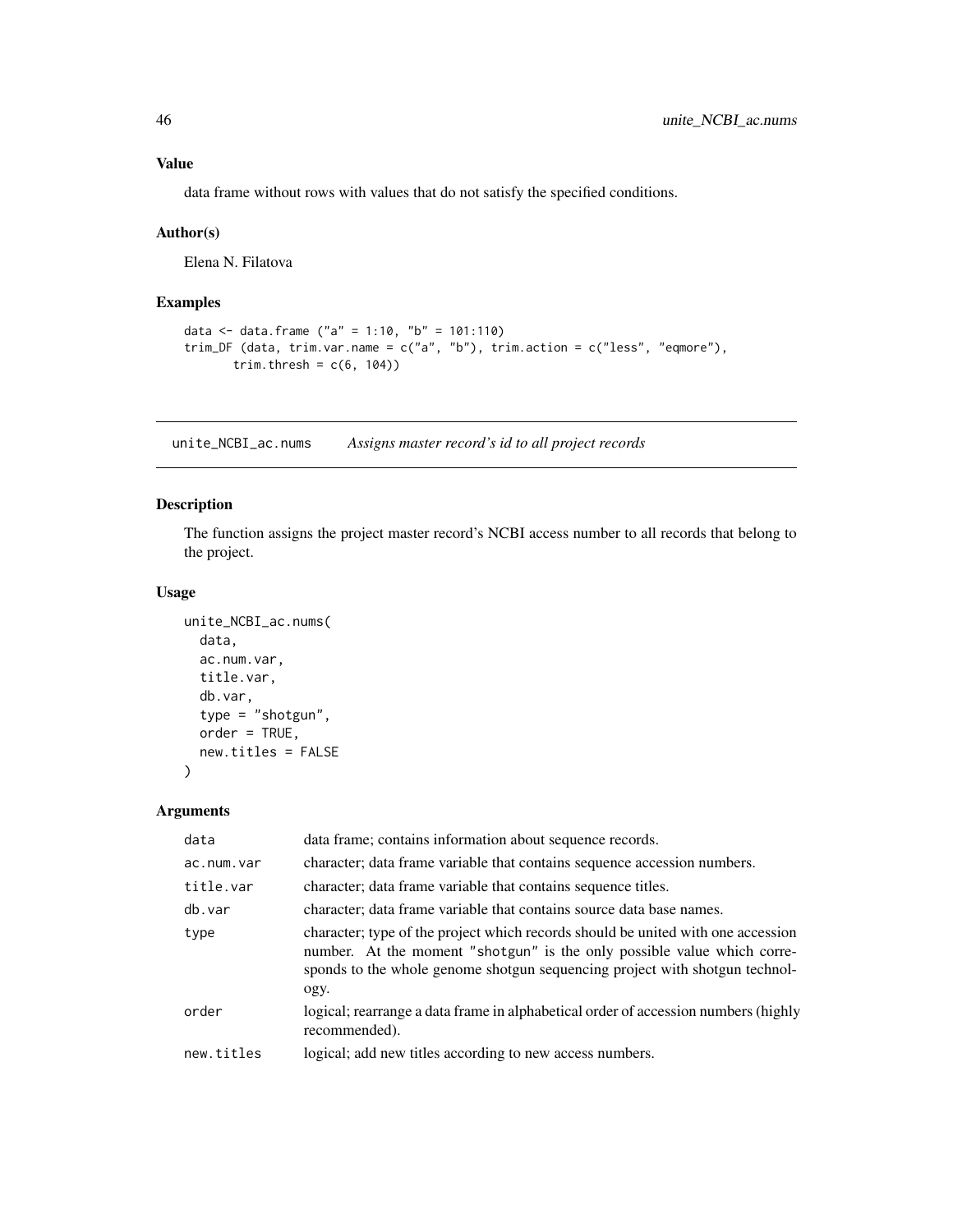### <span id="page-46-0"></span>Details

The function looks through all records in a data frame. If the record belongs to the project (for example, WGS-project), the function assigns the project master record's NCBI access number to this record. If the record is not related to any project, it retains its own accession number.

It is highly recommended to arrange the data in alphabetical order of accession numbers, since the first record among similar ones is determined as master record.

# Value

If new.titles = FALSE data frame with old and new access numbers is returned.

If new.titles = TRUE data frame with old and new access numbers and new titles is returned.

#### Author(s)

Elena N. Filatova

#### Examples

```
# Example with sequences from WGS-project of Chlamydia pneumoniae genome
data (meta.target) #load metadata of target sequences with GenBank identificators
meta.target.new.ids <- unite_NCBI_ac.nums (data = meta.target,
                                          ac.num.var = meta.target$GB_AcNum,
                                          title.var = meta.target$title,
                                          db.var = meta.target$source_db,
                                          type = "shotgun", order = TRUE,
                                          new.titles = TRUE)
```
unite\_two\_DF *Combine two data frames*

#### Description

Combine two data frames according to shared variable

#### Usage

```
unite_two_DF(
  data1,
  data1.shared.var,
  data1.shared.column.num = 1,
  data2,
  data2.shared.var,
  data2.shared.column.num = 1,
  delete.not.shared = FALSE,
  not.shared = "all",
  verbose = TRUE
)
```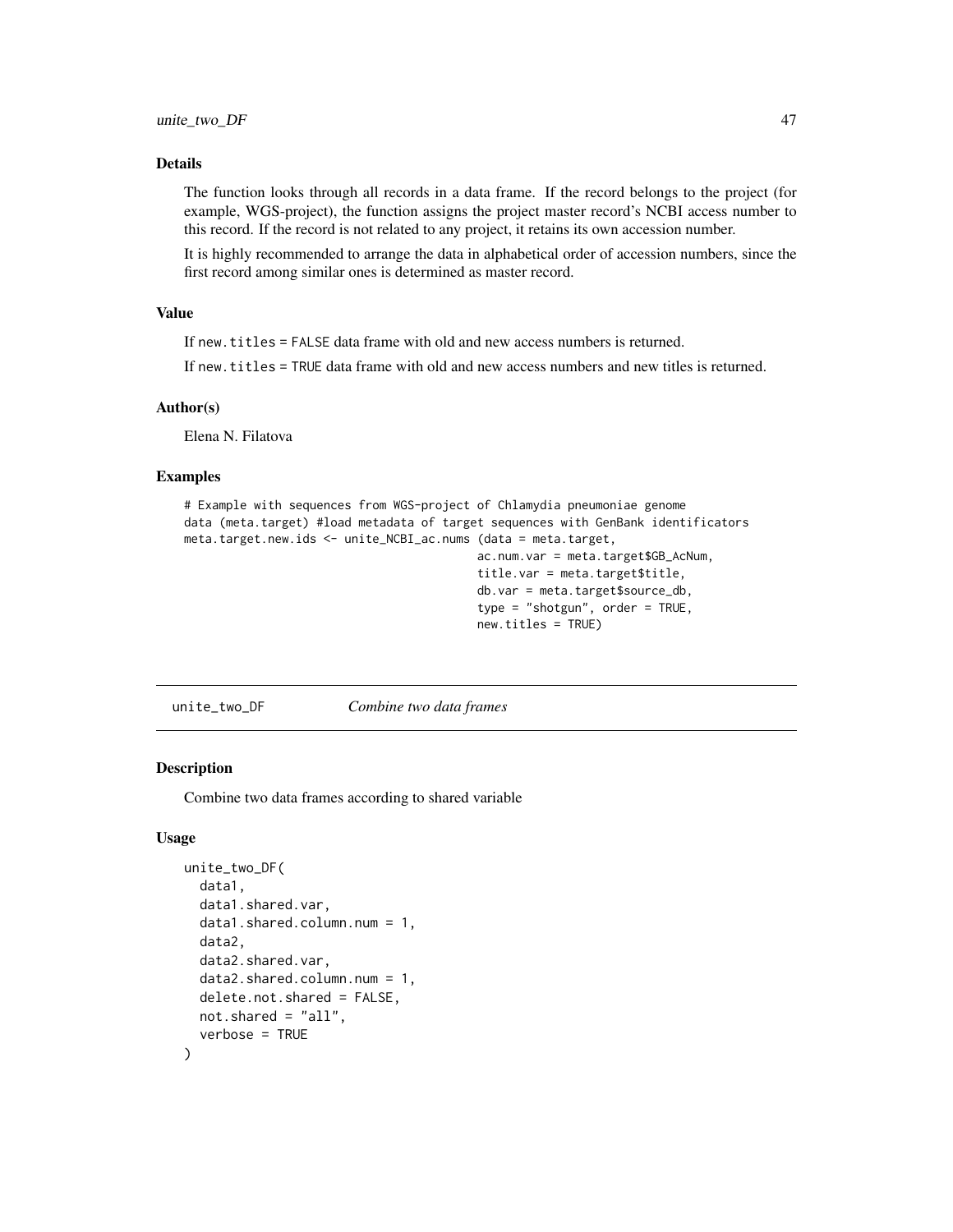#### Arguments

| data1, data2      | data frames                                                                                                                                                                                                                        |
|-------------------|------------------------------------------------------------------------------------------------------------------------------------------------------------------------------------------------------------------------------------|
|                   | data1.shared.var, data2.shared.var                                                                                                                                                                                                 |
|                   | same variables in data frames<br>data1.shared.column.num,data2.shared.column.num                                                                                                                                                   |
|                   | integer; column numbers of same variables in data frames                                                                                                                                                                           |
| delete.not.shared |                                                                                                                                                                                                                                    |
|                   | logical; delete rows that present in one data frame but do not present in other<br>data frame                                                                                                                                      |
| not.shared        | character; which rows to delete; possible values are "data1" (delete rows that<br>present in data1 but do not present in data2), "data2" (delete rows that present<br>in data2 but do not present in data1), "all" (both variants) |
| verbose           | logical; show messages                                                                                                                                                                                                             |

#### Details

This function combines columns of two data frames according to shared. var which acts like rows' identification number. If shared.var value from one data frame do not present in other data frame, NAs are produced. Those absent rows are deleted when delete.not.shared = TRUE.

data1.shared.var and data2.shared.var must contain unique values within its own data frame.

Order of rows in resulting data frame is according to data1. data2. shared. var is removed from resulting data frame.

#### Value

Combined data frame.

#### Author(s)

Elena N. Filatova

#### Examples

```
#same values in shared variables
data1 <- data.frame (N = 1:5, letter = rep("A", 5))
data2 <- data.frame (N = 1:5, letter = rep("B", 5), cs = rep("cs",5))
unite_two_DF (data1 = data1, data1.shared.var = data1$N, data2 = data2, data2.shared.var = data2$N,
            delete.not.shared = TRUE, not.shared = "all")
#different values in shared variables
data1 <- data.frame (N = 1:5, letter = rep("A", 5))
data2 <- data.frame (N = 3:8, letter = rep("B", 6), cs = rep("cs",6))
unite_two_DF (data1 = data1, data1.shared.var = data1$N, data2 = data2, data2.shared.var = data2$N)
unite_two_DF (data1 = data1, data1.shared.var = data1$N, data2 = data2, data2.shared.var = data2$N,
            delete.not.shared = TRUE, not.shared = "data1")
unite_two_DF (data1 = data1, data1.shared.var = data1$N, data2 = data2, data2.shared.var = data2$N,
            delete.not.shared = TRUE, not.shared = "data2")
unite_two_DF (data1 = data1, data1.shared.var = data1$N, data2 = data2, data2.shared.var = data2$N,
            delete.not.shared = TRUE, not.shared = "all")
```